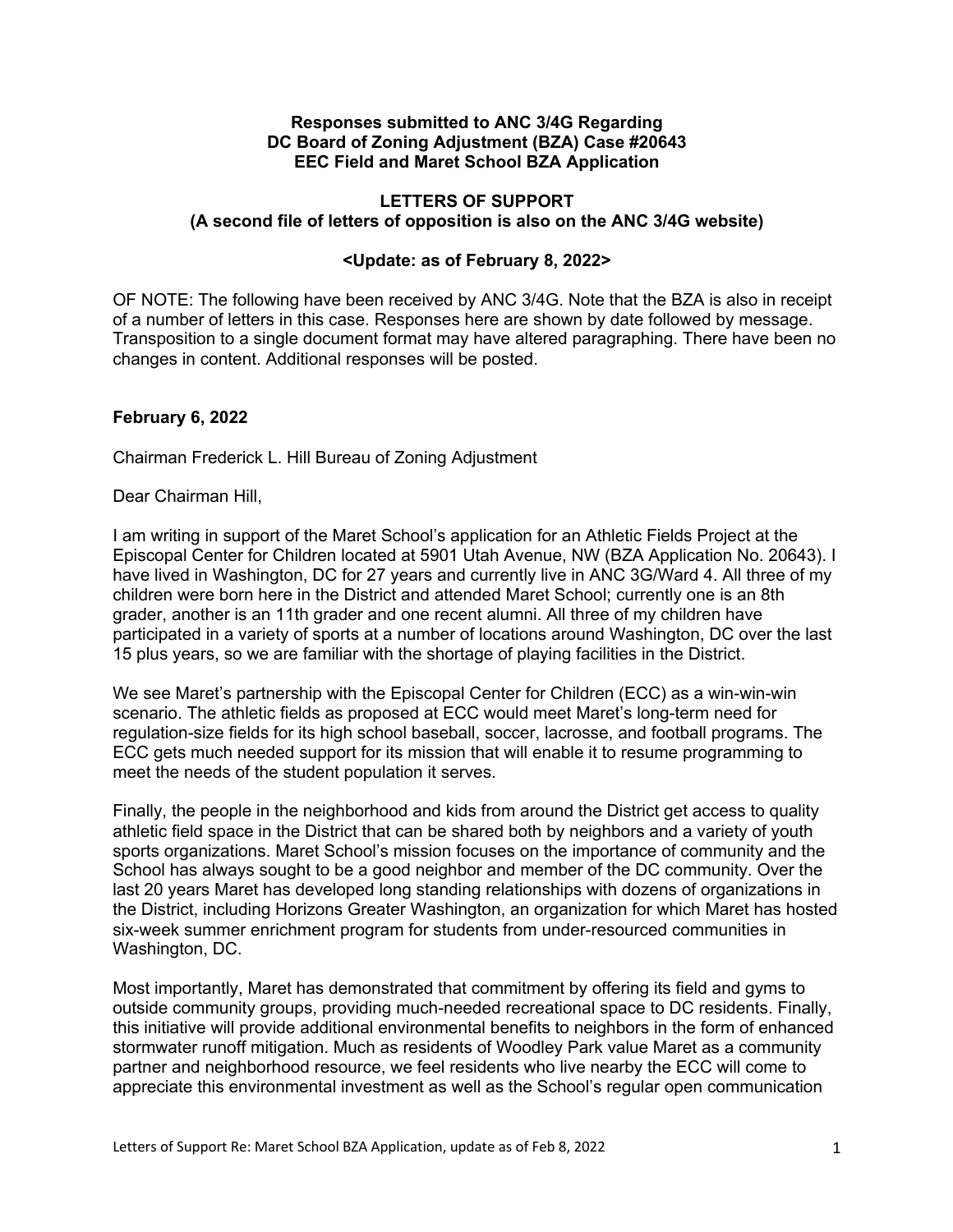and responsiveness to their concerns. I am sure some neighbors have concerns about change in their community.

Maret's proposal, working in partnership with the ECC,will have a much more minimal impact than some other kinds of changes that could occur if other types of more commercially-minded projects took over this space. What is clear is that change will occur, regardless of neighbors preferences. We feel strongly that Maret's intentional approach and history of community engagement will create minimal impact while providing significant benefit for the community, as well as kids from around the District. Thanks for your time and consideration of this letter.

Sincerely,

Nate Tibbits 5325 38th Street NW, Washington DC \* 202-462-4446

**February 6, 2022** Bryan Jones bdj314159@gmail.com

BZA Submissions (DCOZ); Cc: Speck, Randy (SMD 3G03)

Dear Chairman Hill,

Good afternoon! I'm writing with comments in support of Maret School's proposed fields at the Episcopal Center for Children. The need for athletic fields outstrips supply in our area of DC. I have been a Ward 4 resident for 12 years, with 10 of those years as a soccer parent. We moved from nearby Arlington, VA, in part to be closer to practices and game locations for my son's school and recreation league, which are both here in DC. As he progressed through the age levels, we drove all over Northwest, usually driving far longer distances than we had while soccer parenting in Arlington.

To drive back and forth to the Palisades neighborhood, at the literal opposite side of the District, for dinner-hour practices seemed both a waste of time and a shame for rush-hour traffic. In the rare years that our games were in Ward 4, our team had a home-team advantage at the poorly maintained Carter Barron fields, where a large hole in the field provided a barrier to the opposing teams.

A friend of mine who currently coaches her two young sons' teams shared her frustration with field availability, noting that finding practice time on fields is "nearly impossible," and that she schedules all team games in Takoma Park, MD, since there are no good times for home games available here in Ward 4.

Planning an additional field at the ECC site seems like a reasonable and needed addition. Most of the soccer fields we drove to during our decade of sports were in residential neighborhoods, and it was a great way to get to know the city. Discovering such gems as nearby Broad Branch market was all due to being welcomed to various fields around town. Parking was rarely a problem at such fields -- especially in locations such as Wilson High School along Nebraska Avenue, NW -- which have large frontages.

Thank you for reading,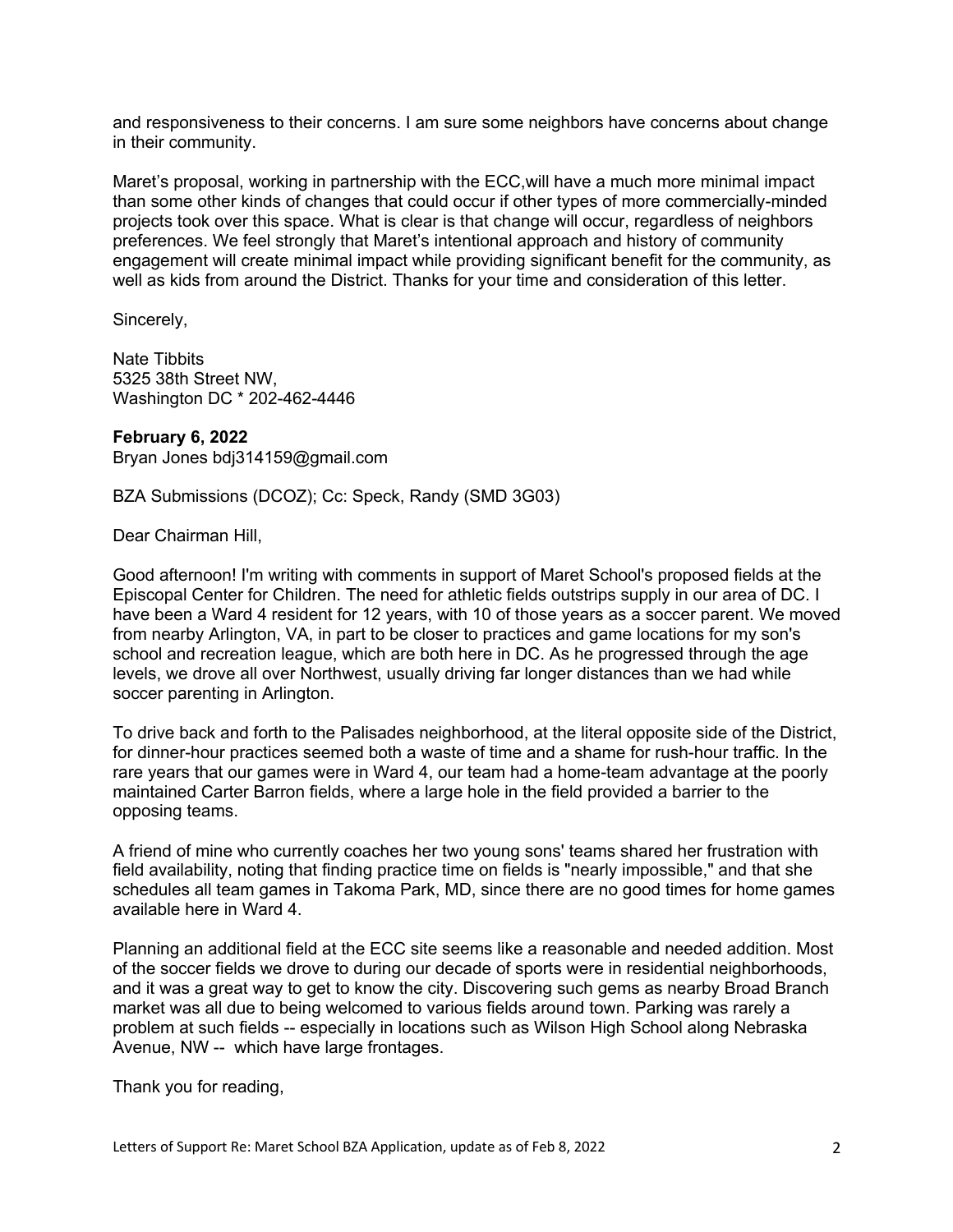Bryan Jones 6805 6th St NW Washington, DC 20012 703-585-7087 bdj314159@gmail.com

### **February 6, 2022**

Sarah Bowman sarahbvmd@gmail.com

To: DCOZ - BZA Submissions (DCOZ); Cc: Speck, Randy (SMD 3G03); Higgins, John (SMD 3G02)

My name is Sarah Bowman, I live at 1801 Shepherd St NW, Washington, DC 20011 in Ward 4. My phone number is 202-468-2040 and my email is sarahbvmd@gmail.com. I am writing to provide comments in support of the proposed Maret fields at the ECC.

As a Maret alum and now current parent to two students at Maret, I have lived and experienced the need for field space for our community and Maret students. Maret has been working for years to secure usable regulation field space for its students. Maret is an amazing school that supports all aspects of student life. It is an incredibly tight knit community and allows all students to be successful and have opportunities that they may not get in larger schools.

It doesn't matter if you are top in your class or captain of the soccer team or editor of the yearbook or lead actor in the school play, you are given the same warmth and support from your schoolmates and teachers no matter the achievement. Having increased field space nearby that we can call our own is vital to continuing to foster the community spirit and allow everyone an opportunity for success and encouragement.

Maret has always been a respectful neighbor to the residents around our campus in Woodley Park and also in Georgetown to those residents around Jelleff. field. Maret is considerate of neighborhood concerns and listens and adjusts plans with respect to those voices. Maret has been exceptional in providing and sharing field space at our fields to DPR, Horizons and other local sports clubs. Field space is so hard to find in our city, especially Ward 4, and getting kids outside to exercise and play team sports is vital to their health and well being. I urge you to approve the Maret and ECC partnership and allow these fields to be built. I know Maret and its students will be respectful neighbors and will help serve our community kids and keep the space green.

Thank you for listening and please feel free to reach out to me if you need any additional information.

Thanks,

Sarah

# **February 5, 2022**

Lanning E. Moldauer lanny@moldauer.net; DCOZ - BZA Submissions (DCOZ); Cc: Speck, Randy (SMD 3G03); Higgins, John (SMD 3G02); Frederick L. Hill, Chair BZA

Dear Mr. Hill,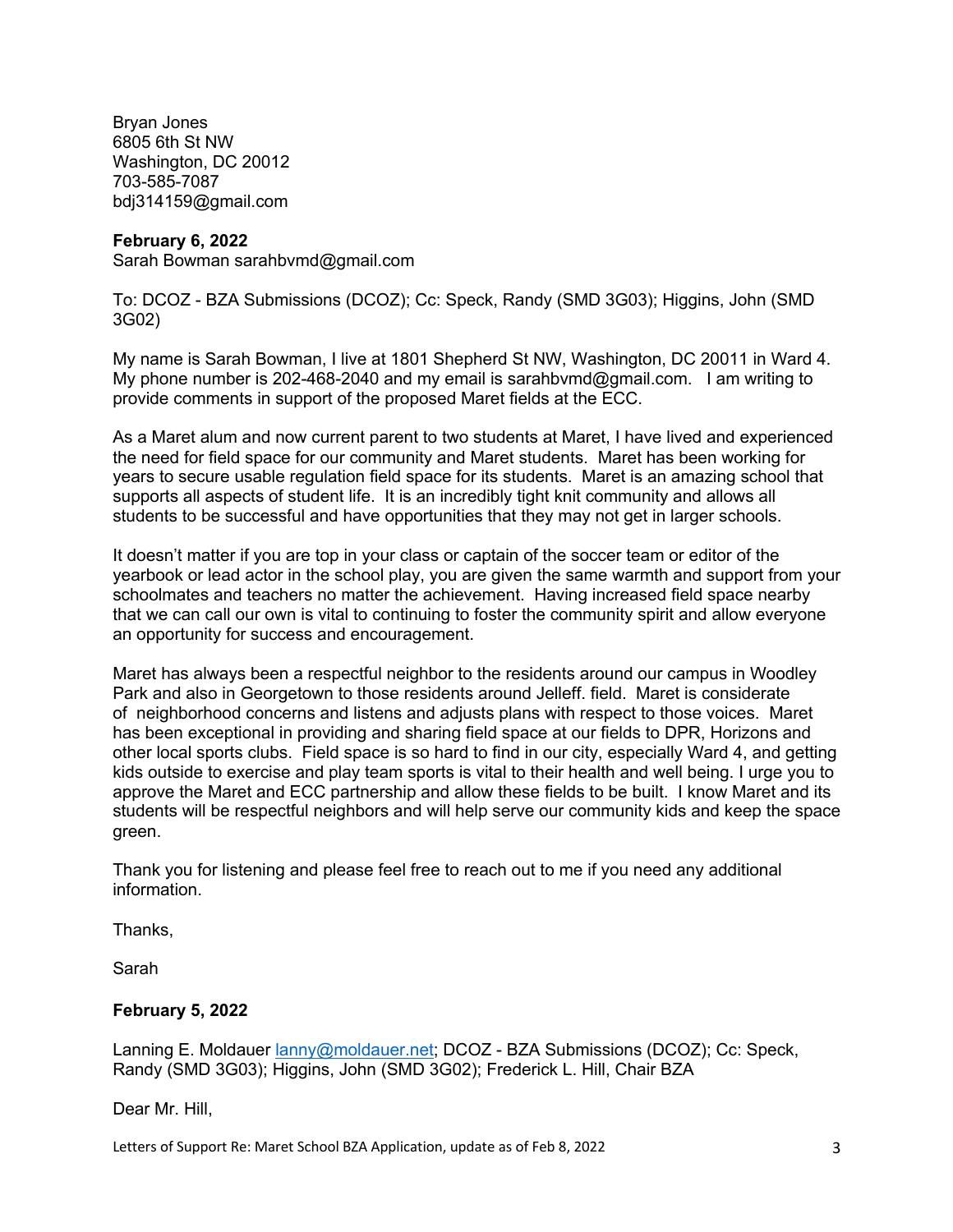I wanted to write separately to echo my husband, Lanning Moldauer's, comments to support the idea that the Maret School be allowed to use what has for some time been an unused large field that they need for athletics. If you've ever seen the Maret campus, you'll understand why. If one is a nearby resident and objecting, it's the same old NIMBYism that revolves around pure self-interest.

Logical concerns include parking space, which WILL be available on the property. Noise levels are another logical concern, but those (maybe some clapping now and then) not going to disturb those living even quite nearby. We live near a very active elementary school, within a half-block of Lafayette. It's not a problem. It was when it was being renovated over a year a few years back, but in both cases we need to be doing a better job for our kids and that sometimes means short periods of transition and construction.

I've resided in DC for the largest part of my life. This is my home. I, like my husband, am an ex-Maret parent who feels, in this particular instance a need to become involved. I contribute no money to Maret nor am active in any committee there, but this is different, perhaps because my son played four years of varsity lacrosse and football there, a football team co-captain in his senior year. Please allow Maret's use of that land.

Thank you for taking my comments into account.

Barbara C. Moldauer 5619 33rd Street, NW 20015 barbmoldauer@gmail.com 202-256-4471

### **February 5, 2022**

Malva Daniel Reid malvadreid@gmail.com

DCOZ - BZA Submissions (DCOZ); Cc: Speck, Randy (SMD 3G03); Higgins, John (SMD 3G02) Comments of Support

Dear Chairman of the BZA, Frederick L. Hill,

I am writing this letter in support of the BZA Application No. 20643: Maret School Athletic Fields Project. I have been a resident of Ward 4 for over 20 years and drive past Utah and Nebraska, Aves at least twice a day. I am in support of the Episcopal Center for Children (ECC) and Maret 50-year lease that will allow Maret to use the grounds behind the ECC's buildings, as well as the smallest of its four buildings, to create a multi-sport field and baseball diamond with an adjacent parking lot and a restroom/office/storage facility.

My son, Adam graduated from Maret in 2013 and I have been an active alumni parent since that time. While Adam attended Maret, he played soccer and it was always a challenge to find space for the team to practice and play games. We would go to football games at the Duke Ellington Field which was always a safety hazard when it rained because the grounds and walking areas were wet and muddy. The new athletic field on the grounds of the ECC, would make a world of difference for the athletes, students, and parents.

I am supporting this project because I believe in Maret School, its mission and all that it does for its students and community. Maret's mission focuses on the importance of community and the School has always sought to be a good neighbor and member of the DC community. I served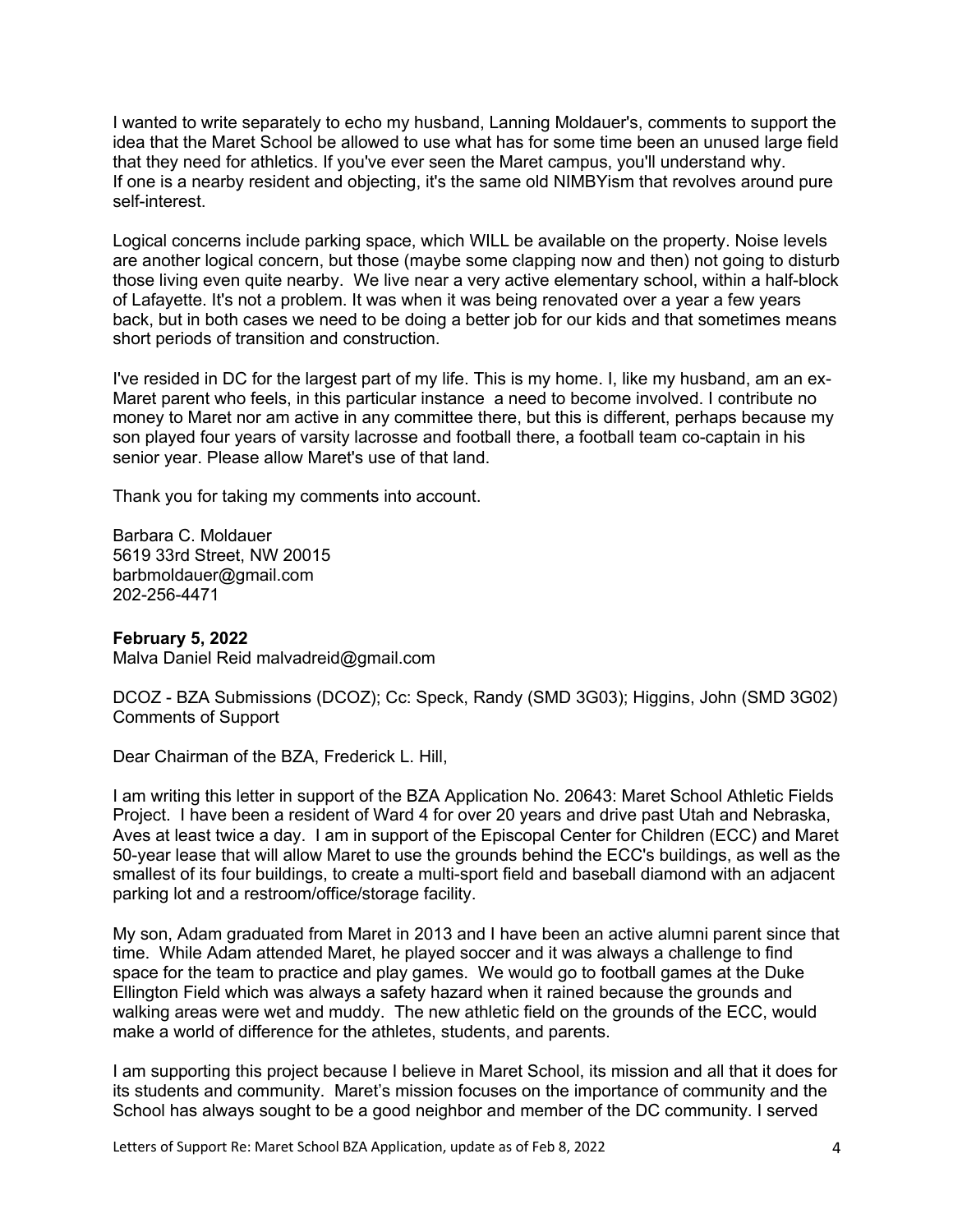on the Maret Board for 6 years and can attest to this firsthand. I have attended countless meetings during my 20-year relationship with the school when Maret has demonstrated over and over its genuine interest in the community when making decisions that could affect them.

Maret has developed long standing relationships with dozens of organizations in the District, including Horizons Greater Washington. Maret has hosted Horizons' six-week summer enrichment program for students from under-resourced communities in Washington, DC, for over 20 years. Maret offers its field and gyms to outside community groups, providing muchneeded recreational space to DC residents.

Maret has always been an inclusive partner with the community. Whenever there is an event, new project, or anything that could potentially bring noise or disruption to the neighborhood, Maret provided regular communication to the residents and responded to their concerns in an open forum. Residents of Woodley Park value Maret as a community partner and neighborhood resource. Maret shows respect for the neighborhood but regularly reminding faculty, parents, and guests of traffic and parking rules in order to lessen the impact or arrival and dismissal on neighbors in Woodley Park.

Since the outset of its comprehensive and collaborative planning effort, the Maret Team (including school staff and hired experts) has initiated and hosted multiple meetings with neighbors – in person and via virtual meetings. The Team has been responsive to neighbors' requests for detailed information and individual meetings. The Maret team has consistently underscored its goal of respecting the surrounding neighborhood and serving as an asset to the community and the District. Maret has thoughtfully considered feedback received from all interested stakeholders and has made many adjustments and concessions to the plan based on this input.

Having Maret as a partner in Ward 4 would add to the community and its surrounding area. I am in total support of the 50-year lease between ECC and Maret School.

Sincerely,

Malva Daniel Reid Ward 4 Resident and Maret Parent 3237 Chestnut Street, NW Washington, DC 20005 202-713-0804 malvadreid@gmail.com

# **February 4, 2022**

From: Rick Juneja rick550am@gmail.com

Subject: Comments in Support of BZA Application No. 20643: Maret School Athletic Fields Project

To: bzasubmissions@dc.gov

Dear Chairman Hill and the entire BZA: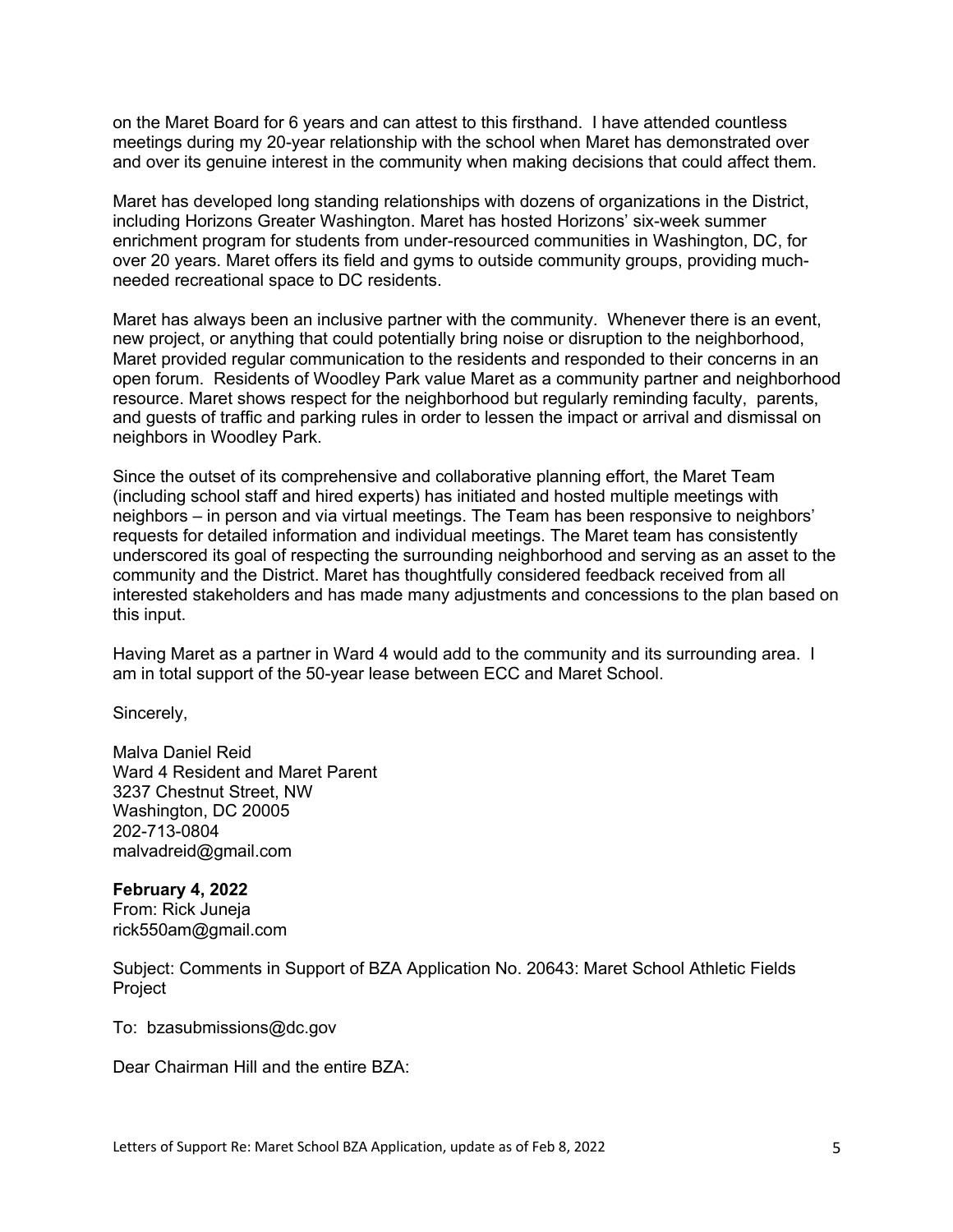Thank you for considering the Maret School Athletic Field Project, BZA Application No. 20643: Maret School Athletic Fields Project. I am writing to offer Comments in Support of this important school, community and DC project.

I fully support the partnership that has developed between Maret and the ECC for the proposed athletic field on the ECC site. It's a great example of the types of partnerships we need more of in this city, and in our country, because it's truly a win-win-win: The ECC needs additional financial support in order to continue its own important mission, and Maret needs additional athletic field space in order to continue its own important missions. So, it's a win-win for those two organizations.

But why a "win-win-win"? The third constituent in this transaction is the city of Washington and its residents and ECC neighbors. The city gets badly needed field space without needing to spend taxpayer dollars, and the neighbors and residents get a local field for their children to play on when it's not being used by Maret. Maret has a long track record of being a generous neighbor, whether it's letting children use its playground on weekends to opening its campus to the Horizons program each summer. In other words, Maret seeks to share its resources with the surrounding communities.

Maret's planned use of the ECC field would be no different, and I would encourage any of you with hesitations to keep an open mind about what life could be like once the fields have been built: fewer car trips to other neighborhoods for soccer, baseball and lacrosse games; more foot traffic in the neighborhood, and hearing the daytime sounds of young people enjoying sports. All of these benefits are on top of major infrastructure improvements that Maret has committed to doing, including, for example, building a modern stormwater management system.

In a perfect world, we wouldn't need more field space, it would just be available to all of us. However, we don't live in that perfect world. We live in Washington DC, a beautiful city where more and more parents wish to remain and raise their children, but a city where large swaths of land are owned by foreign governments and our own federal government, and are offlimits to District residents. Our city wasn't originally designed to have so many young children looking for field space, and we must get creative to meet the growing need. I applaud both ECC and Maret leadership for finding a solution that benefits all of us.

I believe Maret has been very open to accommodating as many of the neighbor's requests as it can; it has revised its original design many times over, and that's a reflection of how thoughtful and conscientious a partner Maret is today and will be once the fields are ready.

I strongly support the development of this property by Maret and the ECC

Thank you very much.

Rick Juneja 3616 Legation St, NW Washington, DC 20015 (202) 670-5782 rick550am@gmail.com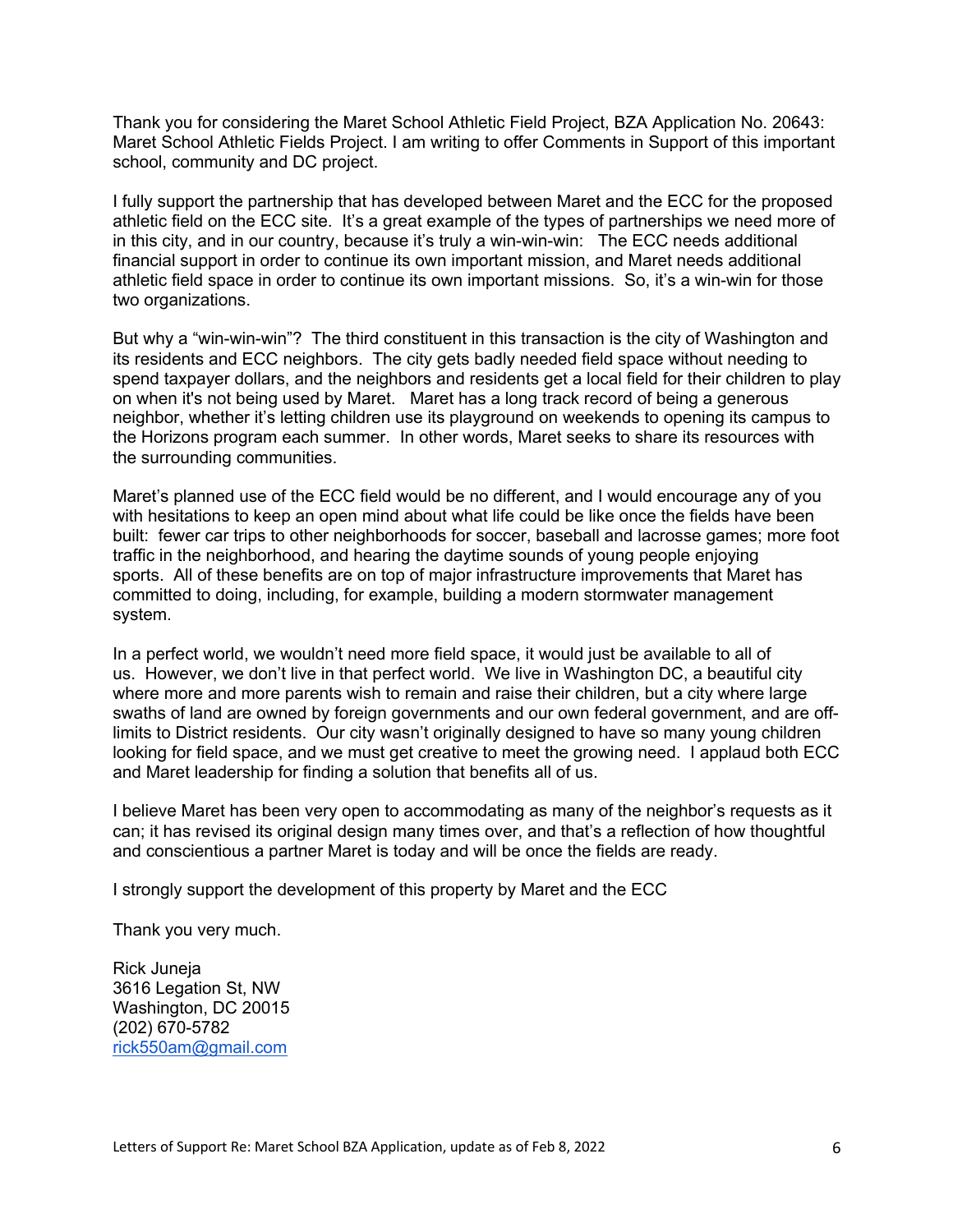### **February 4, 2022**

DCOZ - BZA Submissions (DCOZ); Cc: Speck, Randy (SMD 3G03); Higgins, John (SMD 3G02)

Dear Chairman Hill,

My name is Hope Palmer. My husband, Hugh McDermott and I live at 6100 29th St. We are directly across the street from the Rittenhouse Alley that would border the proposed Maret field project.

We whole- heartedly support Maret's plans. Maret has gone above and beyond to make sure neighbors' concerns are addressed while also staying true to their commitment to both the Maret students and countless other city children who would benefit from the fields. I was born and raised in DC and know first-hand how special and rare it is to have a safe, well maintained, green space for children to play sports.

My husband and I have a 2 year -old son and very much look forward to being able to send him just across the street one day to play for DC Soccer Club or one of the other DC youth athletic programs that Maret would be sharing the space with.

We are also very grateful for what this project would mean for the ECC. These lease payments will support the long -term viability of the ECC and allow it to continue its mission as a therapeutic school serving children with emotional disabilities and their families.

I urge the BZA and ANC members to please consider how many children ( Maret students, all of the others who will participate in DC youth sport programs, and the children of the ECC) that would benefit greatly from this project.

I understand there are a few neighbors who live close to the fields who have reservations but I think when weighed against the positive impact this will have on the lives of countless DC children...their concerns don't quite stack up.

Thank you,

Hope Palmer (202) 491- 3010 6100 29th St. NW Washington DC 20015 hgpalmer88@gmail.com hope.palmer@nbcuni.com

### **February 3, 2022**

Comas, Daniel L Dan.Comas@danaher.com

Cc: Higgins, John (SMD 3G02)

Dear Chairman Hill:

I am writing to provide comments in support of the Maret School Athletic Fields Project. As a long-time DC resident, Maret parent, and volunteer coach for DC Soccer Club (formerly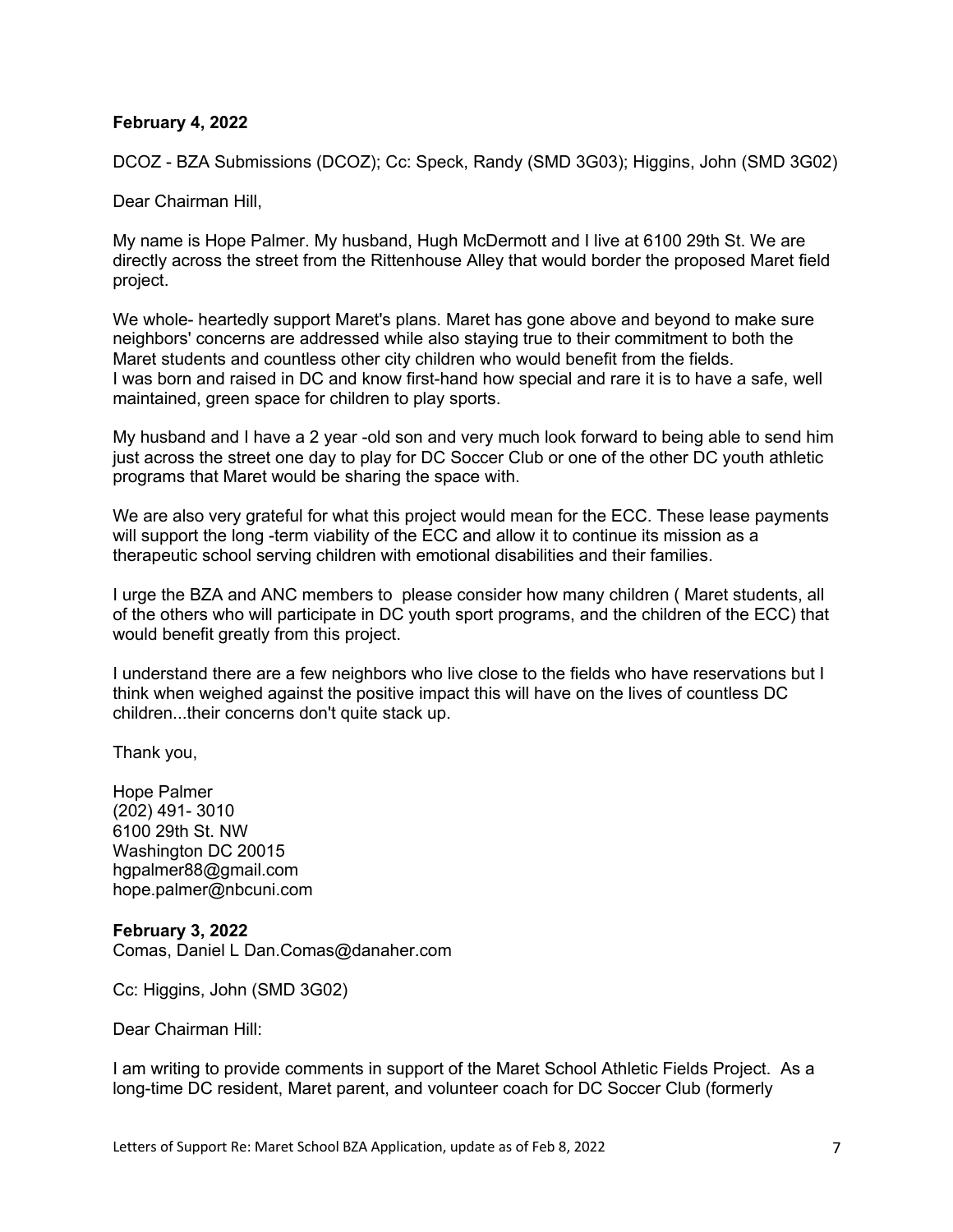Stoddert), I believe that this project will provide substantial benefits not only to Maret students but also to the broader community.

The partnership will benefit both the Episcopal Center for Children (ECC), by providing funding to resume programming for their student population, and allow Maret to meet the needs of its student-athletes. In addition, Maret would like to make the field available to outside youth sports organizations. As someone who has coached rec soccer since about 2000, and attended many other DC sporting events for children, the prospect of adding another high quality, all-weather space for such activities, is something that will meaningfully benefit the City.

Maret has always been focused on being a good member of the community and a good neighbor. This is evidenced in how the school supports non-profit organizations (included Horizons Greater Washington) and its strong relationship with its current Woodley Park neighbors. Maret is in this for the long-run and will continue to work with the ECC neighbors in a professional and civic minded way.

In summary this project will benefit the children of the ECC, Maret, and children across DC.

Thank you

Sincerely,

Dan Comas 3100 Woodland Drive NW Washington, DC 20008 (202) 629-1595

#### **February 3, 2022**

Christina Giallourakis chgiallourakis@yahoo.com

DCOZ - BZA Submissions (DCOZ); Cc: Speck, Randy (SMD 3G03); Higgins, John (SMD 3G02) To: Chairman of the BZA, Frederick L. Hill RE: Comments in Support of the Maret Proposed Fields at ECC BZA Application No. 20643: Maret School Athletic Fields Project

Dear Chairman of the BZA, Frederick L. Hill,

My name is Christina Giallourakis. I have lived in the Chevy Chase, DC neighborhood (at 3929 Legation Street NW, Washington, DC 20015) for 6 years and have been a resident of WDC for 21 years. Our family home is in ANC 3/4 G, the ANC in which this proposed project is be located. I love the Chevy Chase neighborhood dearly. I am writing you to convey my strong support for the proposed Maret fields at ECC.

I am very happy that due to Maret's partnership, the ECC school will be able to operate again. I also believe that Maret is a wonderful community partner to have in Chevy Chase. What I love most about this project is that the land will support the importance of children spending time outdoors; the importance of this, especially in light of living during this COVID era, is now more understood than ever before.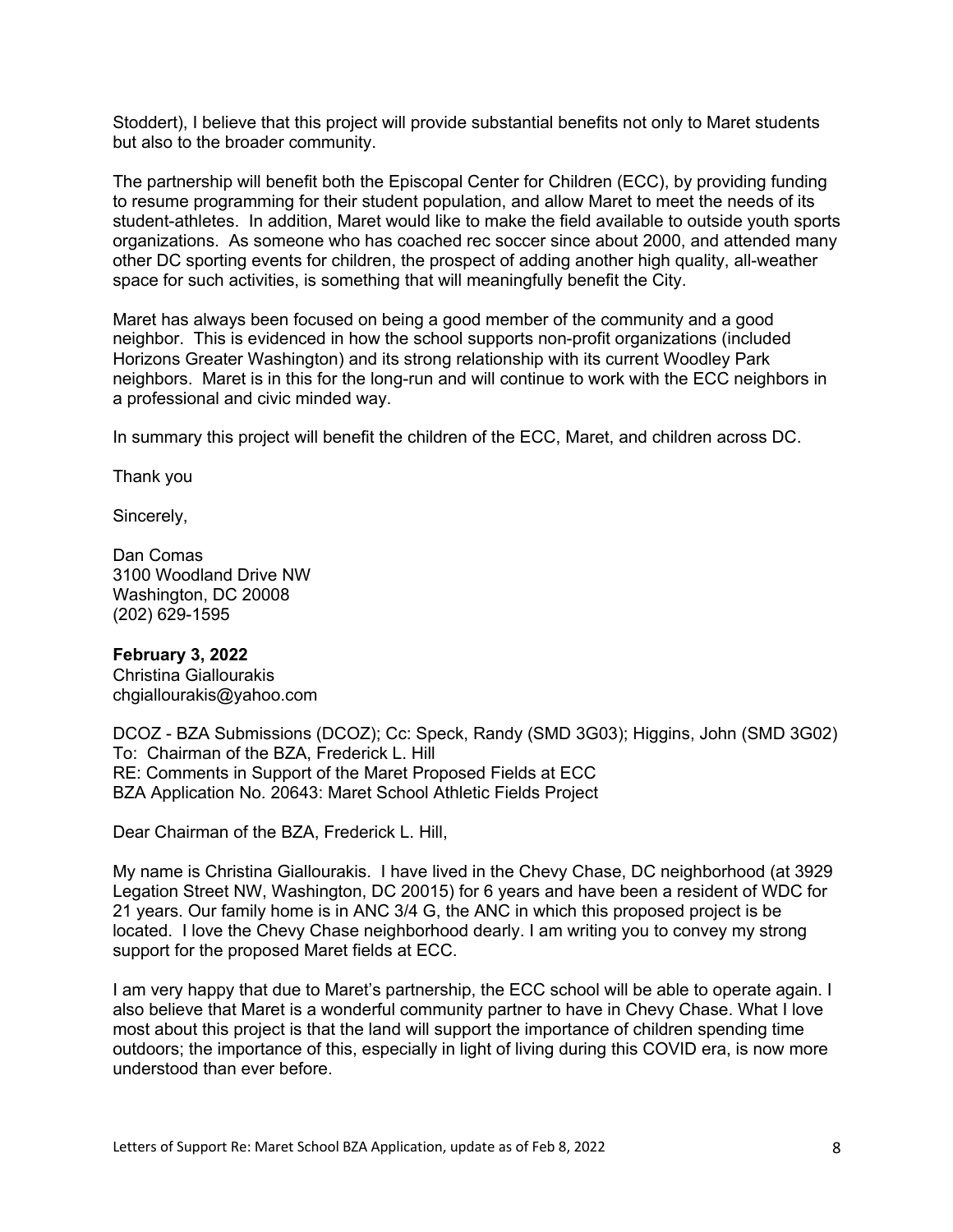I have two children (11 years old and 9 years old) that attend Maret. Also, my husband, Aakash Thakkar, volunteers on the Maret Board. He has been very active on supporting this project. We both hope that you approve Maret's BZA application. Please feel free to reach out to me if you have any questions. I can be reached at 202-669-5330 or chgiallourakis@yahoo.com.

Thank you for your consideration. I believe that the broader Chevy Chase community will be the better for allowing this project.

Sincerely,

Christina Giallourakis 3929 Legation Street NW Washington, DC 20015 202-669-5330

### **February 3, 2022**

Frederick L. Hill, Chair BZA

Dear Mr. Hill,

I am writing comments to support the idea that the Maret School be allowed to use what has for some time been an unused large field that they need for athletics. If you've ever seen the Maret campus, you'll understand why.

If one is a nearby resident and objecting, it's the same old NIMBYism that revolves around pure self-interest.

Logical concerns include parking space, which WILL be available on the property. Noise levels are another logical concern, but those (maybe some clapping now and then) not going to disturb those living even quite nearby. We live near a very active elementary school, within a half-block of Lafayette. It's not a problem. It was when it was being renovated over a year a few years back, but in both cases we need to be doing a better job for our kids and that sometimes means short periods of transition and construction.

We, both are residents of DC for nearly 50 years, are ex-Maret parents, generally no longer at all actively involved with the school, as we very much once were, but in this instance felt a need to become involved. Count us as two big votes in favor of Maret's getting to use that land.

Thank you for taking our comments into account.

Lanning E. Moldauer, Ph.D. 5619 33rd Street, NW 20015 lanny@moldauer.net 202-207-8989 Co-signed Barbara C. Moldauer barbmoldauer@gmail.com 202-256-4471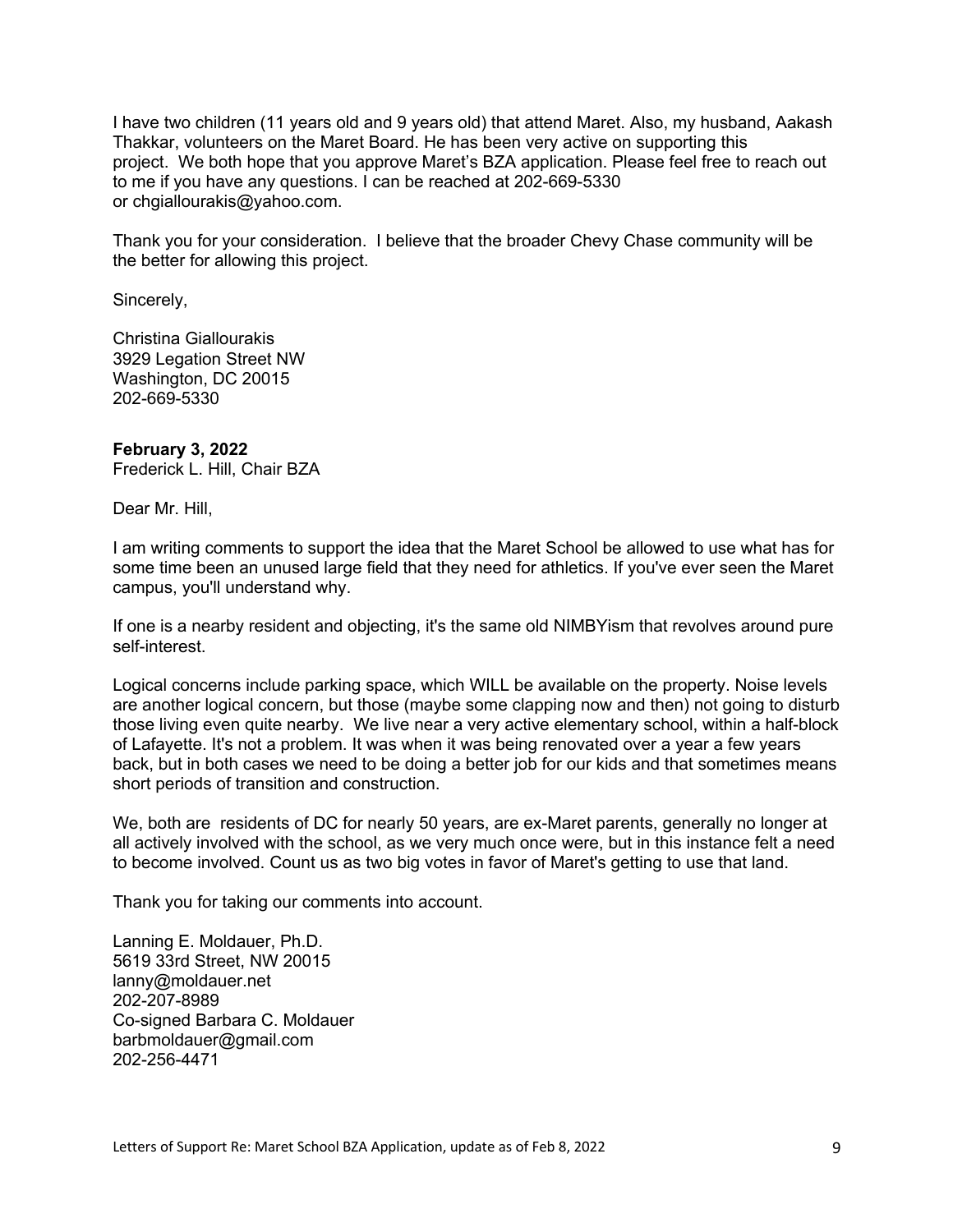### **February 3, 2022**

Dear Chairman Hill:

I am writing to provide comments in support of the Maret School Athletic Fields Project. As a longtime DC resident, Maret parent and trustee, and DC Stoddert Soccer parent volunteer, I believe that this project will provide substantial benefits not only to Maret students (58% of whom are DC residents) but also to the broader community.

The partnership between the Episcopal Center for Children (ECC) and Maret will enable Maret to meet the needs of its student-athletes and provide ECC with funding to resume programming to meet the needs of its student population. In addition, Maret would like to make the field available to outside youth sports organizations in light of the general lack of athletic field space in the District. Maret's proposed fields are in keeping with the use of the site for educational purposes, and the Maret/ECC partnership ensures that denser, more intensive uses of the property (such as senior living facilities or housing developments) will not be pursued for the duration of the lease.

Maret prides itself on being a good member of the community and a good neighbor. The school has numerous longstanding relationships with dozens of non-profit organizations (included Horizons Greater Washington) and a good relationship with its current Woodley Park neighbors. The school has worked assiduously and transparently to address the concerns of ECC neighbors since announcing its partnership with ECC, and I have no doubt that Maret will continue to work with ECC neighbors to ensure that their concerns are addressed throughout the life of this lease. Simply put, that is just how Maret operates.

The proposed fields will be attractive, environmentally sensitive and thoroughly unobtrusive: landscaping will be plentiful, heritage trees will be preserved, on-site parking (and bike racks) will be provided, stormwater management will be improved, playing fields will be unlit, teams will arrive via buses, amplified sound equipment will be prohibited, etc. The concerns of a handful of neighbors are unfounded -- these fields and the children who will use them will be wonderful additions to the neighborhood.

Thank you so much for your consideration.

Sincerely,

Leigh Comas 3100 Woodland Drive NW Washington, DC 20008 (202) 629-1595 comas@comcast.net

**February 3, 2022** Elizabeth Engel tcbulla@aol.com

Dear Chairman Hill,

I am writing with comments in support of Maret School's Athletic Field Project BZA Application.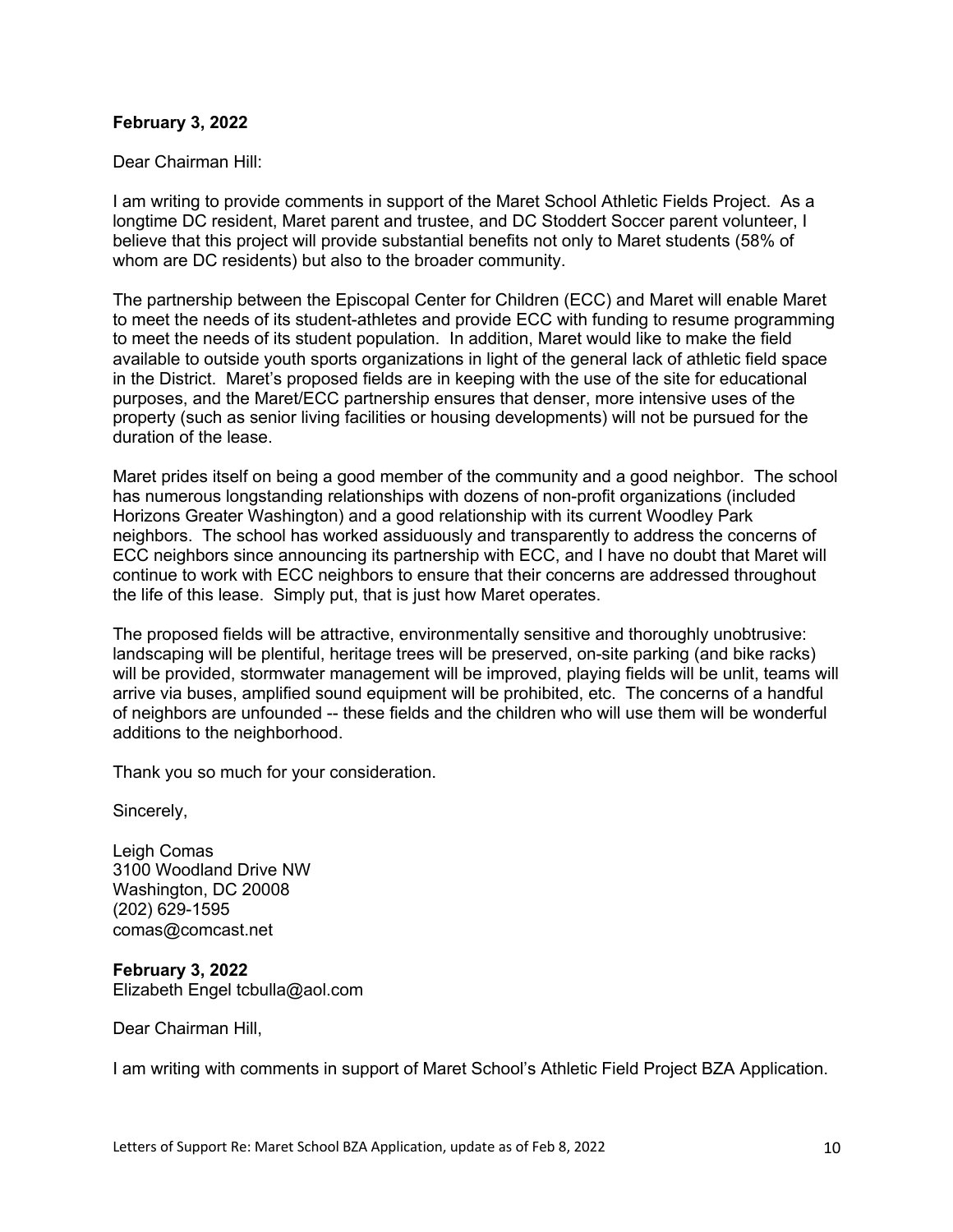My family and I live at 3311 Quesada St NW, Washington, DC 20015, a few block away from the ECC property. I am also a current Maret parent, although my child dances with CityDance Conservatory, so we are not highly involved in Maret's sports programming.

As a board member of Friends of Lafayette Park, I have engaged closely with our neighborhood and ANC on many contentious issues regarding the use of neighborhood parks and facilities, the proposed development or renovations of nearby properties, traffic and safety concerns related to facilities usage, and other challenges neighbors faced with the private developers and contractors involved in prior large-scale development and construction projects in our neighborhood.

In all of the prior development and renovation project debates in our neighborhood, there are some common issues at the heart of the neighbors' concerns: lighting, noise, nighttime use, run off, trees, traffic and parking, community access to the facilities, and consideration for neighbors during and after the project.

Speaking from experience, there are very few private or public development/construction partners who are as considerate and responsive to the local neighbors and community concerns. Through numerous listening sessions, meetings, and open feedback forms, Maret has listened to the neighbors' concerns and made significant changes to their plans to address the neighbors' concerns.

ECC, as a therapeutic school serving children with emotional disabilities and their families, is a valuable institution for the city and greater community. It is clear that, for financial reasons, ECC must lease or sell this open space on their property. As a neighborhood, we are very lucky to have Maret partner with ECC to lease and enhance the field space in keeping with the current use of the site and with consideration for the concerns of the surrounding neighbors.

Below is the list of reasons that I support Maret's in this application to the BZA:

- There will be no athletic lighting and no nighttime use of the fields (with an express prohibition in the ECC/Maret lease)
- No amplified sound systems
- There will be on-site parking for 48 vehicles and a bus loading/unloading zone to keep on-street parking available for local residents
- Maret has stormwater run-off mitigation measures incorporated in the design, a significant improvement over what is currently on the property (Maret designed to a 25 year storm standard, well above the 15-year requirement)
- Maret is collaborating with DC Urban Forestry to retain and maintain healthy trees and oversee the transplant of 4 Heritage trees
- A large separate corner of the property will be maintained as a natural park-like setting for use by the neighbors
- Maret's design includes plentiful and attractive landscaping will be installed surrounding the site to buffer views of neighbors, which will be maintained by Maret
- Maret is using a new, environmentally conscious turf this is a different product than the traditional artificial turf of the past (e.g., eliminating crumb rubber fill and using woodbased infill, increased water conservation, eliminating contamination from fertilizers and pesticides needed to maintain grass field surfaces, reduction of pollution-producing maintenance equipment, etc.).
- The community will have access to the fields, and Maret will work with the community to determine the hours during which the fields will be available for general community use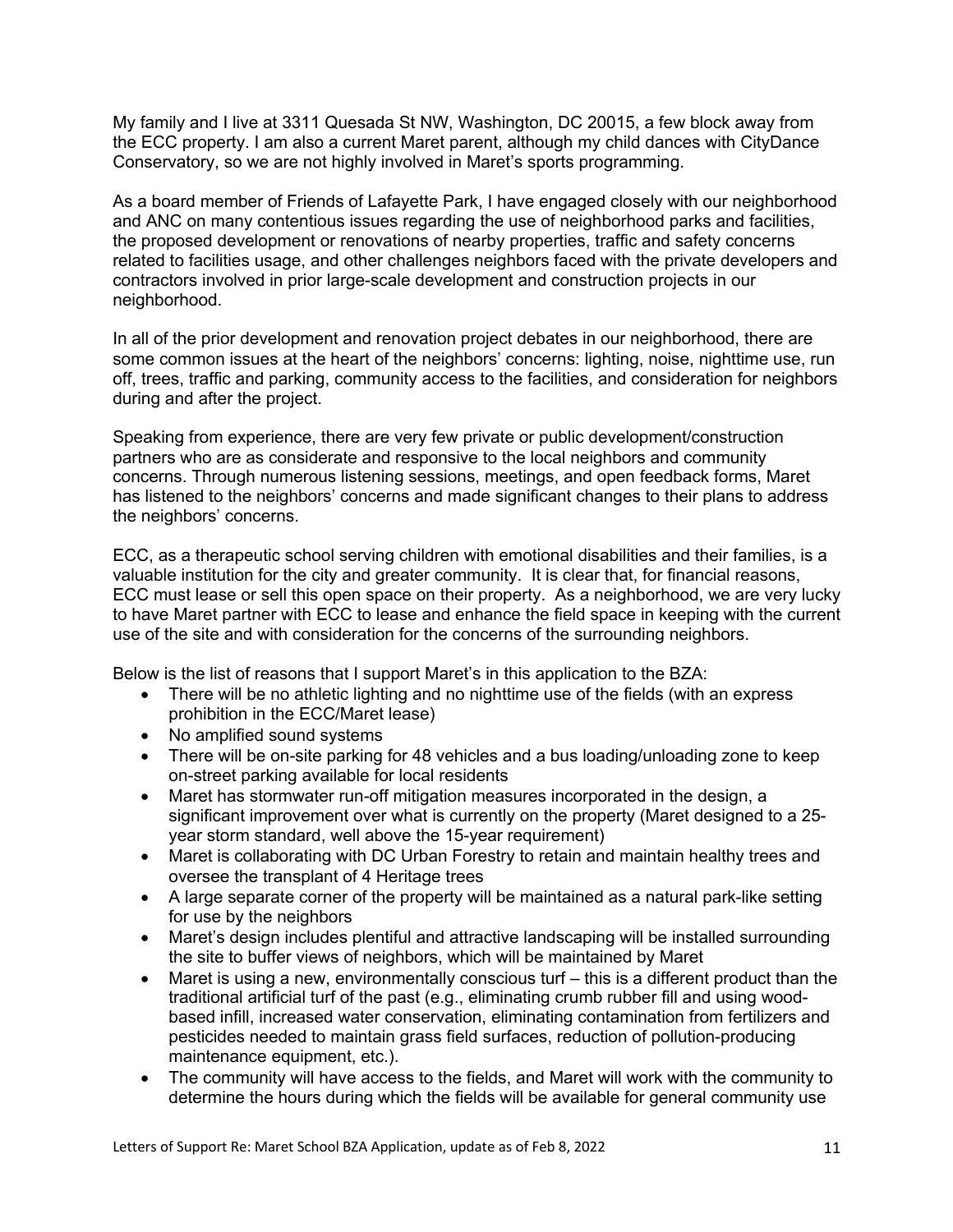- In response to neighbor concerns, Maret reduced the hours of proposed field usage by DC youth sports organizations
- Maret comprehensively reviewed transportation impacts associated with the project and proposed effective mitigation strategies, including infrastructure improvements; an updated Transportation Management Plan; additional on-site bike racks; and, along with ECC, the commitment to remove one existing curb cut on Nebraska Avenue adjacent to the proposed parking lot curb cut, which has been reduced to 24 feet in width.

In response to community concerns, Maret made several changes and adjustments to field elements, including: modified the location and heights of retaining walls; relocated the scoreboard away from the field perimeter and to a lower elevation; sited batting cages and bullpens to minimize impact on neighboring properties; relocated trash receptacles and confirmed that trash collection will not occur from the alleys adjacent to the field; shifted the rain garden toward the interior of site; proposed site fencing to ensure adequate security while allowing for neighborhood use of the fields at established times; and enhanced landscaping buffers to effectively screen the athletic fields from nearby residences.

The ECC site is located at the intersection of two larger capacity roads, "collectors" or "major collectors", which is well suited for access to an athletic and educational use site and can accommodate the modest use proposed by Maret. Maret is a conscientious and diligent neighbor at their Woodley Park campus, and they will be equally as conscientious and diligent with the neighbors at the ECC field property.

The Maret fields will be a valuable asset for the ECC, the neighborhood, and the greater community, and Maret, with their thoughtful and community-oriented approach to the field design and use, will make an excellent partner.

Thank you for your time and consideration. Please feel free to contact me at (917) 572-0151 or email tcbulla@aol.com.

Sincerely,

Elizabeth Engel 3311 Quesada St NW

# **February 3, 2022**

To: Chairman Federick L Hill Comments in Support of BZA Application No. 20643 From: Ian Cameron 5020 Millwood Lane NW Washington, DC 20016 202-329-5310 ianocam61@gmail.com

Dear Chairman Hill,

As President of the Maret Board of Trustees and a resident of the District of Columbia, I write in support of Maret's BZA Application No 20643. Maret's partnership with the Episcopal Center for Children to build athletic fields would meet Maret's long-term need for its athletic program. I would like, however, to address the overall need for additional recreation space in the District of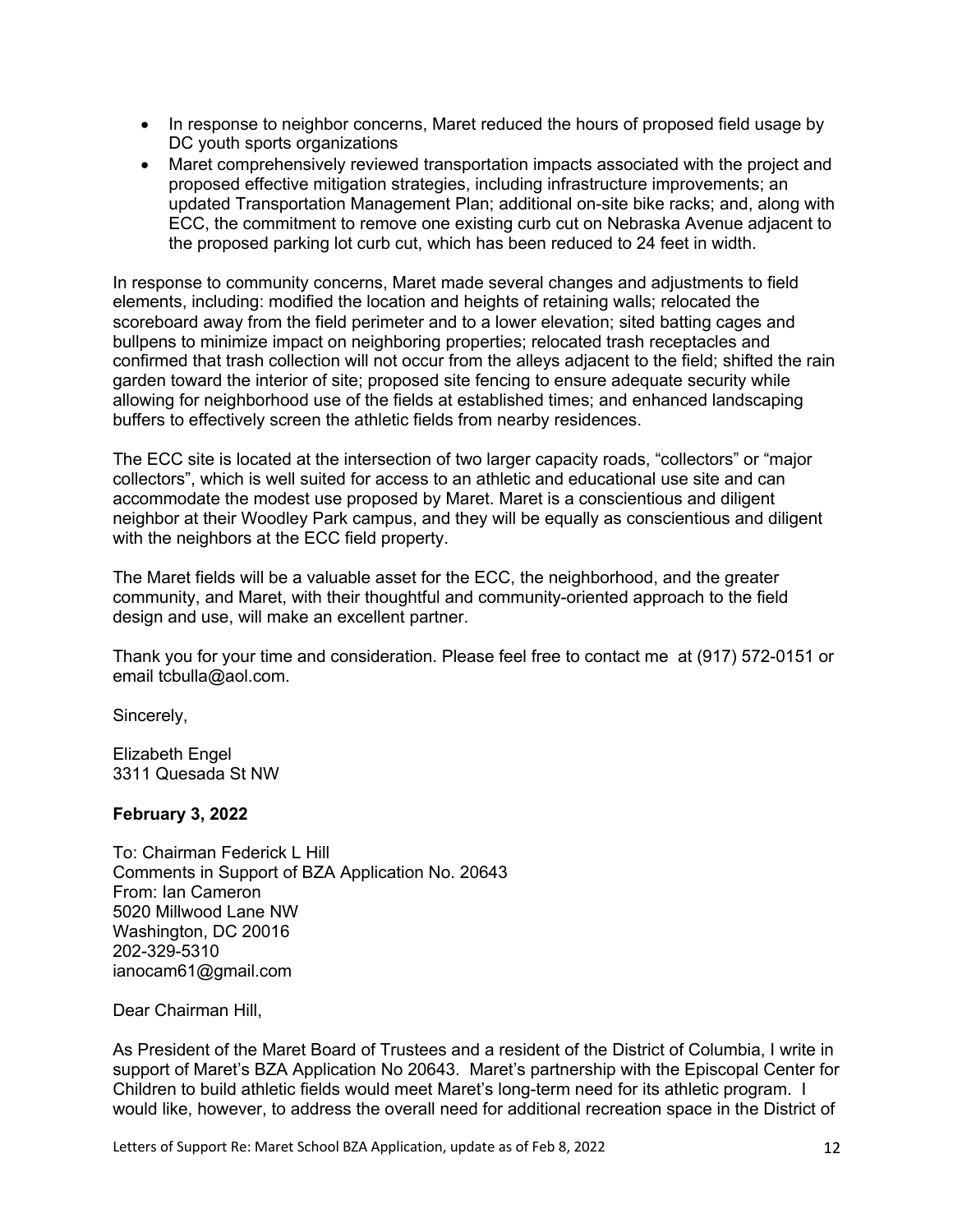Columbia, particularly in Northwest DC and in Ward 4. The fact is, there remains a lack of regulation-sized fields in Northwest DC and the ECC field is one of the last opportunities to fill that void. Therefore, I recommend the BZA approve the field and allow non-Maret use of the field under the reasonable schedules per the Maret application.

If approved by the BZA, the new field will serve as a public benefit for DC residents. In 2020, the Department of Parks and Recreation conducted Ready2Play, a citywide survey on use of parks and recreation facilities. The survey\* reported results by ward. According to the survey, the most visited parks in Ward 4 were Takoma Park Rec Center, Upshur Park, Petworth Park, and Hamilton Park. All offer multipurpose fields and are east of Rock Creek Park. Ward 4 needs more recreation offerings west of the park. Since DPR faces budget and space constraints, school field facilities can provide a useful public recreational benefit.

Among Ward 4 residents, the survey found that 70% of residents used national parks, 62% used DPR facilities, 42% used schools, 40% used facilities outside of DC, 39% used private in home facilities, 31% used private gyms, 11% community institutions, organizations.

Therefore, school facilities are an important source for park and recreation activity use in Ward 4. The Ready to Play Survey of Ward 4 residents identified barriers to accessing DPR facilities. Barriers included lack of access, quality, safety, and programs filling up too quickly. While 37% of Ward 4 residents reported programs filling up too quickly as the biggest barrier to using DPR facilities, 27% said lack of desired amenities was the biggest barrier. Therefore, lack of amenities is a major reason why Ward 4 residents can't use recreational facilities.

This is significant: Q19 asked: "Are there any vacant lots/underutilized land that you would like to see re-purposed for recreational use in your ward. This required respondents to volunteer a location and suggest a use. The most often cited location was the ECC land which is the subject of this zoning application. Here are some of the comments that respondents volunteered:

"this would be an ideal location for additional recreational facilities"

"Look to accessing Episcopal Center for Children in Ward 4 to use as a soccer field."

"Would be great recreation area and place for programming."

"ECC should be purchased and used for recreation as well as additional educational overflow."

"ECC" (no description of general improvements).

"ECC" (no description of general improvements).

The land at ECC was the ONLY location in an area bounded by Western Avenue, Connecticut Avenue, and Oregon Avenue that was identified by respondents as a location to repurpose for recreational use. In fact, besides Fort Reno, it was the only space suggested as a location for significant upgraded recreational facilities.

It's clear that the Maret BZA application is a unique opportunity to provide DC residents, specifically our younger residents, much needed space for recreational purposes. This project will benefit residents not only in close proximity to the fields but those living in Ward 3 and Ward 4. I encourage the BZA to approve Application 20643.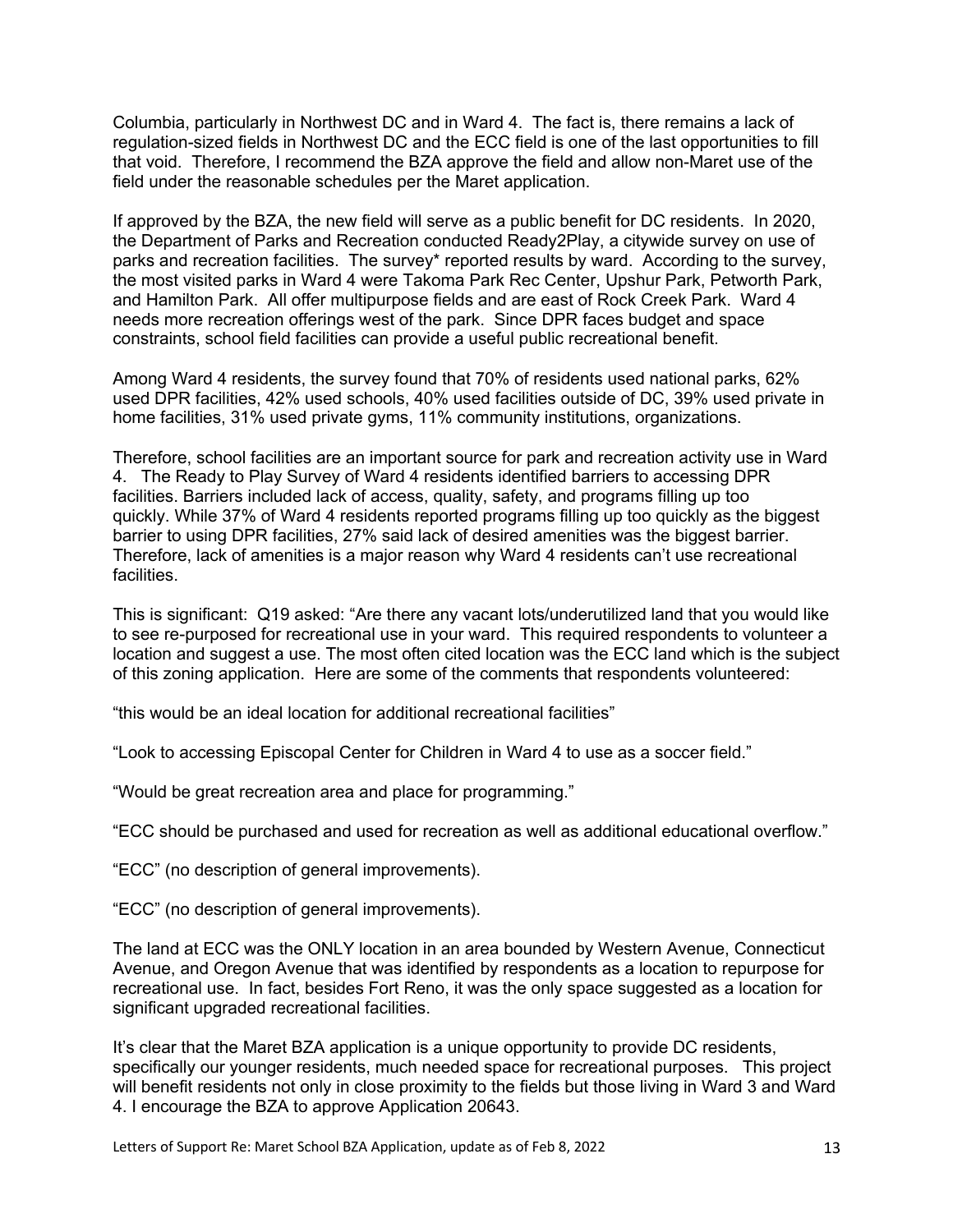Sincerely,

Ian Cameron

# **February 3, 2022**

ATTN: Frederick L. Hill, Chairman of the DC Board of Zoning Adjustment

Dear Chairman Hill:

As a 20-year resident of the Chevy Chase DC neighborhood, I am writing to submit Comments in Support of BZA Application No. 20643 for the Maret School Fields Project at the Episcopal Center for Children. My contact information is included at the end of this email.

I have been a Maret parent nearly as long as I have been a Chevy Chase DC resident. Maret has consistently impressed me as an honorable, transparent, and engaged community partner. Through Maret's service learning programs, my sons volunteered with a variety of communityserving non-profits through longterm partnerships with a variety of organizations from Martha's Table to Mazique Early Childhood Center to Bread for the City. I have served for several years as the co-chair of the council supporting Maret's Horizons Greater Washington program, an impactful academic and enrichment "summer school" that Maret brought to the DC area and that serves hundreds of DCPS students each year from grades 1 to 9, yielding impressive academic gains and teaching every child to swim and ride a bike (www.horizonsgreaterwashington.org).

I also chaired Maret's scholarship fundraiser during the pandemic last year, through which this generous community raised \$843,000 to help provide a Maret education to students whose families are unable to afford the tuition; Maret provides financial assistance to 25% of its families, as high a percentage as any school in this area. I could go on, but in short, Maret is an institution that serves students — and shares its resources to improve conditions — throughout the District.

In keeping with this community-oriented track record, I support Maret's School Fields Project because it will yield benefits for the broader DC community in two main ways:

1. The Episcopal Center for Children (ECC) has been shuttered due to financial difficulties, leaving it unable to fulfill its mission as a therapeutic school serving children with emotional disabilities. Institutions like the ECC are few and far between, leaving families in severe need. The ECC has wisely determined that it must leverage its real estate in order to resume operations to avoid closure. The ECC chose Maret as its partner in order to obtain the financial resources it needs via a longterm lease while only allowing a use that is consistent with its educational mission. Of course, the ECC has a variety of other options to achieve its financial goals that would have been less palatable to the surrounding community. As a neighborhood resident, I support this application because it enables the ECC to restart its program and fulfill its core mission of providing educational opportunities for families in need.

2. There is a dearth of sports fields throughout the District and particularly in my neighborhood. My sports-playing son is in college now, but for years we drove great distances to fields far outside our neighborhood — and often well outside the District, which is of course bad for the environment, and where on many a weekend day we also spent our dollars on food and drink that could have been spent at District establishments. Since Maret will only use the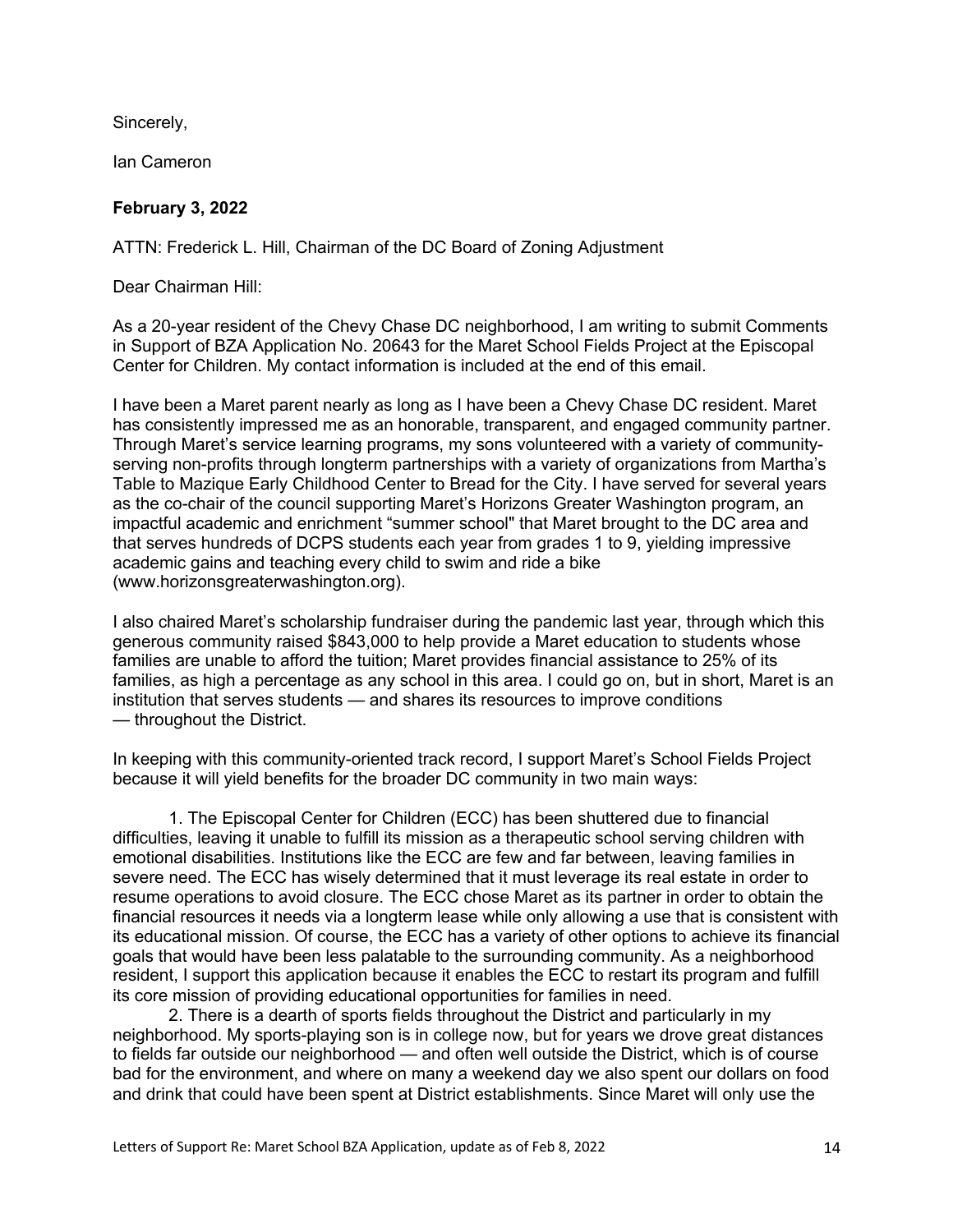proposed sports field during set hours, DC's youth sports organizations will have access to the fields (at reasonable hours and without noise amplification). This is a clear win for DC's young athletes and families who will benefit from having another local field to use, including my neighbors who will have the opportunity to walk their children to a practice or game.

Maret and the ECC have been transparent in their planning process, inviting and responding to extensive community input with respect to transportation, site design, and hours of use. I have confidence that Maret will continue to be responsive to neighborhood concerns once the field is up and running — just as it has been where the school is located in Woodley Park (where neighbor concerns about traffic and parking are taken very seriously, parents are admonished to follow the rules, and adjustments have been made over time as needed). For the record, my younger son will graduate before the field is completed (and he does not play team sports at Maret), so although I am a Maret parent currently, my support is based on my belief as a neighborhood resident that the community will benefit, rather than any personal benefit my family would receive.

In conclusion, approval of BZA Application No. 20643 will provide clear community benefits without any significant detriments to its neighbors. Any characterization of this proposal as one that benefits only a small number of well-off students is a misunderstanding of who comprises Maret students, how the field will benefit young athletes from throughout the District, and, perhaps most importantly, the property owner's mission-based decision to find a complementary use of its field space that will enable it to once again serve students with emotional disabilities.

As a neighborhood resident, I would look with pride on the ECC location filling two needs (educating children with special needs and providing field space) that are often NIMBY-ed out of other neighborhoods. As you may know, Chevy Chase DC is engaged in a "Small Area Planning Process," and our ANC recently issued a report on racial equity — in both efforts, we are searching for ways to chart a future for our neighborhood that is more inclusive than its past. Our neighborhood, which is predominantly single-family homes, should open its arms to — and not exclude — community-serving uses such as those proposed in this application before the BZA.

Thank you very much for considering my input.

Best regards,

Richard Gervase 5504 Chevy Chase Pkwy NW Washington, DC 20015 (202) 905-9011 rmgervase@yahoo.com

**January 10, 2022** Katie and Patrick Kennelly 6200 Utah Ave NW Washington, DC 20015

John Higgins, ANC 3G02, Randy Speck, Chair ANC 3/4G, Members of ANC 3/4G

Dear Commissioner Higgins, Chair Speck, and distinguished members of the ANC 3/4G.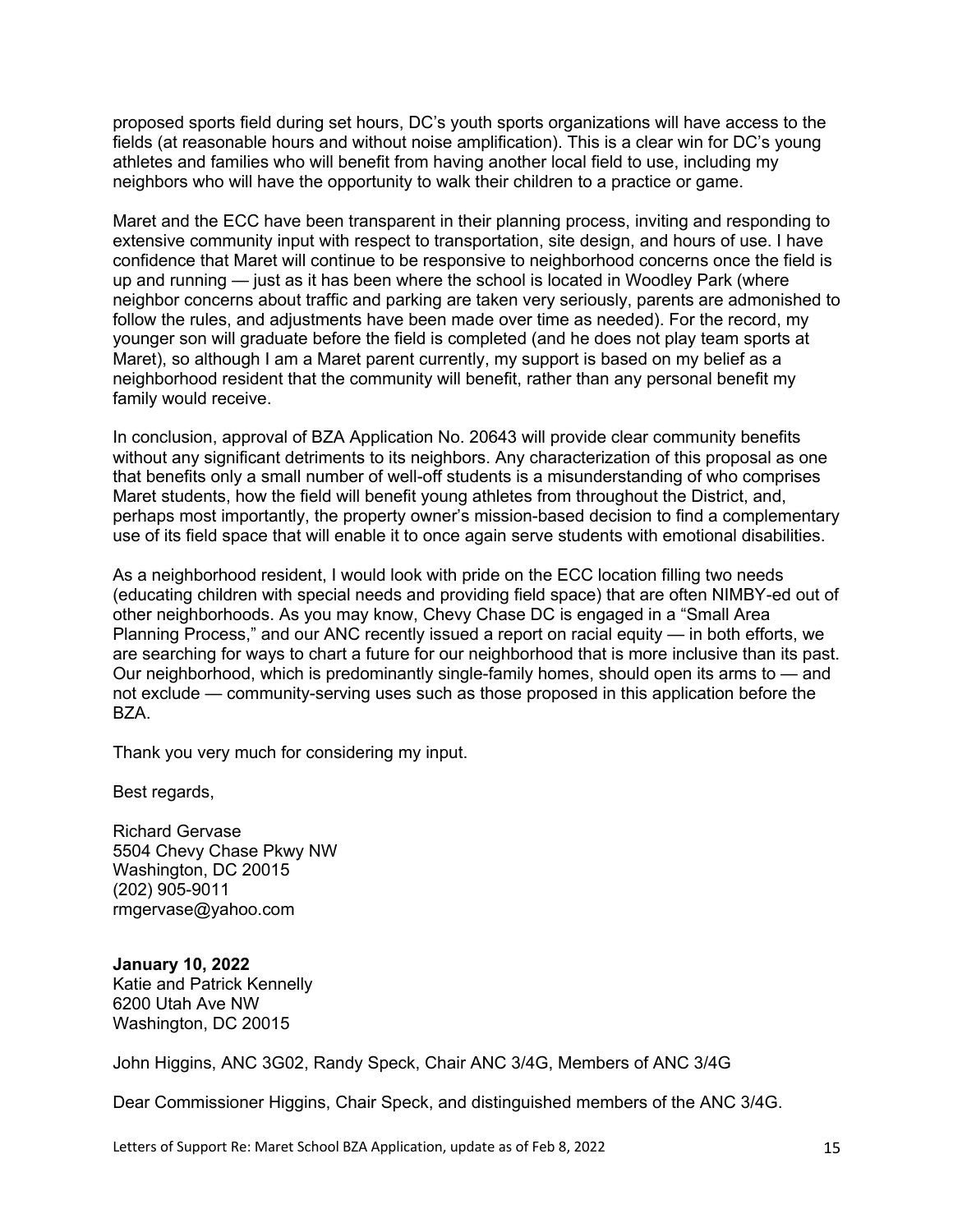We write today to urge you to strongly support the proposed partnership between The Episcopal Center for Children (ECC) and Maret School. This partnership will help serve children from across this city by providing vital educational and recreational opportunities, will help preserve important green space in our ANC district, will allow a community institution, The ECC, to open its doors to students once again, and will make our community stronger, more inclusive and more family-friendly.

For the past twenty-two years, our family has lived at 6200 Utah Ave, just down the street from the proposed new field site. When the ECC shut its doors to students, it was a loss for both the larger community and our neighborhood. This new partnership will save the ECC, allowing students in need from across the region to receive services and counseling again on campus and preserving the beautiful green space that so many of us have enjoyed throughout the years.

This partnership will also create another precious commodity for our city, more fields for youth sports. Our four children, who range from elementary to college age have played field sports since they were toddlers. One thing extremely clear is the lack of fields across DC, let alone our own neighborhood.

Supporting the Maret/ECC partnership will help alleviate this problem and keep the ever dwindling green space in our city. We hope that the ANC will advocate and encourage more usage of the proposed football/baseball/soccer field for local schools and youth sports groups. There are many families like ours who live close to the ECC who support this partnership. We know loud voices sometimes drown out the voices of others. There have been assertions about traffic, about Maret and the ECC's plans, and claims about potential field usage that simply do not equate with the facts. This proposal is not creating another Carter Baron or a super sports complex where scores of people will be flooding the neighborhood. It is creating a new youth sports field for a city that desperately needs more green spaces and helping our neighborhood preserve a beautiful open space. After carefully reviewing Maret's plans and taking part in their community input sessions, we think that they have listened to the concerns of the neighborhood and have presented a balanced plan that will meet everyone's concerns.

Lastly, we are so glad the ECC decided to team up with Maret and keep the property centered and focused on education and recreation for children. It is the best outcome we could have hoped for and we need your help to ensure this partnership is approved, supported, and endorsed by the City.

Please know that as property owners close to ECC, we support the ECC/Maret partnership. It will strengthen our community, help our property values and make our neighborhood healthier, stronger, and more diverse for years to come.

Please feel free to contact us at any time if you have any questions about why we support the partnership and thank you for your consideration. We very much appreciate your dedicated efforts and leadership on behalf of the residents of this ANC District.

Sincerely,

Katie and Patrick Kennelly 6200 Utah Ave NW Washington, DC 20015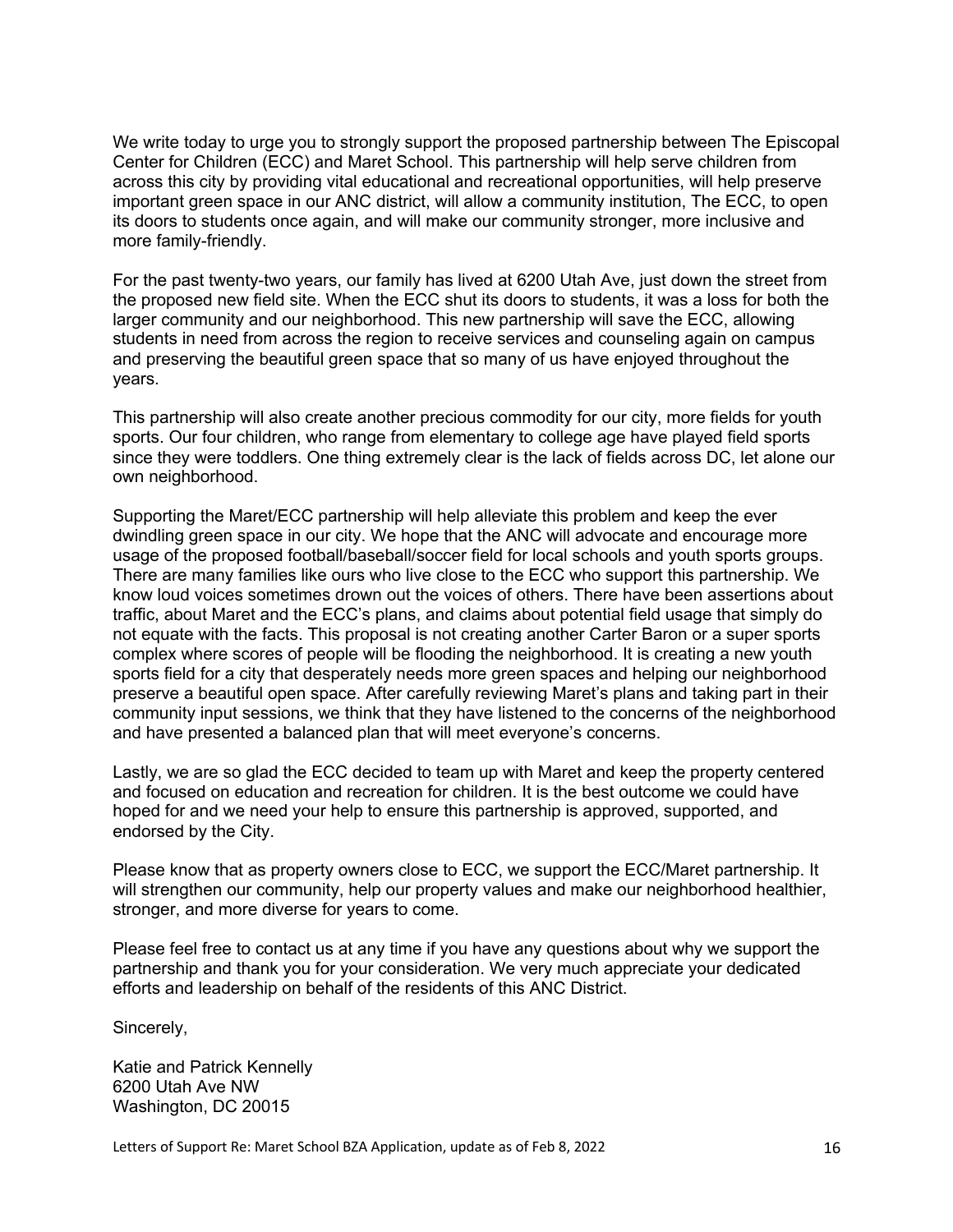202-285-7849 katiekennelly@yahoo.com

CC: The Honorable Janeese Lewis George, Commissioner for Ward 4

#### **January 10, 2022**

paul.j.laporte@gmail.com

To: Higgins, John (SMD 3G02)

I am writing in support of Maret's proposed use of ECC land for athletic fields. I understand the objections, but believe the positives outweigh the concerns.

Regards,

Paul Laporte 6609 31st Pl NW Barnaby Woods

# **January 10, 2022**

From: Sharon Lowe

Randy/John:

Apologies for the late arriving note, but I wanted to voice my support for Maret at ECC. My family has been in Ward 3 for nearly 30 years, and appreciate the hard work of the ANC. I miss Chris as a strong advocate for us, but also know you both work hard on behalf of all Ward 3 residents. And by all, I mean all - not just the noisy few.

I am also a former Maret parent. Both my boys went through High School at Maret, the youngest graduating this past year. Neither were big sports kids, but they played. Maret is a very small school that really really encourages participation in sports for what it teaches. It is part of the fabric of Maret that you at least try to play some sports and you do so within the confines of the limited playing space we have. It is part of being an urban school. We live in a city.

I just want to make a few key points:

When Maret says they will be a good neighbor, they mean it. From traffic flow, to parking, to use of facilities, the school leadership constantly reinforces the rules and demands parents abide by them. I have seen the Maret baseball team tossed off their own field at Jeleff because their time was up.

There is a massive dearth of playing fields in Ward 3. Every bit will help. As a Ward 3 parent I logged significant miles taking my kids elsewhere to play.

Let's not forget about ECC. Those in opposition seem to be forgetting the vital role ECC has played in the community.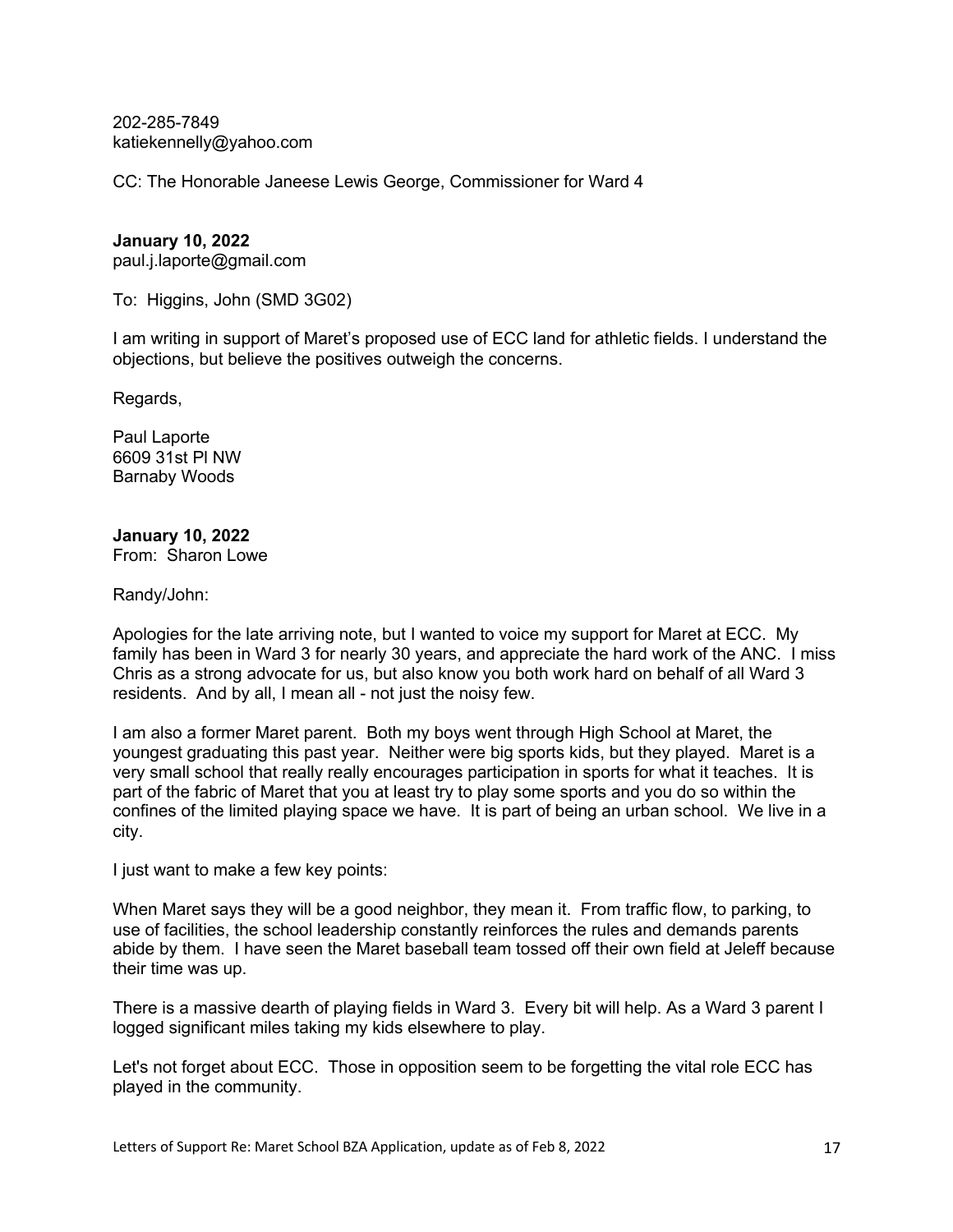What is the Plan B here? Leaving aside the nonsense that some folks believe that proximity gives them authority, it appears all they are focused on is "not Maret", not realizing that something will happen to that site. So this will continue...unless of course DC chooses to put housing there in which case they will have no vote at all.

Bottom line, Maret has bent over backwards to try to address the neighborhood concerns, ECC needs help, Ward 3 needs more fields.

Thank you for listening.

Sharon Lowe 3903 Jocelyn St NW (202) 257-9196

**January 10, 2022** From: Christie Phillips

To: Advisory Neighborhood Commission

Dear Commissioners,

I am writing to support the Episcopal Center for Children (ECC), a nonprofit educational institution, and our partnership with the Maret School. I have worked with The Episcopal Center for Children in the past as a consultant and currently am on the faculty at Marymount University in Arlington, VA. During that time, it was clear that the staff and workers at ECC were totally committed to the students and would do whatever they could to support those students and work with their families to ensure the students success.

EEC provided a unique supportive, therapeutic program for children with special education and emotional needs for more than 125 years. In operation since the 1950's, EEC has educated and supported thousands of students and their families with dedicated and exceptional teachers and staff. When EEC stopped its education and therapeutic program in June 2019 due to financial constraints, many students and their families were forced to find alternative educational options.

This past year, a partnership with the Maret School was created that would build an athletic field on land that ECC owns behind its buildings, and to lease our smallest building. The field will be in use after school hours, and on the weekends.

This past year, a partnership with the Maret School was created that would build an athletic field on land that ECC owns behind its buildings, and to lease our smallest building. The field will be in use after school hours, and on the weekends some. There will be no lighting for night games and no public address system. The majority of the time - two-thirds of the daylight hours - the field will be unoccupied. EEC students will also be able to use the athletic fields during the school day. With a 50-year lease with another school, this partnership provides a funding stream to assist ECC and is with a like-minded entity, a school for children.

The partnership with the Maret School inspired EEC to plan to reopen in the fall of 2022. is an exciting opportunity for students from the District and neighboring jurisdictions to find special education, therapeutic services, and behavior support. Currently, many students requiring these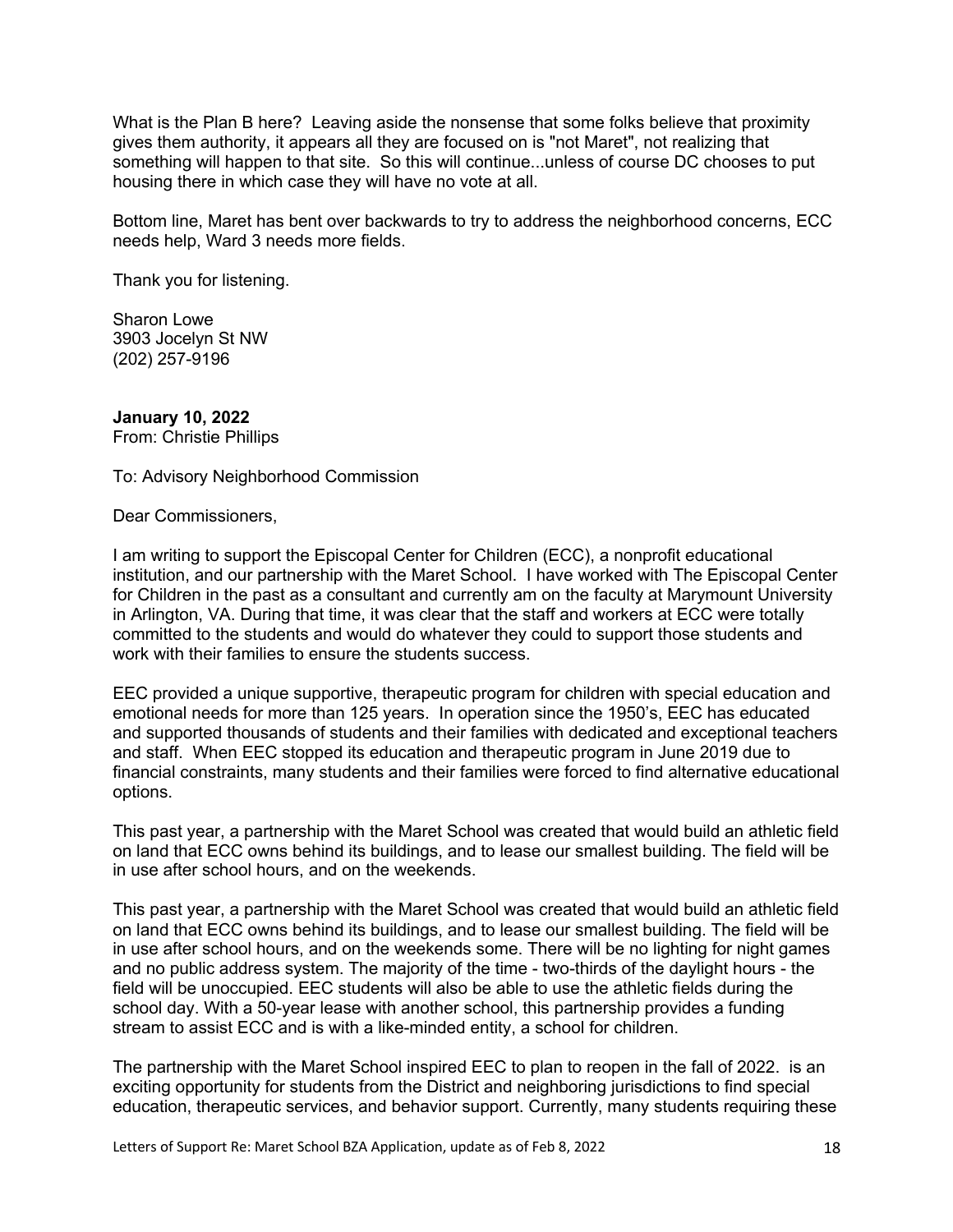services are riding the bus for two hours each way to find programs in Maryland and Virginia because only one comparable program still exists in the District.

ECC has served a student population that is often forgotten, voiceless and without resources. In fact, in past years, 91% of the student body qualified for free lunch under the Federal government guidelines. The majority of the students who had attended ECC were from Washington, D.C., specifically wards 6,7, and 8. Eighty-four percent of the students came from D.C public schools and public charter schools. The remaining sixteen percent traveled ECC has served a student population that is often forgotten, voiceless and without resources. In fact, in past years, 91% of the student body qualified for free lunch under the Federal government guidelines. The majority of the students who had attended ECC were from Washington, D.C., specifically wards 6,7, and 8. Eighty-four percent of the students came from D.C public schools and public charter schools. The remaining sixteen percent traveled from nearby Virginia and Maryland school districts.

The partnership between ECC and Maret School meets many educational and community needs for residents of the District:

- ECC is a DC passed nonprofit school program serving students with individual education plans that cannot be met by their local neighborhood school
- There is only one other therapeutic program in the entire D.C jurisdiction serving students with an emotional disability.
- ECC students experienced emotional disturbances, ADD/ADH, mood disorders, oppositional defiance, speech-language impairments, and learning disabilities. In addition to intensive therapy and supporting educational services, students received individual psychological and psychiatric service.
- All ECC students had individualized education programs (EPs) focused on the whole child. Each student could work through past trauma, learn coping skills and, ultimately, return to the public school setting if possible
- All students at ECC had an individualized education program (EP).
- ECC provides comprehensive Special Education and therapeutic services in one nonprofit facility, while also helping families support their child's education and development. Each parent received a phone call every day to review the progress of the day and provide suggestions on how to support the child at home that evening.

The proposed partnership with Maret School will allow ECC to continue its long-standing mission to serve children coping with special needs and their families. A partnership with Maret joins two school institutions serving children in the community The 50 year lease agreement allows ECC to leverage the property resources that it has to reopen its program for children while also preserving the open space and committing the space to children and education. Additionally, the athletic fields would also be open for use by the neighborhood during designated times. As a consideration to the neighborhood, no night lights and no public address system will be installed. Usage will be limited to after school hours and weekend daylight hours. Field construction will also address water drainage issues. Netting and landscaping will minimize impact on the surrounding community.

Were ECC to sell the land, it would possibly be for single family or townhouse development It is not realistic for the land to remain undeveloped or vacant.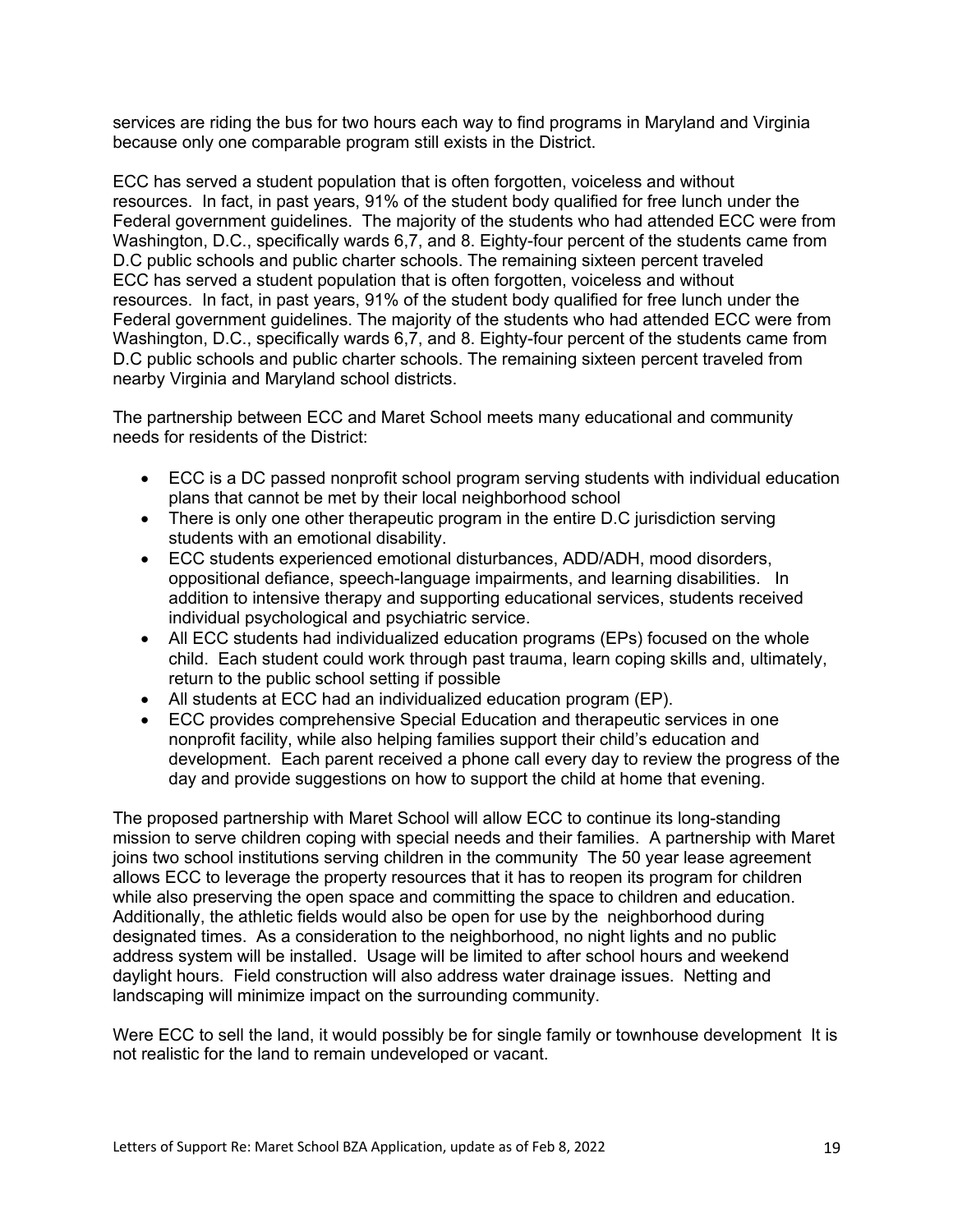This is a partnership that uses available resources to meet the varying needs of multiple school and community resources. It presents a win-win solution to meeting the needs of children within Washington, D.C., particularly some of those most at risk for being marginalized and forgotten.

Sincerely,

Christie Phillips Adjunct Faculty Marymount University **Administrator** American Red Cross Retiree Association

### **January 8, 2022**

Lorie Jackson <loriedjacks@gmail.com

Dear ANC 3/4G Chairman Speck

I am a Co-Block Captain of the 5300 Block of 29th Street NW with a strong interest in sound planning decision that serve the interests of our broader community. I understand that the ANC is scheduled to address Maret School's proposal to use the Episcopal Center for Children (ECC) fields during the ANC 3/4G meeting on Monday Jan 10th. In advance of that session, I wanted to convey my support for Maret's proposal. In my view, it provides the best of the available options for the use of the EEC fields, making it possible for the EEC to resume its much needed special education services to children and families, and put the stewardship of the fields in the hands of Maret, which has a excellent reputation and a record of demonstrating respect for its stakeholders.

For over 125 year the ECC provided special educational services for needy children and families in the District, but it had to suspend its operations a few years ago due to financial constraints. Immediately following its closure, the ECC was approached by numerous real estate brokers and developers representing housing developments, senior living facilities and other entities, both local and international, to purchase the property. Additionally, the ECC explored leasing its facility to DCPS, but that turned out not to be a viable option. After several months of review and community discussion, Maret School offered its proposal, which provides for valuable field use for its students and District children, allows the EEC to resume its crucial operations, and also includes a thoughtful plan for effectively addressing community concerns about noise, light and the environment.

For these reasons, I support Maret's proposal, and respectfully urge you and the ANC 3/4G Commissions to advocate for the approval of the project. Thank you for your consideration, and best wishes for the New Year,

Best regards,

Lorie Jackson Co-Block Captain of the 5300 Block of 29th Street NW

# **January 8, 2022**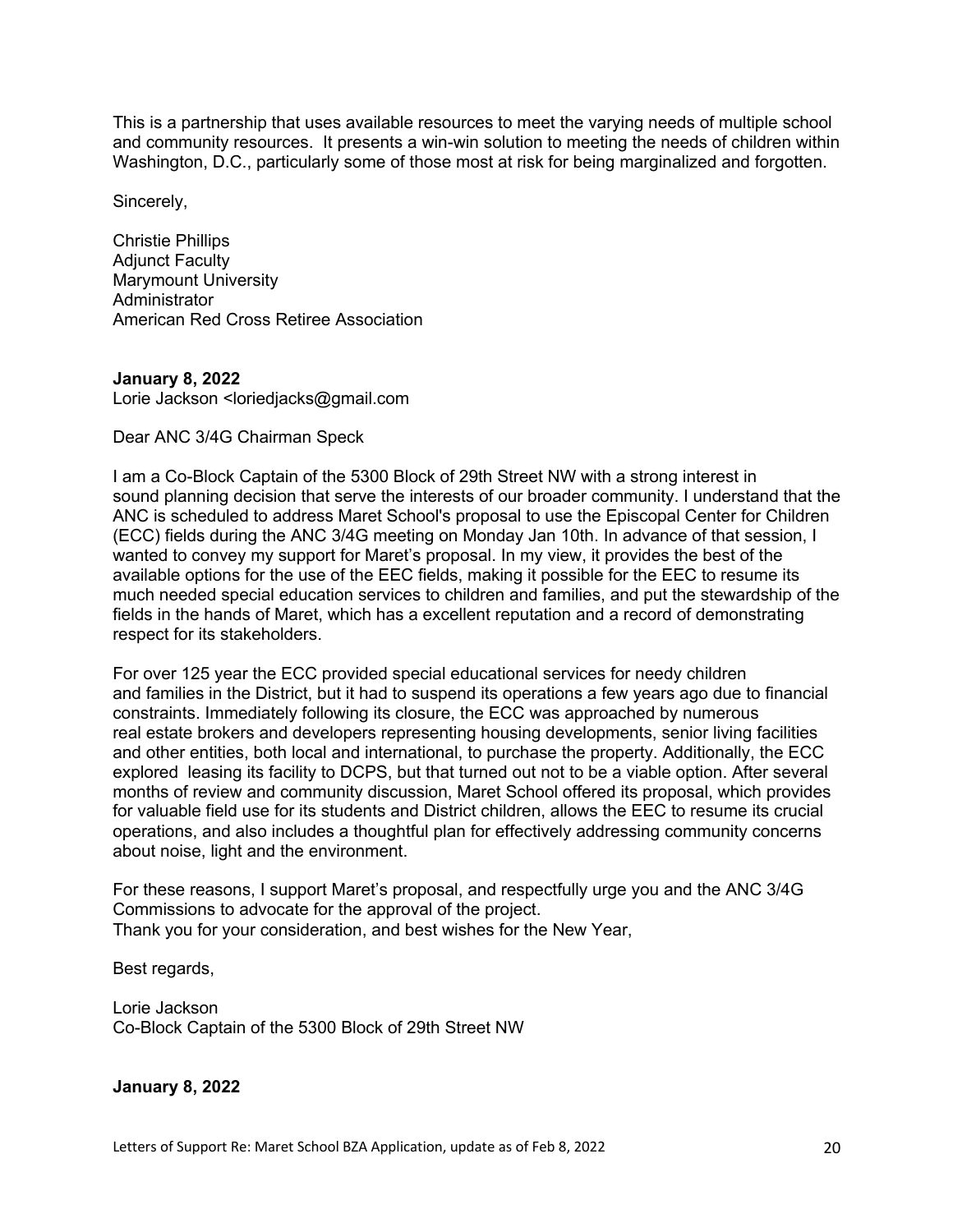### Commissioner Randy Speck ANC 3G03

### Dear Commissioner:

I write in support of the Episcopal Center for Children (ECC) in their effort to remain viable and relevant in our community. Although I have lived in the neighborhood for over 40 years, I understand this project will not directly affect my house or surroundings. Having lived through Ingleside's multiple years of renovations directly across the street, however, I am not without sympathy for those in the immediate surroundings of those changes that are to take place in the agreement with Maret School. Where once stood hundreds of trees now stands a multiplestoried building with rows of lighted windows that shine in my own every night.

When the ECC ceased operations as a therapeutic school for children with emotional challenges in June 2019, I had been an employee there for 50 years. Hired in 1969 as a child care worker, I then worked there as a social worker until 2019. I, too, have wrestled with concerns about how to keep the ECC relevant in the community, and have had mixed feelings about the use of the property. In particular, I mourn the loss of the trees, the expansive lower field, and the pool. I realize, however, that this alternative may be the best option for keeping the ECC open and offering these specialized services to Washington, DC and surrounding areas.

I have enjoyed a long, wonderful relationship with the ECC, from the founder, Elsa Miller, to long-time Executive Director Alan Korz, to its current CEO Stefanie Nash, who I have known personally and professionally for many years. I can say, without reservation, that Ms Nash will carry on the mission envisioned by Ms Miller, and the rich legacy of service, treatment and advocacy for emotionally troubled children left by Mr Korz. I am very aware of efforts made by all of them to maintain a positive relationship with neighbors, surrounding schools, and within the community. Ms Nash will carry on the legacy of the ECC by continuing to be a thoughtful, good neighbor and an advocate for the community.

I understand there will be much to navigate for this plan to work to the benefit of most involved. This alternative appears be the best to allow options for neighbors to access the facility and for the ECC to continue its long, rich history of serving the needs of children and their families. Although the neighborhood will continue to have to deal with many issues, I am confident that Ms Nash will strive to best continue to create connections with children and families.

I strongly support this partnership in an effort to keep the ECC open to once again serve the ever-increasing educational needs of our children with emotional and academic challenges. I look forward to the continuing discussions in your effort to come to an equitable solution.

This letter was not solicited by the ECC or Maret.

Sincerely,

John Pleasant 3043 Military Rd NW Washington, DC 20015 jpleasant3@aol.com 202-966-4784

# **January 7, 2022**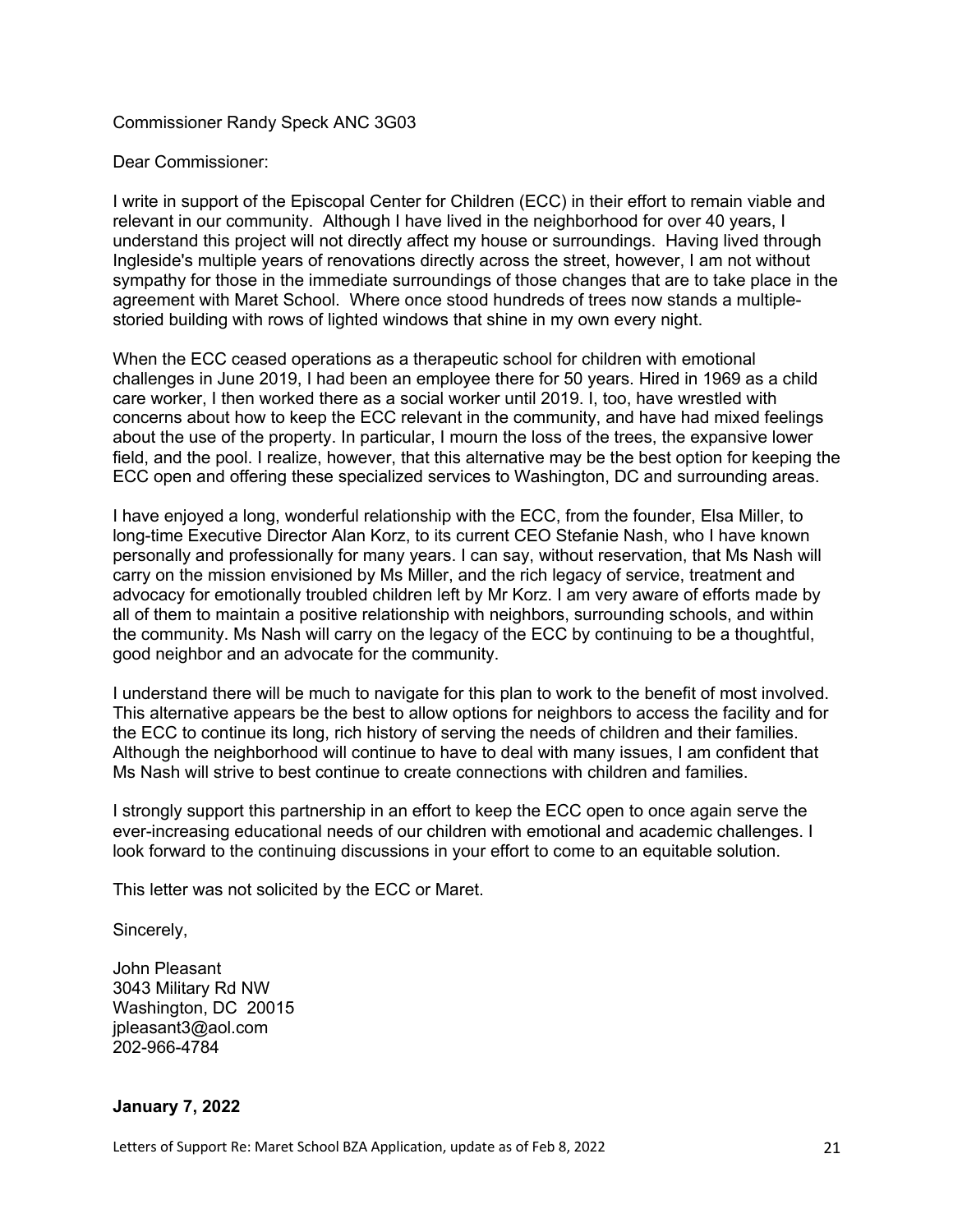Dear ANC 3/4G Chairman Speck and Commissioner Higgins,

My name is Lionel Brown and I am Co-Block Captain of the 5300 Block of 29th Street NW. My wife, Rhoda Weeks-Brown, and I are also parents of two Maret high schoolers, who are unlikely to directly benefit from the proposed fields when completed.

We are submitting this statement of support of Maret's proposed fields on the ECC grounds given the school's well thought out plan that provides responsible use for not only its students and District children, but also empathetically addresses neighbors understandable concerns about noise, lighting and the environment. Throughout Maret's 110 years history in the District, the School has made being a great neighbor part of its ethos. Moreover, Maret has demonstrated strong commitment to the wider District community by generously opening its doors to needed students and allowing use of its facilities by a myriad of organizations for educational, sports and community purposes.

We believe Maret's long and storied roots in the District, stellar reputation for integrity and the ECC's desire to reopen its critical operations to special needs students make this partnership the best and most viable option for use of the space. The proposal is undoubtedly in the long term interest of our community and we have no doubt that Maret will keep its commitments. Therefore, we unreservedly support Maret's proposal. Moreover, we respectfully urge you and the ANC 3/4G commissioners to advocate for approval of the project.

Thank you for for your consideration.

Sincerely,

Lionel Brown & Rhoda Weeks-Brown 5314 29th Street NW

### **January 6, 2022, at 8:40 AM**

I am writing to log my strong support of the potential Maret lease of ECC at 5901 Utah Avenue. The Episcopal Center for Children has a long and rich history serving children in our area and the potential partnership with Maret would be a win-win-win.

As I understand it, this relationship would (1) help the ECC get back to its important work serving kids (2) preserve a beautiful open space for the city and neighborhood and (3) create a multi outdoor field space that would benefit Maret but also the larger community.

We have 3 children and live at 33rd and Oliver St. NW. I strongly support the project and encourage you to give it your full consideration.

Many thanks.

Josh Lahey 3225 Oliver St NW, Washington, DC 20015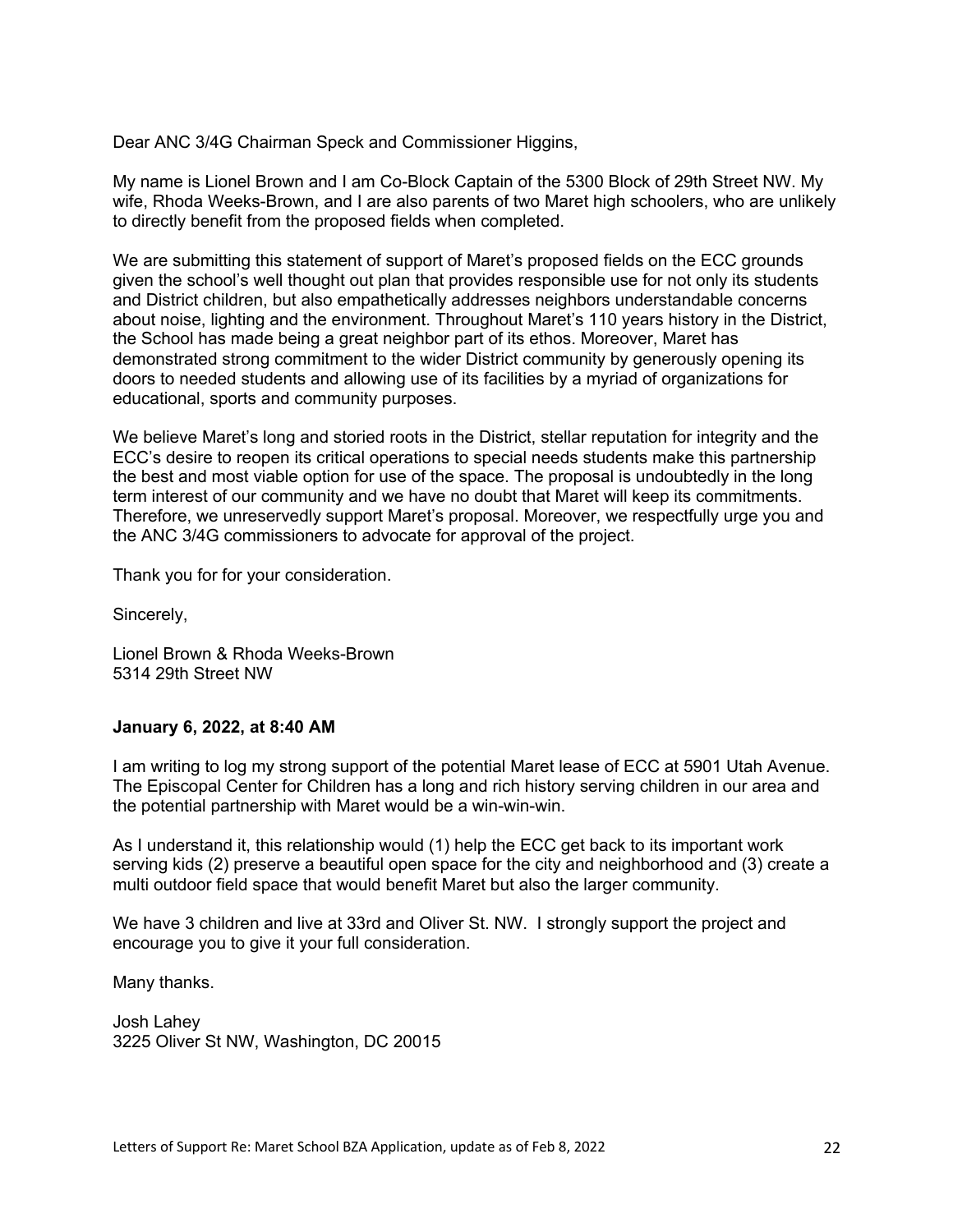#### **January 6, 2022**

Mike Di Marco <mdimarco@horizonsgreaterwashington.org

To: Speck, Randy (SMD 3G03); Higgins, John (SMD 3G02)

Dear ANC Commissioners Speck and Higgins:

I write to you today as both a DC resident as well as the Executive Director of Horizons Greater Washington in support of the proposed partnership between Maret and the ECC to ensure greater field and recreation space for our community. For context, Horizons is a primarily summer academic enrichment program for 400 K-8 students in the DC area. We have hosted a site at Maret since 2000. At Horizons, we work to not only stop the summer slide for underserved students in DC, but to accelerate academic achievement during the critical summer months. On average, Horizons students gain 1-3 months in math and reading skills at the conclusion of each summer with Horizons. We are proud to serve primarily students who attend Title I public and charter schools.

None of our incredible results or 20+ years of programming would be possible without Maret's commitment to Horizons. This commitment to community and Horizons' mission starts at the top with Head of School Marjo Talbott. It was Marjo's commitment to our mission and building a better, more equitable DC that brought Horizons to the DC area over 20 years ago. Since that time, Marjo has served as a steady presence on our Horizons Board of Directors and helped the program expand from serving 15 students at Maret in 2000 to serving over 400 students at three schools in Summer 2022. It is Marjo's vision, commitment, and advocacy with her fellow school leaders that has made our expansion of programming possible.

I can personally attest to the way that Maret wholeheartedly opens their doors to serve our Horizons students. At no cost, Maret provides program space, busing, staff resources, materials, supplies, and yes, field space to Horizons to ensure that our Horizons students can have a transformative and life changing experience every year for nine years. As part of the partnership, Maret gives Horizons students full access to their campus and resources, including critical outdoor space. I have seen firsthand how squeezed the school is to manage their limited field space (including lack of access to full sized fields). A partnership with the ECC will give Maret (and Horizons' students) access to field space that is not already available.

As a community partner, I have seen the entire Maret community live out their mission and values– particularly in supporting their students' success and connecting to their communities. In my role, I can attest that Maret is a conscientious, welcoming, willing partner always mindful of their responsibility to serve the greater good. I am grateful for Maret's partnership with Horizons and am fully confident that the proposed partnership with the ECC will benefit the larger community.

Sincerely,

Mike Di Marco– Executive Director Horizons Greater Washington Office Phone: 202-939-8885 Cell Phone: 201-788-7216 www.horizonsgreaterwashington.org

### **January 6, 2022**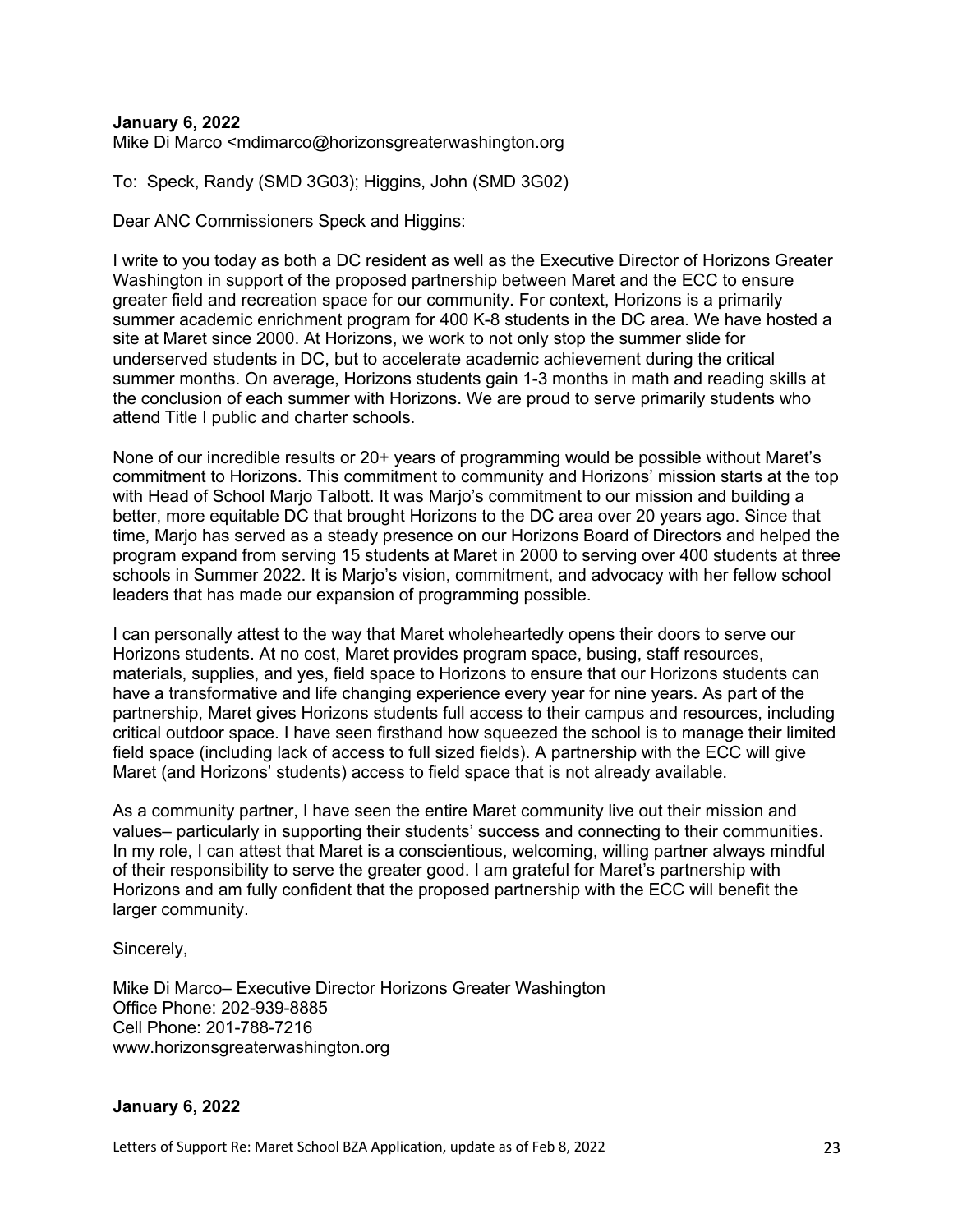#### To Whom it May Concern:

As owners and residents of the home at 6214 29th Street, NW, we write in strong support of the proposed partnership between the Episcopal Center for Children (ECC) and Maret School. As neighbors who live very close to ECC, the proposal is ideal to meet the needs of our local community and the families who live here.

Access to open space and exercise are critical for child development and mental and physical health. As a family with a young child, we have tried to use the ECC fields during the pandemic to give our son access to a nearby open field but were prevented by a policeman from throwing a frisbee on the vacant, unoccupied field. The proposed ECC-Maret partnership would allow us as local residents to use a much-improved and closeby open space and would be a major benefit to our family's physical and mental health during a challenging time. At the same time, it would not increase residential density or cause significant disruptions or quality of life concerns in this quiet residential neighborhood.

As a 7th grade student at Maret, our son currently has limited access to space on school fields where he can exercise and participate in outdoor team sports. He and many other District children would benefit greatly if this partnership goes forward to allow Maret students, community members, and a limited number of youth sports organizations to play sports on quality playing fields that are currently scarce in this area. In these challenging times in particular, physically distanced outdoor play time is a critical local resource for our neighborhood's kids and families.

The proposal as described is both very reasonable and in the best interests of this neighborhood as well as the ECC and Maret communities. Please contact us at Peter\_Zamora@hotmail.com and MarcelaGUrrutia@hotmail.com if we can provide additional information regarding our strong support for this proposal.

Sincerely,

Peter and Marcela Zamora 6214 29th St., NW Washington, DC 20015

### **January 5, 2022**

Higgins, John (SMD 3G02) Speck, Randy (SMD 3G03); jlewisgeorge@dccouncil.us

Dear Commissioner Higgins:

As a resident of Ward Four and ANC 3/4G-02, I urge you to approve Maret School's leasing of the Episcopal Children Center's unused field. Why? This matter boils down to this:

Does the ECC/Maret proposal have enough value for the DC community as a whole, now and in the future, to outweigh the current apprehensions of the households now living nearby on Nebraska Avenue or adjoining the field?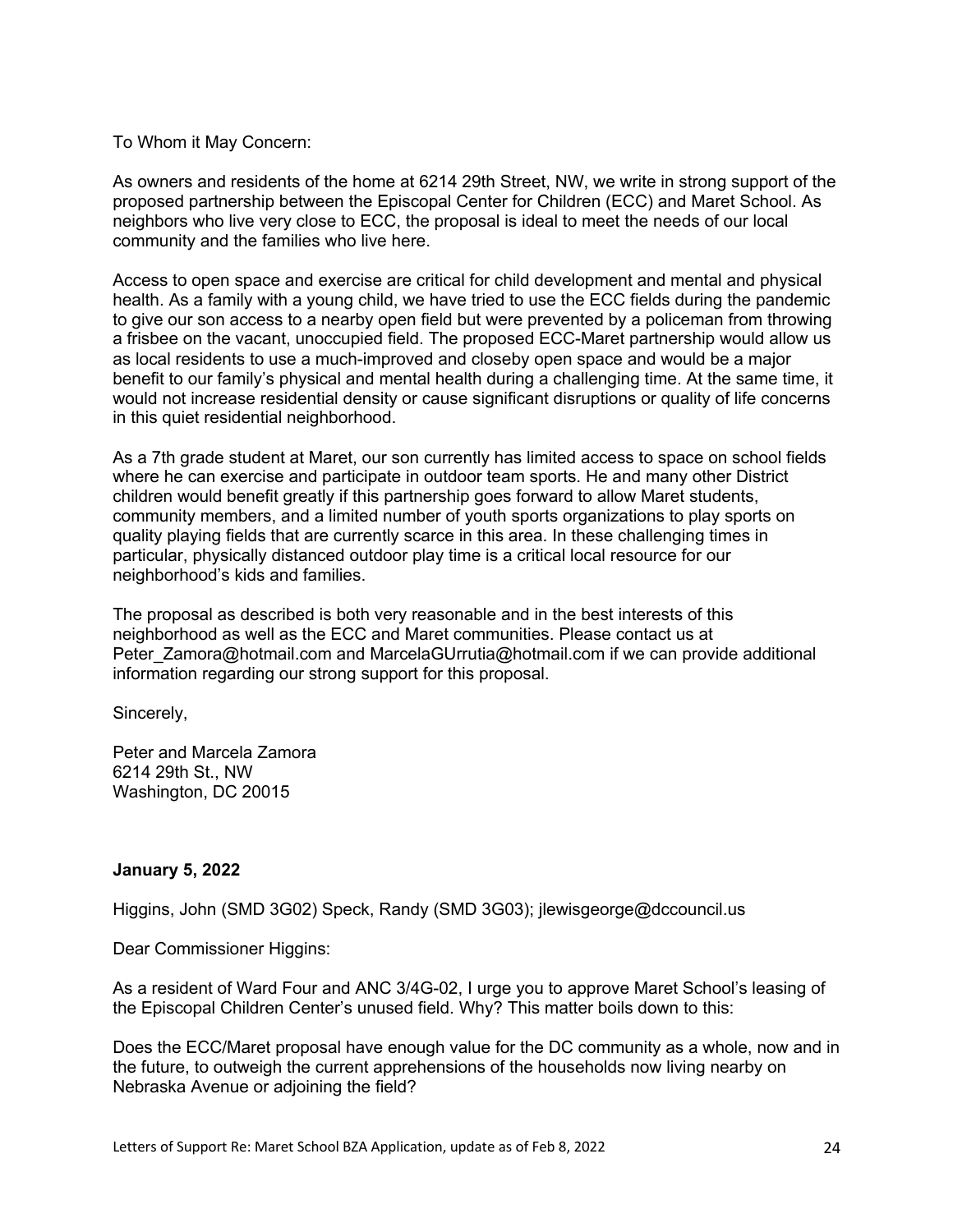Please consider:

- Regarding the noise and traffic after 3 pm in midweek afternoons and on Saturdays, those neighbors over time will regard the redone ECC field as no more bothersome than the people who live around Lafayette School feel about the baseball diamond, playgrounds, and tennis courts there.
- The unused field would have no better use than allowing the ECC to restart and thus serve generations of diverse DC children with emotional challenges and their families, as well as Maret student athletes and authorized youth groups.
- If this plan is rejected, however, that area will: remain unused, forcing the ECC to stay closed, or face unknown, possibly uncontrollable, changes in the near future that cause months of noise and disruption from construction of houses or an institution.

On balance, I believe the overall benefits to the ECC, Maret, and diverse DC youth groups – now and into the future -- overcome the current neighbors' concerns.

As the parent of two Maret graduates (and our daughter is current chair of the alumni board), I know Maret has already accommodated several neighbors' requests, and I am sure it will be open to other reasonable concerns they may raise.

Thanks for your attention,

Michael Lund, resident in Ward Four, ANC 3/4G-02 6255 29th Street, N.W. **January 4, 2022** Washington, DC 20015 202-596-0702

Dear Commissioners,

I am writing to express my full support for the planned development of the empty 5 acres owned by the Episcopal Center for Children and leased to Maret School for use as their athletic fields. A few members of the neighborhood have been very vocal in their opposition and a recent article in the Washington Post focused on their concerns. But ECC's voice and the children it serves have had very little attention in this discussion. As a member of the Board of Directors for ECC for over 30 years, I would like to explain why we feel it necessary to develop a portion of our property so we can continue to serve our mission assisting children coping with special needs.

For over 100 years ECC's mission has been to create an educational and therapeutic environment for young children with severe emotional disabilities. These are children who, for a variety of reasons, require special education services that are simply not available in their neighborhood public schools.

There is a tremendous need for this treatment and it is urgently needed due to the permanent closures of several similar independent, nonpublic schools in the District, due to financial hardship. Unlike most traditional independent schools, we are unable to set our tuition fees to cover our expenses. We must accept what the city's budget allows, which never fully covers the expenses. We provide almost a 1:1 ratio of students to staff while offering comprehensive and accredited academic instruction and therapeutic services for children with very complex needs.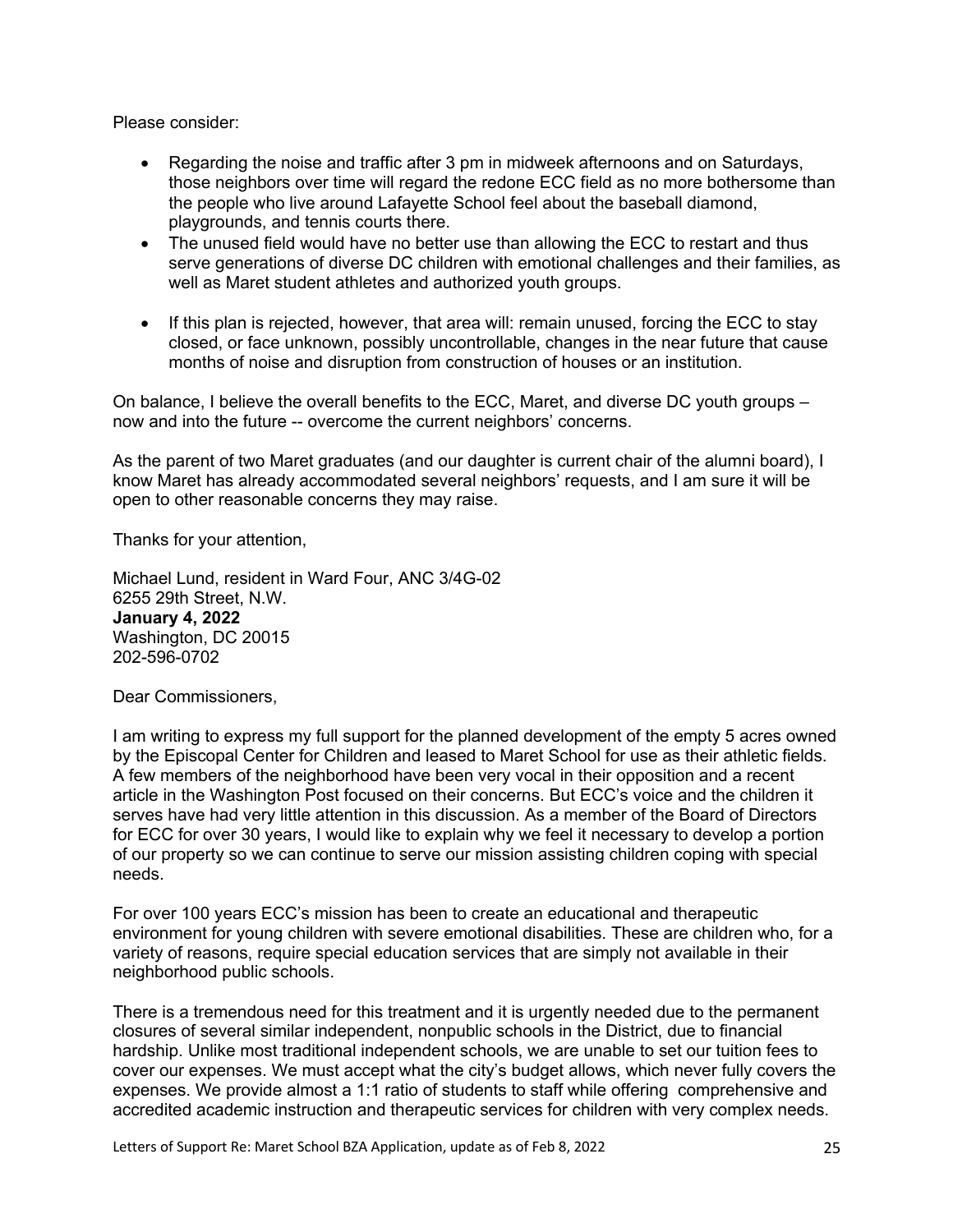ECC has survived over the years by subsidizing our annual budget with funds from donations and our endowment fund, which was created by generous donors over many years. However, in the spring of 2019 the Board made the difficult decision to pause operations until we could figure out a way to make the institution's finances self-sustaining, because we were quickly running out of money.

When word got out that we had paused operations we were approached with many offers to buy or lease our property. Some of these development plans called for high density townhouses, expensive individual residences, and 4 story buildings for independent senior living quarters. We even had an inquiry from a developer headquartered in London, England. All of these plans would have been far more disruptive to the neighborhood than a sports field.

When the Maret School approached us with a plan to convert our unutilized acreage to playing fields our Board thought this was an excellent solution for all parties. ECC would have a reliable stream of income to support our operations and allow us to reopen, and the Maret School would have badly needed playing fields for their students. The land would remain open space available to the neighborhood, subject to Maret School's guidelines and also available to the students attending the ECC.

We understand many of the neighbors' concerns about the details of the plan, such as location of the scoreboard, bus parking on Nebraska Ave, noise levels, weekend usage and water runoff, but we feel that the Maret School has been sensitive to these issues and has worked in good faith to mitigate problems wherever possible. ECC also wrote into the lease provisions that prohibit the installation of lights on the playing fields so that no events can take place after sundown.

Our commitment remains to the children we serve and their families. Upon hearing of the ECC-Maret partnership, a parent of a former ECC student wrote to us, "Thank God!" That is the relief these families feel knowing that our school could reopen, thanks to this partnership. Our former staff are excited too - as many are commuting long hours outside the District to jobs in other programs.

It would be irresponsible for us to not use every resource we have, to reopen to serve these children. Many of the pupils who might attend our school, are currently being bused outside the District to programs in Maryland and Virginia – which poses a burden on their families and impacts their treatment. These children need a special education program that can meet their needs in the District, one that is accredited and can meet their needs with care and support.

Two things are certain. ECC will not be deterred from our long-standing mission of helping special needs children. Change will come to our open land in one form or another. We cannot afford to have it remain as is.

I sincerely hope you and your fellow Commissioners will approve the ECC-Maret plan on January 10 for the greater good of all concerned.

Most Sincerely,

William P. Simons III Chairman of the Board Episcopal Center For Children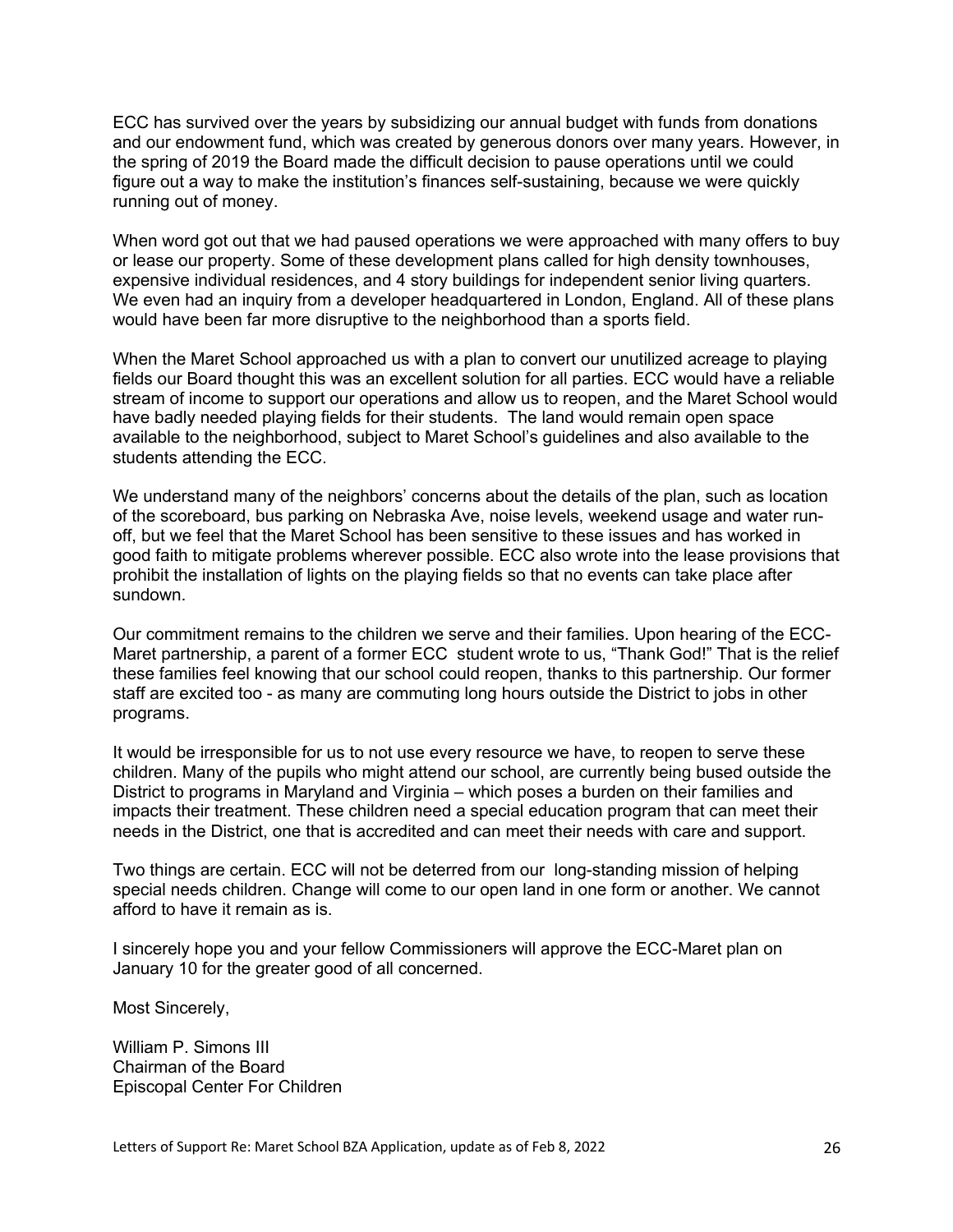### **January 4, 2022**

Dear Officers and commissioners of ANC3G and fellow residents of the District of Columbia,

Please allow me to add my voice to the many who feel we must allow an invaluable, but not now functioning, community resource to be revitalized. I refer to the Episcopal Center for Children which has been lying fallow since lack of funding forced it to close in 2019. Until the 2019 closure, ECC was providing special education, therapeutic services, and behavioral support for children of the Washington metropolitan area. The services provided were broader and more comprehensive than any available in the public school system or city-wide social network.

ECC possibly could have resolved its financial issues by selling unused land it now owns to private interests for real estate development. I understand that is still a last resort alternative. Instead, ECC saw a better solution in leasing the land to Maret School for use as its school athletic field. The land would then be available for ECC children recreational use as well as for members of the community at large. ECC would then be provided with the funding necessary to function once again.

My family has been neighbors of ECC since we became property owners in Barnaby Woods in the 1960's and we have always thought of the functioning ECC as a valuable neighbor and citywide resource. We are aware that the nearby St. John's College High School and its athletic fields has coexisted peacefully with its neighbors for many decades. Members of the ECC board and administrative staff give every assurance they will always keep the needs and peaceful lives of the surrounding residents of the athletic fields in mind.

Please move to allow this reopening to take place.

Sincerely,

Robert A. Watson 6676 32nd place, NW Washington, DC 20015

# **January 3, 2022**

Dear Commissioners Speck and Higgins:

We are writing in support of the proposed lease of land by the Episcopal Center for Children (ECC) to the Maret School. We know that you will be giving thoughtful consideration to the proposed partnership and wanted to share our perspective as long-time members of the community. The agreement would drive two positive outcomes – ECC would be able to reopen, after being forced to shut down for financial reasons, and Maret would have fields that it could use for its diverse students to be active outdoors as well as for the broader community. Pretty good for a lease of five acres.

Through its lease of the Jelleff Recreation Center, Maret has proven itself as a responsible, inclusive, and thoughtful community partner, providing opportunities for young people throughout the city to use those facilities. Maret has acted as an intentional steward for both their own students and more broadly for other young people. Building on its track record, we are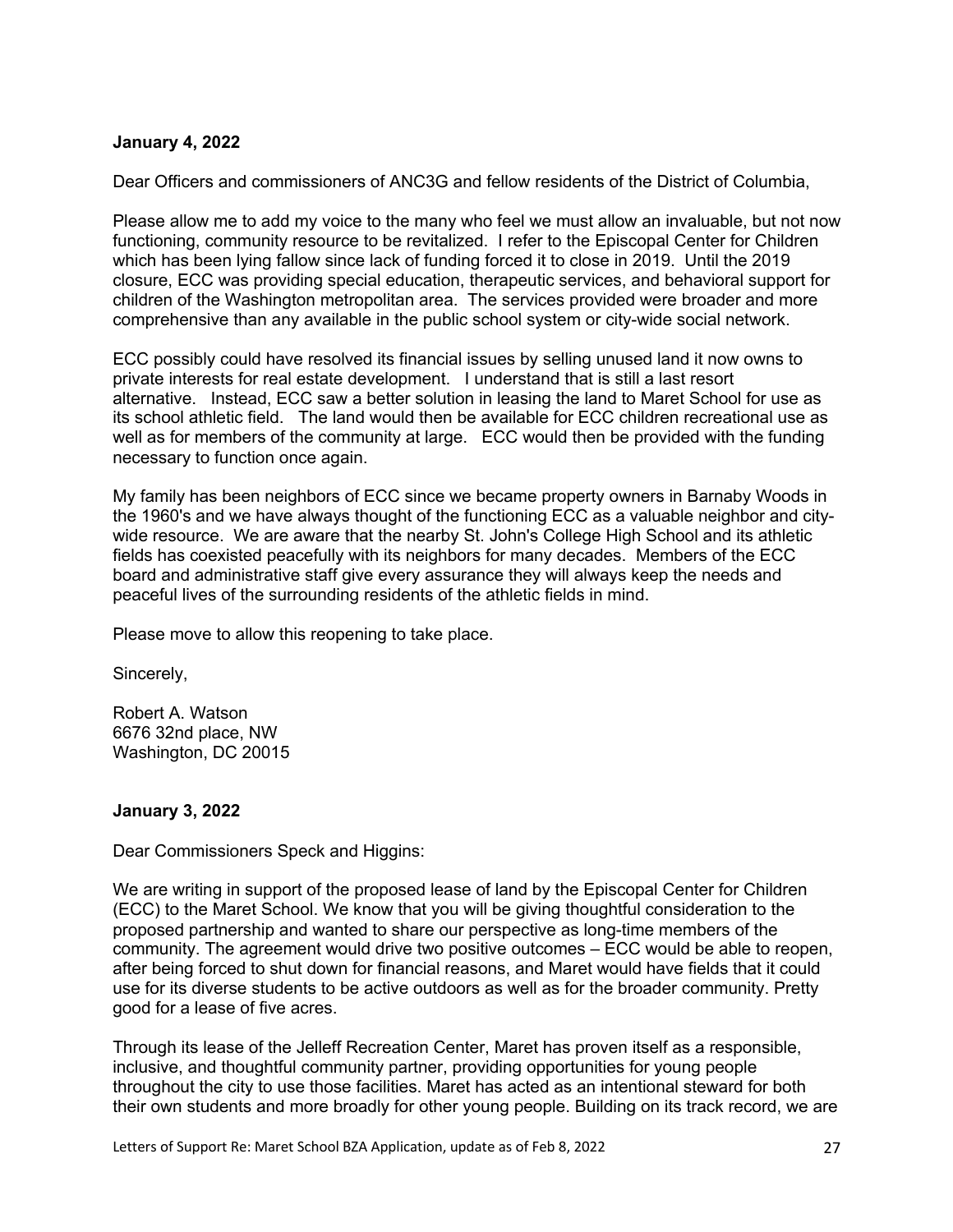confident that Maret would seek out opportunities to provide the ECC fields to other youth organizations consistent with the concerns and needs of the neighboring community. In this case, Maret is simply trying to provide fields, so its high school students have a place to play soccer, lacrosse, football and baseball. Nearby schools Wilson and St. John's, for example, have such fields. Maret does not. The effects on neighbors of converting the current space to a playing field seem limited and could bring more vitality and new possibility to the neighborhood. The laughter, cheers and sounds of play offer opportunities to bring new energy.

On the more practical side, Maret does not plan to install either lights or an amplified sound system. So, games and practices will not occur at night nor cause major traffic issues or inconvenience to the neighborhood. While there may be some cheers here and there, the reality is that most high school sports games do not draw huge crowds. And who knows, it is possible that young people playing sports there would infuse the neighborhood with some fresh intergenerational energy and opportunities for connections. We hope the neighbors, ECC and Maret can embrace an open mind and find an outcome that is satisfactory to all. The potential benefits seem substantial. Thank you for your consideration of our views and your service to the community.

Regards,

Jim Whitney and Anne Mosle 3800 Military Road, NW Washington, DC 20015 Ph 202-841-726

**January 2, 2022** 5516 Broad Branch Rd., NW Washington, DC 20015 January 2, 2022

Ms. Connie K.N. Chang 5440 Nevada Ave., NW Washington, DC 20015

Dear Commissioner Chang,

I write as a neighbor and ANC constituent to convey my enthusiastic support for the proposed plans to locate a sport field on the site of the Episcopal Center for Children (ECC). I have had three children attend the Maret school for high school (they attended Lafayette and Deal for Elementary and Middle School), but the youngest will be graduated by the time the field is completed, so we will not, as a Maret family, benefit directly from the project. Thus, while I appreciate the benefits to Maret, my support of the project stems primarily from the value I see it bringing to ECC and the neighborhood.

I have reviewed the plans and disclosures about them, and I consider them wellconceived, balancing carefully the needs of the users of the sport field with those of the neighborhood, while substantially mitigating potential externalities. Familiar as I am with the thoughtfulness and professionalism of the Maret administration, I am confident that the school will be exceptional stewards of this property and great neighbors to all of us. We can see that already, in the way that Maret has painstakingly responded to neighborhood concerns and taken steps to modify plans to address them. When compared to any other use of the property, this plan promises the greatest benefit to our community, developing the property in a way that is consistent with and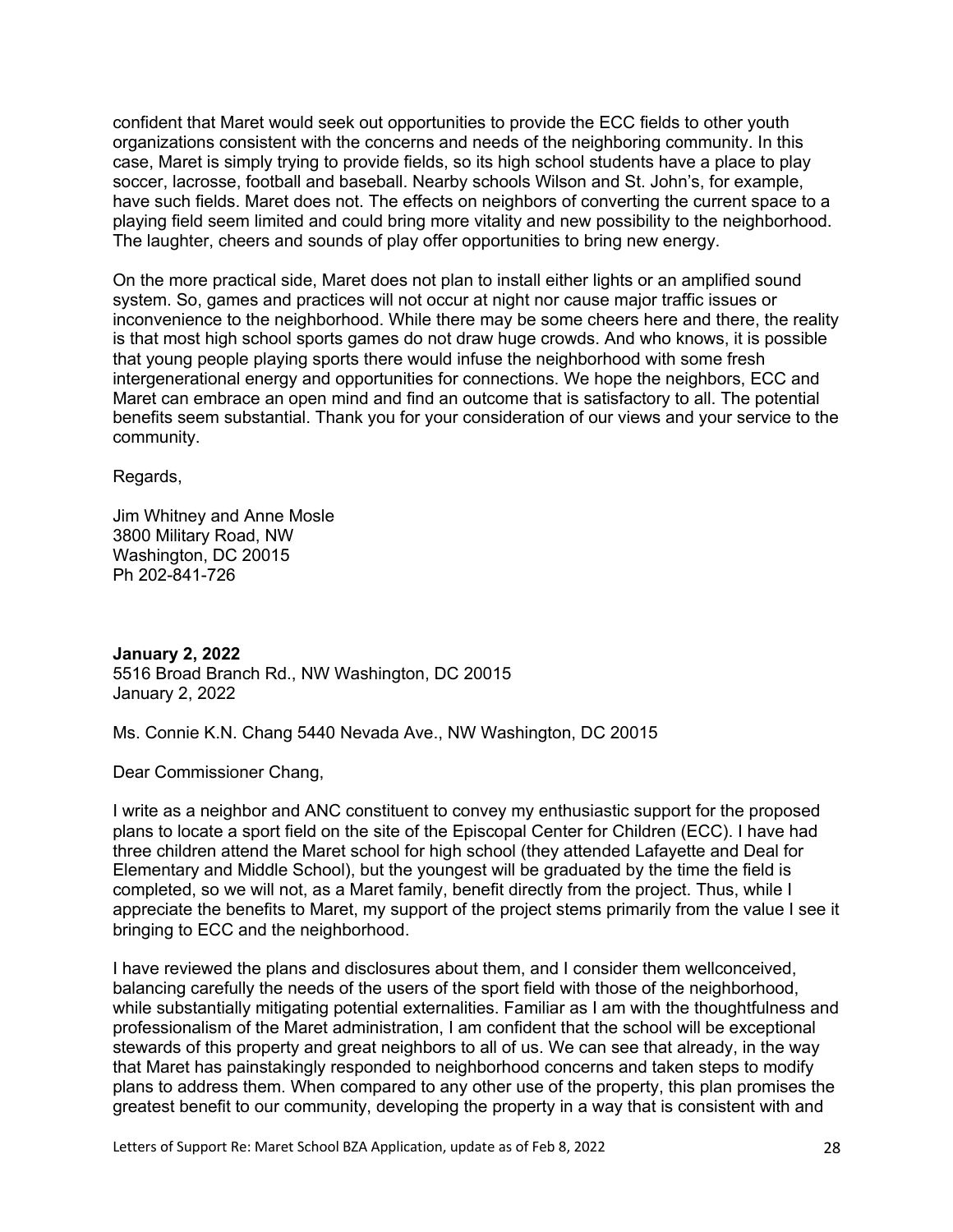reinforces the family-oriented nature of our neighborhood. The availability of an additional sport field will be a great boon to families in the area. Like most of our neighbors, I have spent a good portion of the past two decades driving my children to the far reaches of DC in order for them to play in school and intramural sports leagues. As you know, sporting fields are virtually nonexistent at Lafayette and woefully inadequate at Deal, as they are in many other parts of the city.

I applaud Maret for its commitment to sharing the proposed field with the public to meet this need. How wonderful for future families in our neighborhood to have within walking or biking distance another field where their children's games might be played. I am reassured by the commitments that this use will be kept in reasonable bounds (and without lights or loud speakers) so as not to be inappropriately disruptive to the neighborhood. I am also very appreciative of the fact that the proposed plan will enable the ECC to reopen its doors and continue the valuable programming it provides to special needs kids. For all of the foregoing reasons, I am a strong supporter of the proposed plan and urge you and your colleagues to support it. I will be attending the upcoming ANC meeting at which the plan will be discussed and hope to hear that the way is clear for the plan to proceed.

Thank you for considering my views and please do not hesitate to contact me should you have any questions.

With best regards, Elizabeth Andersen

Cc: Commissioner Randy Speck Commissioner John Higgins

### **January 2, 2022**

Jenny Backus and Ed Pagano 5841 Nebraska Ave NW Washington DC 20015

John Higgins, ANC 3G02 Randy Speck, Chair ANC 3/4G Members of ANC 3/4G

Dear Commissioner Higgins, Chair Speck, and distinguished members of the ANC 3/4G, We write today to urge you to strongly support the proposed partnership between The Episcopal Center for Children (ECC) and Maret School. This partnership will help serve children from across this city by providing vital educational and recreational opportunities, will help preserve important green space in our ANC district, will allow a community institution, The ECC, to open its doors to students once again, and will make our community stronger, more inclusive and more family-friendly. For the past twenty-one years, our family has lived at 5841 Nebraska Ave, directly across from the proposed new field site.

We have loved listening to the students who attended the ECC play outside on the fields, enjoyed meeting the faculty and staff as they parked their cars along Nebraska Ave, and have proudly worked to create opportunities for the neighborhood to support the students and the mission of the ECC over the past ten years, whether it was working to bring the Lafayette Spring Fair to the grounds of the ECC or organizing book and coat drives for ECC students. When the ECC shut its doors to students, it was a loss for both the larger community and our neighborhood. This new partnership will save the ECC, allowing students in need from across the region to receive services and counseling again on campus and preserving the beautiful green space that so many of us have enjoyed throughout the years.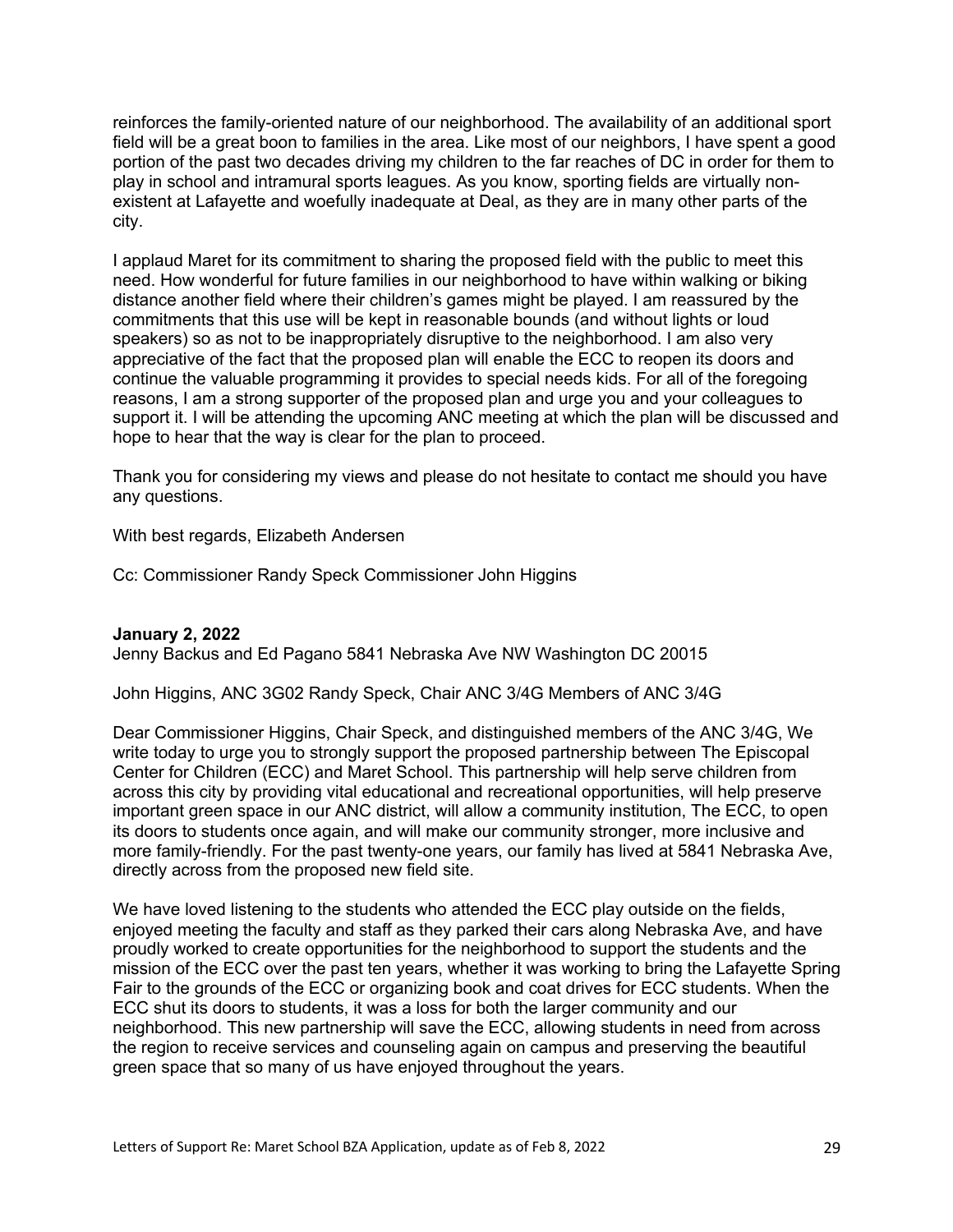This partnership will also create another precious commodity for our city, more fields for youth sports. Our son Jack, who attended Lafayette, Deal and is now a sophomore at Maret, played soccer, baseball, tag football and frisbee when he was younger, and we witnessed firsthand the appalling lack of field space for kids across DC in almost every Ward. As a sophomore, Jack will probably not get to use this new ECC field very much as a Maret student, but we are excited that the younger children of this city from every school will now have more options when it comes to playing sports. We hope that the ANC will advocate and encourage more usage of the proposed football/baseball/soccer field for local schools and youth sports groups. We also want to make sure that you all know that there are many families like ours who live close to the ECC who support this partnership. We know loud voices sometimes drown out the voices of others. There have been assertions about traffic, about Maret and the ECC's plans, and claims about potential field usage that simply do not equate with the facts. This proposal is not creating another Carter Baron or a super sports complex where scores of people will be flooding the neighborhood. It is creating a new youth sports field for a city that desperately needs more green spaces and helping our neighborhood preserve a beautiful open space. After carefully reviewing Maret's plans and taking part in their community input sessions, we think that they have listened to the concerns of the neighborhood and have presented a balanced plan that will meet everyone's concerns.

Lastly, as much as we all in this neighborhood feel like we own this space, this is private property and it is totally appropriate and fitting that these two educational institutions have created this partnership. When the ECC closed its doors, we feared for the worst. Visions of condos, high-rises, and McMansions destroying the view out of our front window danced in our heads. We are so glad the ECC decided to team up with Maret and keep the property centered and focused on education and recreation for children. It is the best outcome we could have hoped for and we need your help to ensure this partnership is approved, supported, and endorsed by the City. As some of the property owners most directly impacted by this proposed partnership and active members of this ANC, we want you to know we support it strongly, we think it will strengthen our community, help our property values and make our neighborhood healthier, stronger, and more diverse for years to come. Please feel free to contact us at any time if you have any questions about why we support the partnership and thank you for your consideration. We very much appreciate your dedicated efforts and leadership on behalf of the residents of this ANC District.

Sincerely,

Jenny Backus and Ed Pagano 5841 Nebraska Ave NW Washington DC, 20015 202-262-9963, 240-401-1515 backusconsulting@gmail.com, edpags04@yahoo.com

CC: The Honorable Janeese Lewis George, Commissioner for Ward

# **January 1, 2022**

Dear Randy,

Happy New Year!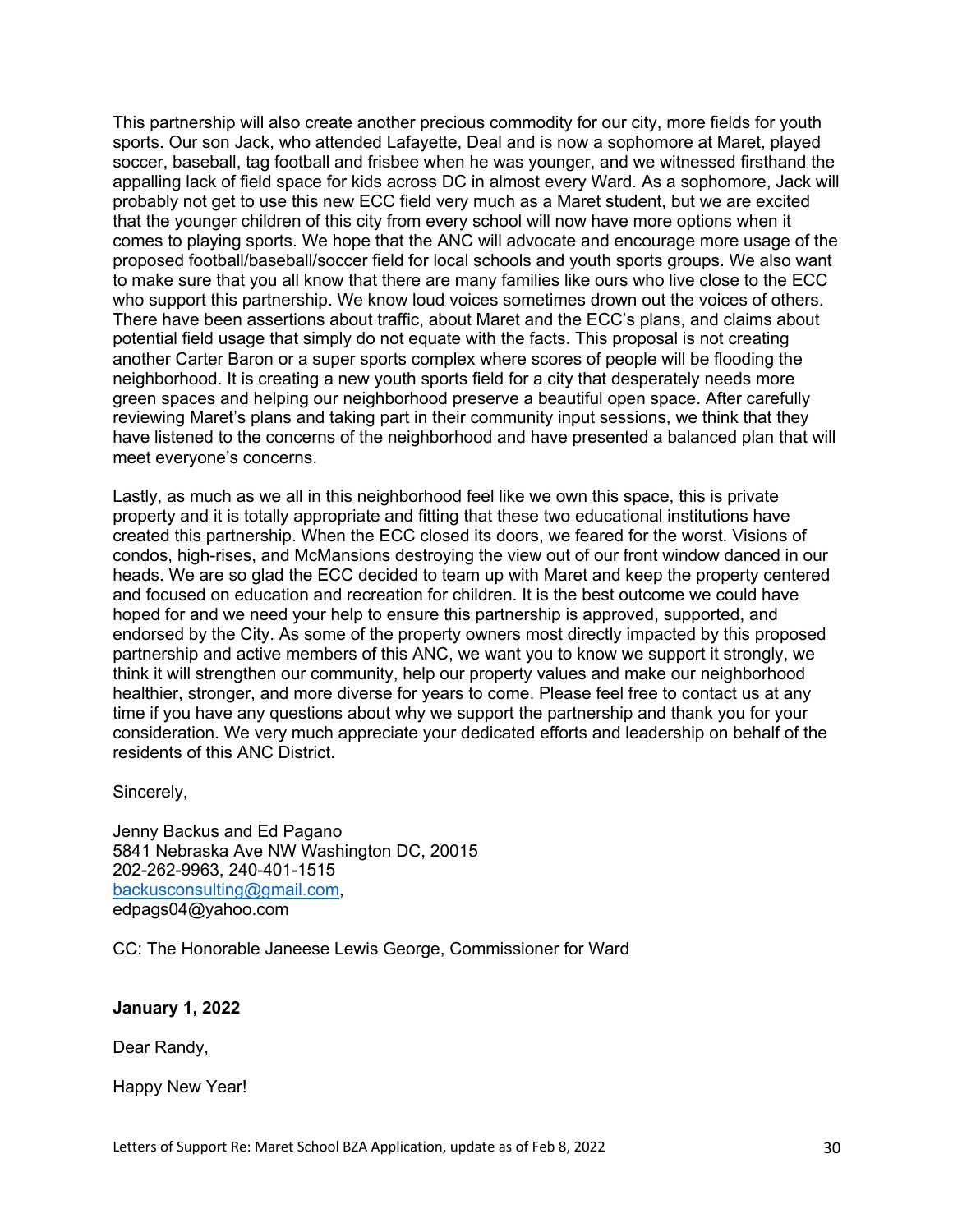As a long-time resident in the ANC 3/4G I am writing to express my strong support of Maret's Proposed Fields at the ECC property.

This project will benefit Maret School AND the ECC's programs to fulfill their mission. Developing quality fields for DC youth athletic organizations is important for our city. There is insufficient accessible field space for many local organizations. I strongly encourage the ANC and the BZA to approve this project AND encourage reasonable use of the fields by other DC youth groups.

I am the parent of two Maret graduates. Maret School partners well with the District and other organizations to support the needs of DC youth. Over 20 years ago, Maret established the local DC Horizons program. Maret remains a faithful partner expanding Horizons' impact in DC and Maryland. Since DC Horizons' founding, Maret has provided its campus for six weeks every summer, year-round administrative office space, and other services - all free of charge - helping Horizons fulfill its mission: a tuition-free academic and enrichment program serving over 350 students from under-resourced communities in Washington, DC and Maryland.

Maret has consistently worked closely and diligently with adjacent neighbors when developing projects. The School will continue to collaboratively address locals' concerns about ECC property. Please knowMaret is a trustworthy partner that fulfills obligations. Maret enjoys the reputation as a good neighbor on 3000 Cathedral Avenue, NW - listening to, working with, and valuing neighbors and the community. Maret would be an excellent neighbor and steward for the ECC property.

Thank you for all you do for our community. Maret's Proposed Fields at the ECC property is an excellent plan with a proven and reliable DC partner.

Endorse this important project. Make positive impact on several non-profit entities and our city's student athletes.

Sara Imershein MD 3912 Harrison St NW (since 1985) 202-365-5300

#### **December 31, 2021**

To: Speck, Randy (SMD 3G03); Higgins, John (SMD 3G02) I fully support the proposed partnership of Maret & ECC Partnership for new/upgraded athletic fields.

I live in Friendship Heights - in the neighborhood of the proposed athletic fields. I also can assure you that Maret will be a considerate and welcome presence in our neighborhood.

While you will consider several opinions about this proposal I urge you to not to lose sight of why this project is so important:

These are athletic fields for our youth!! What better use of space can you imagine???!!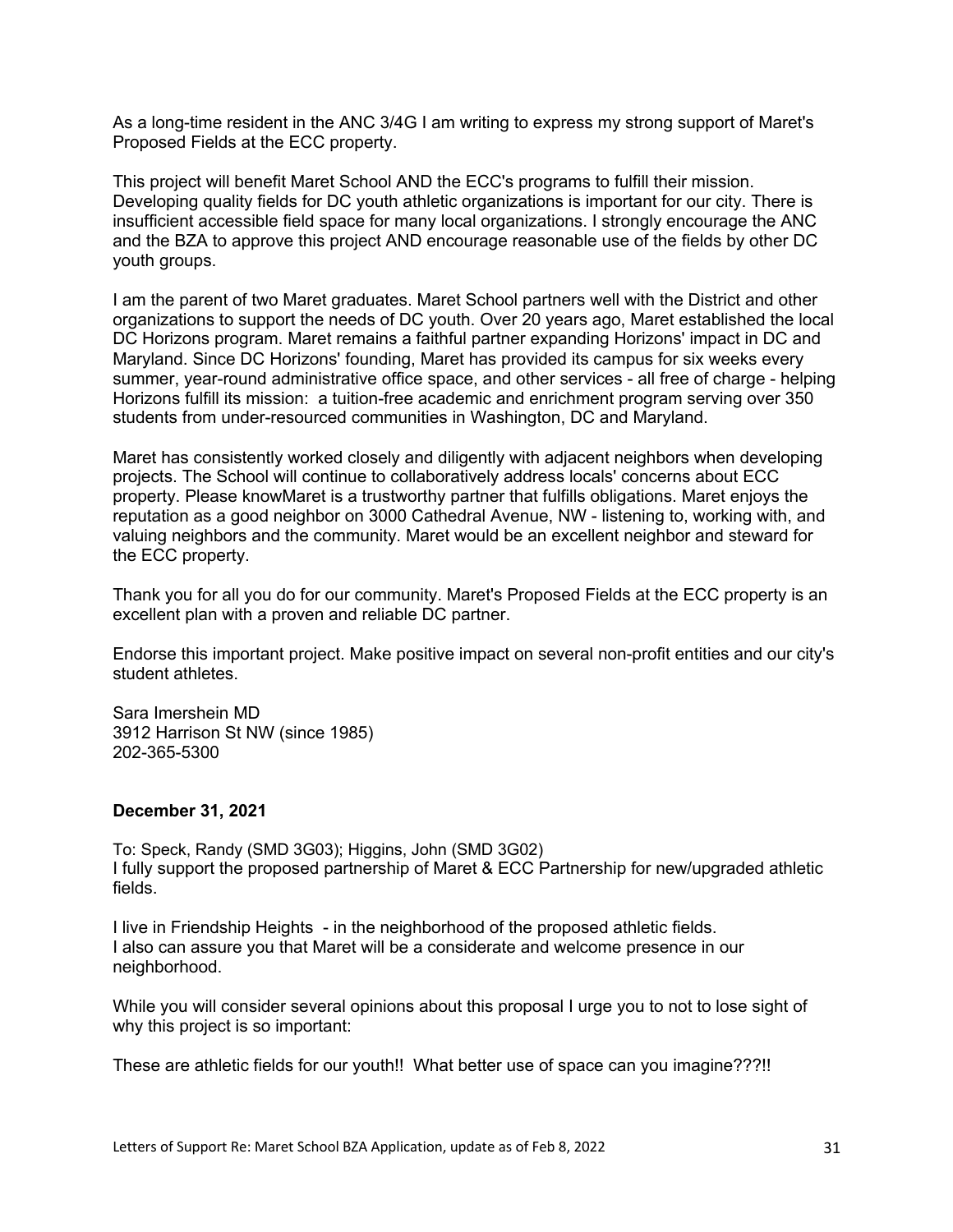These athletic fields will be available for special needs children!! If this aspect of the project draws opposition then I have no words to express my dismay at those fighting this project!! The athletic fields will be available to other community groups!! Are we afraid of opening up our neighborhood to others??

I understand that this project has been heavily negotiated between all the parties. It is time to stop fighting this project and move forward!!

AS A NEIGHBOR I FULLY SUPPORT THIS PROJECT TO PROVIDE OPEN SPACE FOR ATHLETIC FIELDS FOR OUR YOUTH!!!

I TRUST THAT AS OUR ANC MEMBERS YOU WILL SUPPORT THIS PROJECT!

Sincerely,

Mark Levine mjlevine55@gmail.com

#### **December 30, 2021**

Speck, Randy (SMD 3G03); Higgins, John (SMD 3G02)

To Mr. Speck et al,

We are writing to you today to voice our ardent support for the proposed partnership between the Episcopal Center for Children (ECC) and Maret School, and to encourage your support for the upcoming field development project.

As lifetime residents of Ward 3 and parents of two current Maret students, we are intimately aware of the benefits this project would provide for both Maret students and the community at large. Maret, in its current location at 3000 Cathedral Ave, does not have adequate field space to execute its athletic program. The ECC fields would allow Maret to meet the needs of its student athletes—a core value of Maret's mission.

Additionally, Maret's commitment to sharing its field space with a limited number of youth sports organizations in DC would address the growing need for field space throughout the city. Maret prides itself on being a good neighbor and partner and is certain to balance the need for additional field space while being responsive and respectful of its ECC neighbors. Finally, Maret's lease of the ECC field space will allow ECC to continue providing much needed resources for the students they serve.

It is our great hope, as residents of Ward 3, that this project will move forward without delay. Serving the needs of Maret students, the ECC, and the community at large seems a worthy use of a space that may otherwise find itself developed into something more obtrusive.

Sincerely,

Brian and Kara Kochan 3713 Ingomar St. NW Washington, DC 20015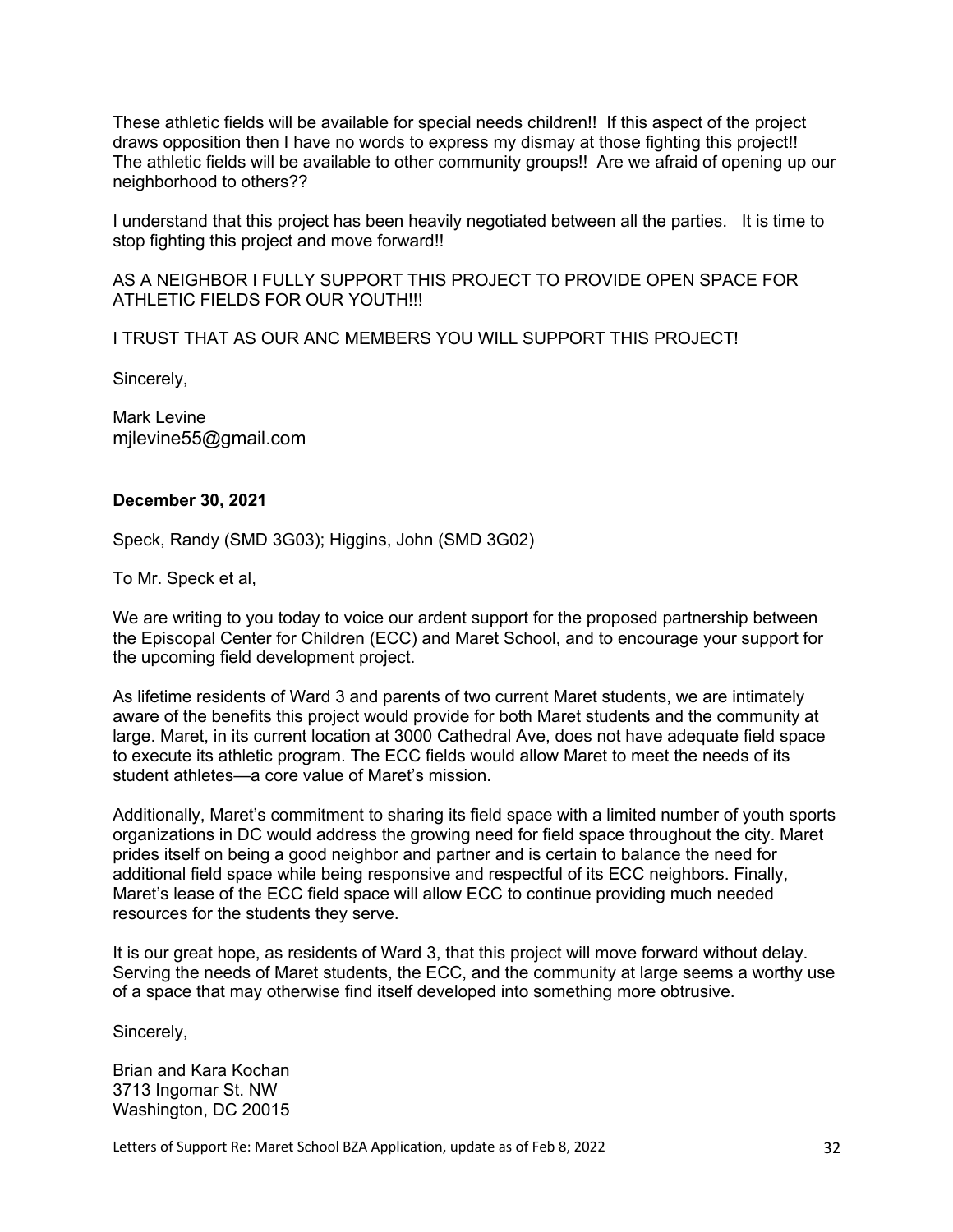### **December 29, 2021**

To: Speck, Randy (SMD 3G03); Higgins, John (SMD 3G02)Benitez, Tamira (Council) TBenitez@DCCOUNCIL.US

ANC3/4G Chair Speck, ECC Commissioner Higgins and Councilmember Lewis-George:

As former Maret School parents and 42-year residents in ANC 3G03, we write to encourage your support for Maret School's proposed new student athletic fields on the property of the Episcopal Center for Children (ECC).Completion of this project would have substantial benefits to Maret, ECC and the Greater DC community, including:

For Maret:

• Its high school athletes would finally have regulation-size fields for their baseball, soccer, lacrosse, and football programs.

For ECC:

• The funds generated from Maret's lease would help ensure ECC's long-term viability, which would benefit the special needs children that ECC had been serving until it suspended operations in June 2019.

For the Greater DC Community:

• Maret would share the proposed athletic fields with a number of youth sports organizations that do not have access to quality playing fields.

Maret has met with neighborhood residents to address their concerns and, as a result, has committed to forgo the use of field lighting and amplified sound (other than for a shot clock for lacrosse games). In addition, Maret (i) has revised its plan to re-locate certain field elements (including retaining walls, scoreboard, batting cage, and bullpens); (ii) is evaluating ways to mitigate the transportation impact; and (iii) is actively considering more limited use of the fields by DC youth sports groups. Further, Maret plans to use the fields only during the daytime and thus has no need to install the lighting that would be needed for night games.

In view of these various benefits to the community, Maret, and ECC, as well as Maret's responsiveness to neighbors' concerns, we urge you to support Maret's proposal for new student athletic fields on the ECC property.

Respectfully submitted,

Lauren and Glen Howard 2746 Jenifer Street NW

# **December 27, 2021**

Judithbailey@verizon.net

To: Higgins, John (SMD 3G02) Speck, Randy (SMD 3G03)

Dear ANC Commissioner John Higgins: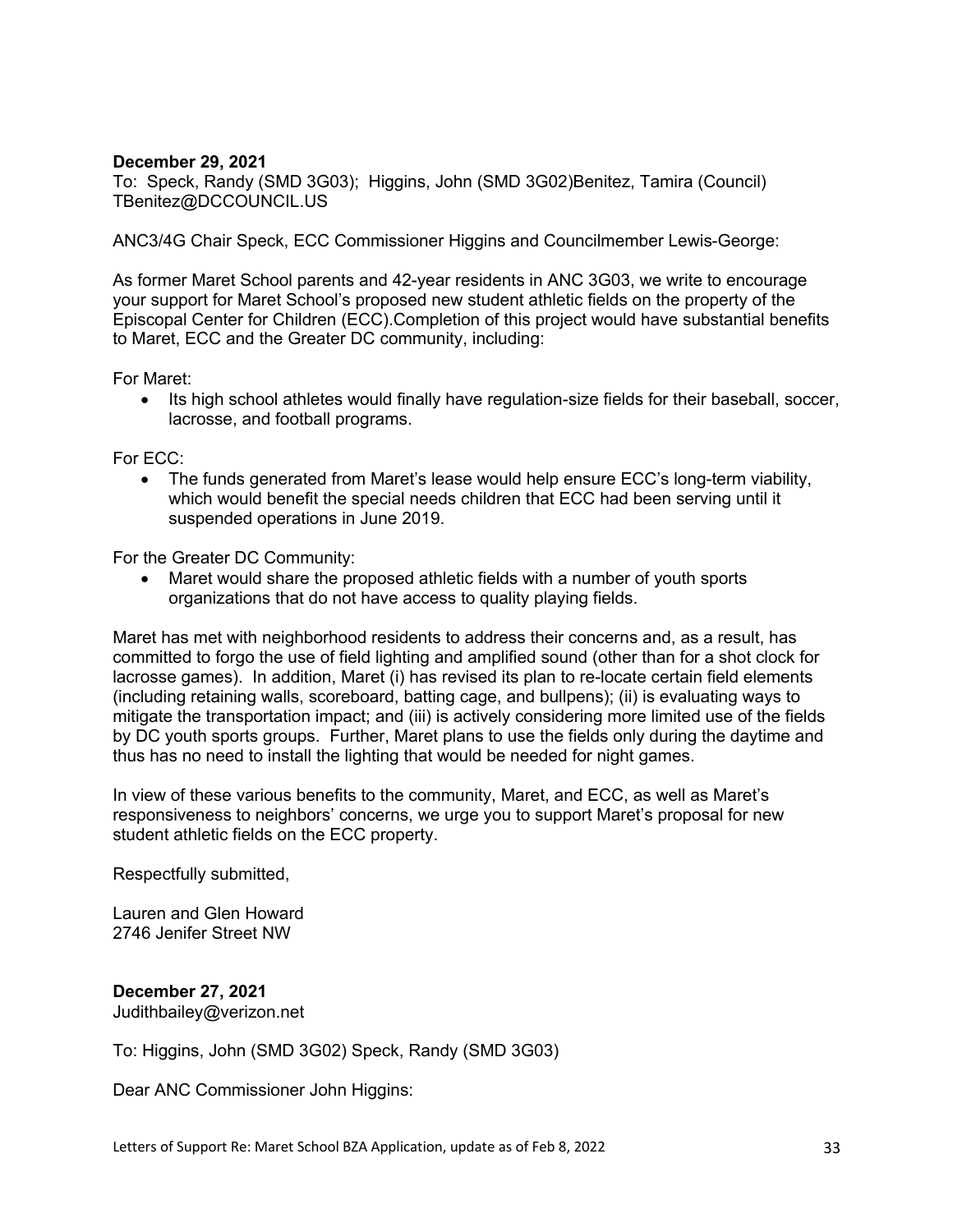As a resident of our neighborhood for more than four decades, I'm writing to express my strong support for the Episcopal Children's Center's (ECC) plan to lease its playing fields to Maret School for use by Maret and other community groups. The plan will greatly benefit our overall community, and I urge you to vote in favor of it.

The proposal allows ECC to resume its mission on behalf of children with special needs. As you know, ECC had to close down its educational operation in June 2019, due to lack of funds. According to the Washington Post (11/28/2021), ECC lost more than \$1.5 million during that final school year. Since then, ECC has been searching for a way to use its extensive grounds (sell, develop, or lease them) as a way to generate revenue to resume serving these children. The proposal ECC has developed with Maret will provide ECC with those necessary funds.

The proposal would cause only limited disruption to the surrounding neighborhood. ECC"s proposal would keep the fields that are located next to ECC's main building as open space, and resume their use much as they had been used in earlier decades when ECC was first an orphanage and then a residential school.

Critically, the land would not be developed for single or multi-family housing or other purposes with extensive, potentially years-long construction. It would remain open space. Maret, to be sure, would use the fields more actively than ECC has in recent years, but Maret's use still would be limited:

i. Maret proposes only afternoon and Saturday practice and games during the fall and spring – NO night games. --

ii. There would be NO field lighting and NO amplified sound systems. -----

iii. Maret proposes to build 50 off-street parking spaces on the site to ease the use of on-street parking by Maret or visiting team parents and thereby minimize the impact on the neighborhood. Maret would bus its teams to games and practice. --

iv. Maret would renovate the fields in an environmentally sound manner – move heritage trees appropriately, build a (currently not existing) stormwater management system, and use updated, environmentally sound artificial turf.

The proposal provides opportunities for other DC youth groups to use the space. ECC and Maret both hope that the plan, once worked out completely with the neighbors and the various DC governmental bodies, would allow the use of the fields by neighborhood and community groups. As I understand, there is a shortage of space usable for youth sports all over DC. It would be a shame not to open up use of this space by a variety of diverse groups, though in a way that remains sensitive to the interest and concerns of immediate neighbors.

The proposal brings in a school with an established record of working with neighbors. Back in the 1990s. my children attended Maret School, and I was impressed by the way the Head of School, Marjo Talbott, and other staff, reached out and listened to the adjacent neighbors when the school planned renovations to its facility on Cathedral Avenue. I have no doubt that Maret would continue to do that with our Chevy Chase neighbors as it developed its plan and implemented it in the years going forward. I would expect that Maret would be an institutional neighbor as responsive to its residential neighbors as our 29th Street block has found Col. Paul Bricker and the staff at Knollwood to be.

I understand that the neighbors who live right next to the ECC fields would prefer the status quo – they would like to continue to live next to wide open fields that see little use, and no use at all by organized youth groups. But that's just not sustainable. Their ECC neighbor badly needs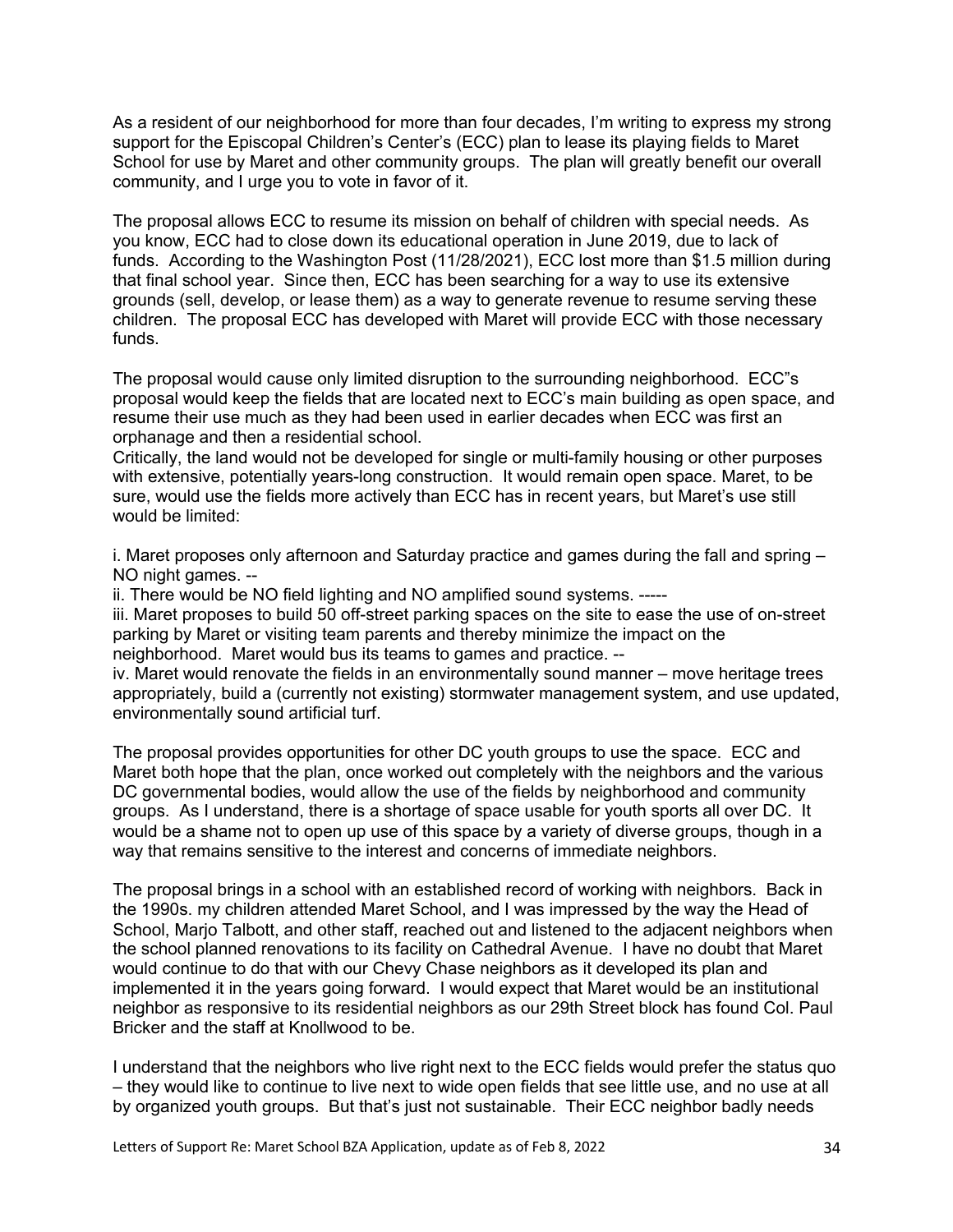revenues, and Maret needs athletic fields. Other school and community youth groups also need the open fields that are in short supply in our city. This proposal provides a great opportunity to meet those needs, while still appropriately respecting the interests and needs of the neighbors. I very much hope you too will support the ECC proposal. Please let me know if I can help in any way.

Sincerely,

Judith Bailey 6255 29th Street NW Washington, DC 20015 202 251 8411

**December 20, 2021** Steven and Alli Yates

(To Commissioner Zeldin)

Dear Michael,

We live down the street from the ECC campus, at the corner of Utah and 31st NW, and we are writing to share our support of leasing the athletic field space to Maret. Although we are a non-Maret family, we have lived in DC for many years and have spoken to many neighbors and friends about the lack of field space in DC.

We hope the ANC and Maret will work together to come up with a plan that addresses neighbor concerns in a fair and balanced way. It would be great to have Maret open up the space to the local community and non-Maret teams. I think it would be a wonderful thing for the community.

Thank you,

Steven and Alli Yates

### **December 14, 2021**

Rachel Zuraw <racheladele@gmail.com>

To: Chang, Connie (SMD 3G05)

Dear Commissioners Chang, Speck, and Higgins,

We write as residents of the Chevy Chase community in support of proposed plans to redevelop the ECC fields. The ECC grounds are a beautiful but under-utilized space in Chevy Chase. At the same time, youth sports have a lack of usable field space. We are excited by the proposal and by Maret's commitment - to invest in the fields, to provide field space for our active sports children, and to share use on weekends. We see this as a win for the whole community. We have faith in Maret's commitment to share the space based on the long-standing community use of spaces at their existing campus. We have read the ECC proposal, and the planned use seems like it will thoughtfully build the community with little to no disruption.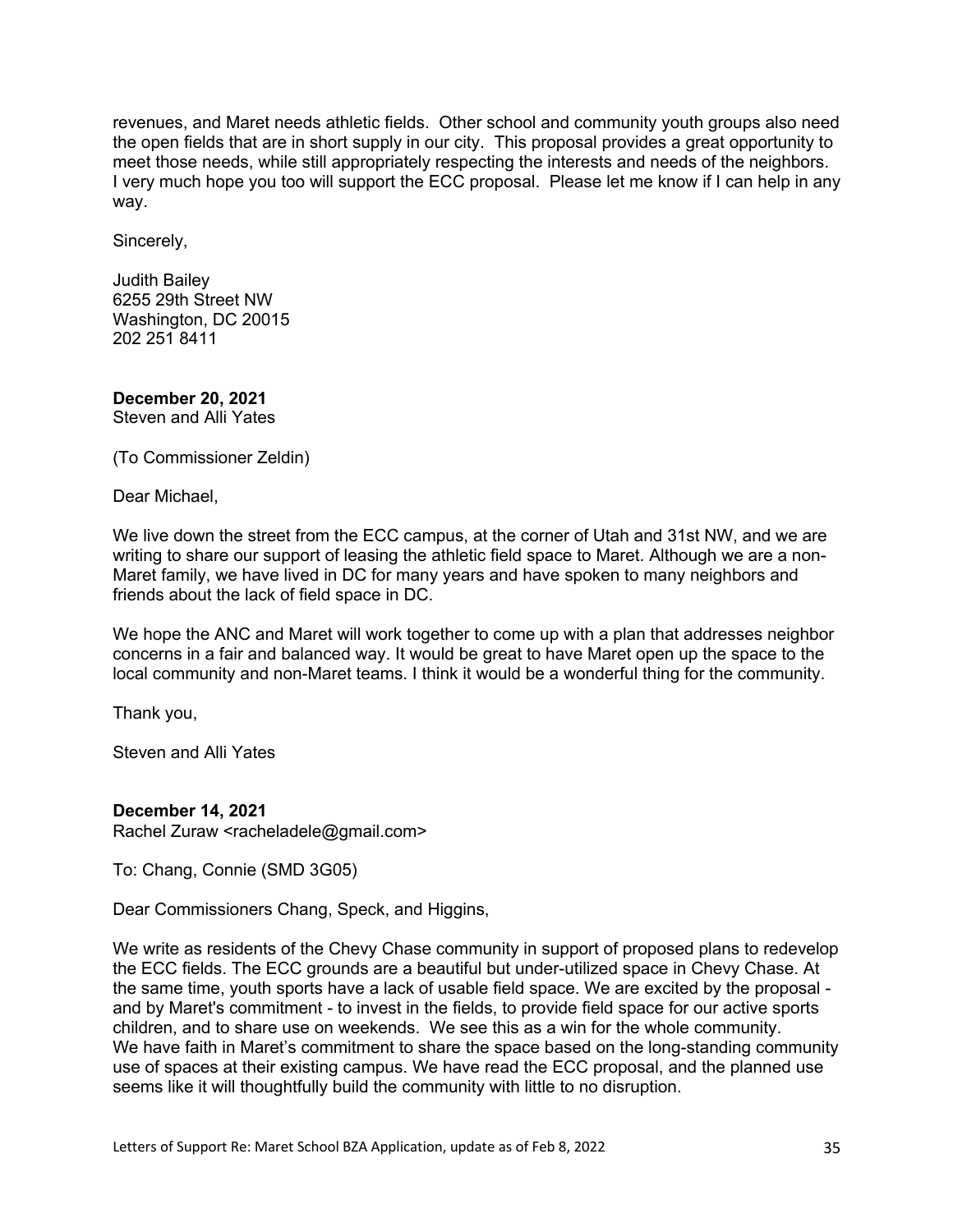We would be delighted to see this space be in better service to the community and are pleased that Maret and ECC are working to make that happen.

Sincerely, Andrew & Rachel Zuraw 5814 Nevada Ave NW (ANC 3G05)

### **December 13, 2021**

### Commissioner Higgins,

Thank you and to the rest of the ANC for allowing me the opportunity to speak. My name is Rick Juneja, and I am a proud ANC3G resident, a Maret parent, a Maret trustee, and the parent of a DC Soccer kid. I fully support the partnership that has developed between Maret and the ECC for the proposed athletic field on the ECC site. It's a great example of the types of partnerships we need more of in this city, and in our country, because it's truly a win-win-win: The ECC needs additional financial support in order to continue its own important mission, and Maret needs additional athletic field space in order to continue its own important missions. So, it's a win-win for those two organizations. But why a "win-win-win"? The third constituent in this transaction is the city of Washington and its residents and ECC neighbors.

The city gets badly needed field space without needing to spend taxpayer dollars, and the neighbors and residents get a local field for their children to play on when it's not being used by Maret. Maret has a long track record of being a generous neighbor, whether it's letting children use its playground on weekends to opening its campus to the Horizons program each summer. In other words, Maret seeks to share its resources with the surrounding communities. Maret's planned use of the ECC field would be no different, and I would encourage any of you with hesitations to keep an open mind about what life could be like once the fields have been built: fewer car trips to other neighborhoods for soccer, baseball and lacrosse games; more foot traffic in the neighborhood, and hearing the daytime sounds of young people enjoying sports. All of these benefits are on top of major infrastructure improvements that Maret has committed to doing, including, for example, building a modern stormwater management system.

In a perfect world, we wouldn't need more field space, it would just be available to all of us. However, we don't live in that perfect world. We live in Washington DC, a beautiful city where more and more parents wish to remain and raise their children, but a city where large swaths of land are owned by foreign governments and our own federal government, and are off-limits to District residents. Our city wasn't originally designed to have so many young children looking for field space, and we must get creative to meet the growing need. I applaud both ECC and Maret leadership for finding a solution that benefits all of us. I believe Maret has been very open to accommodating as many of the neighbor's requests as it can; it has revised its original design many times over, and that's a reflection of how thoughtful and conscientious a partner Maret is today and will be once the fields are ready. I strongly support the development of this property by Maret and the ECC.

Thank you very much.

Rick Junea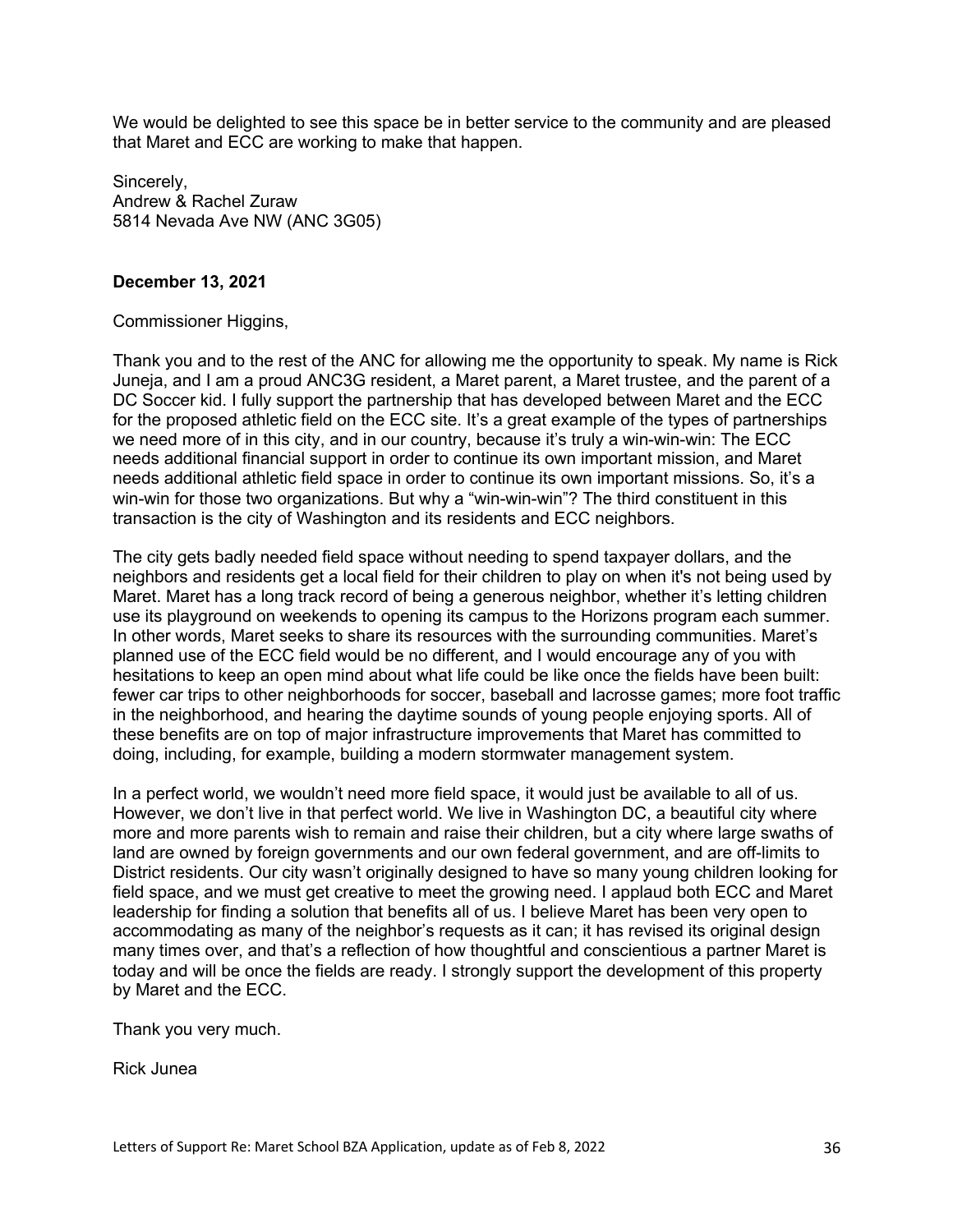# **December 10, 2021**

Gregory L. Poe and Sunita Duggal

(To Commissioner Speck)

Re: Support of Proposed Athletic Fields Partnership Between Maret School and the Episcopal Center for Children

Dear Randy:

We write in support of the proposed partnership between Maret School and the Episcopal Center for Children (ECC) regarding athletic fields on the ECC campus. Our house, in which we have lived since December 2007, is one block from the ECC campus. For numerous reasons, we believe that the project is clearly in the interests of the community as well as Maret and ECC. We have been Maret parents since 2005. Our older daughter attended Maret beginning in kindergarten. She graduated in 2018. Our younger daughter is currently a senior at Maret and has attended the school since kindergarten.

Over the past 16 years, we have developed a keen understanding of Maret's unsurpassed commitment to the well-being of its students and the community at large. Our neighborhood should welcome Maret's presence. We have been following the status of the project through Maret's web page (https://www.maret.org/athletics/proposed-new-fields-at-ecc/) and community sources (such as the Chevy Chase List Serve). Unfortunately, we have become aware that various canards and inaccurate statements by persons opposing the project have made the rounds. For example, one of the falsehoods that has been propagated is that the project was developed furtively. The public record contradicts that position. The benefits of the project are palpable. For one thing, Maret's lease payments are critical to allowing ECC to resume its operations and pursue its mission serving special needs children and their families over the long term. Maret is not using the project to generate revenue for itself (contrary to another canard). Maret needs the fields for its student-athletes to advance their development and compete with their peers.

And, true to its history of community engagement, Maret is committed to including other youth sports programs in the use of the athletic fields in an appropriate manner. Maret has made clear that the project will be undertaken in an environmentally sound way. Maret has made clear that it will appropriately address and respect neighborhood concerns regarding noise (for example, there will be no amplified sound system other than a shot clock for lacrosse games) and lighting (there will be no field lighting). Maret has carefully addressed and respected concerns of neighbors and will continue to do so. We are not surprised that some persons living in proximity to the proposed athletic fields are attempting to maintain the status quo to advance their perceived self-interest. But such opposition is, to say the least, short-sighted. The proposed Maret-ECC partnership is in the interests of both institutions as well as the entire community. We respectfully request that the ANC 3/4G support the project.

Thank you for your consideration of this letter. Please do not hesitate to contact us at 202- 595- 4466 or gregory.poe@gmail.com if you have any questions or would like to engage on anything relating to the project.

Sincerely,

Gregory L. Poe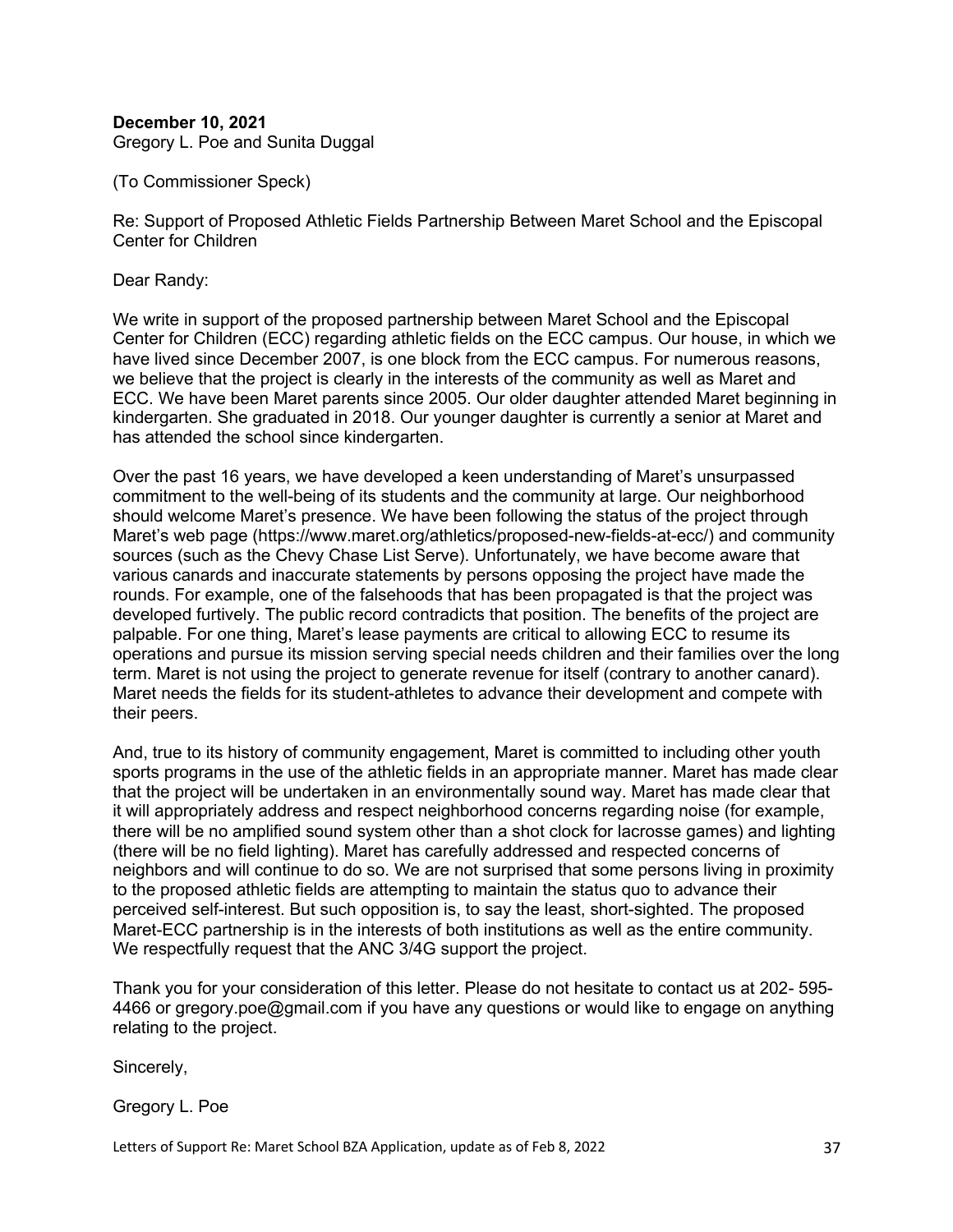Sunita R. Duggal 2923 Northampton St NW DC

**December 8, 2021** Michelle Cooper

(To Commissioner Higgins)

Hi, apologies if I've missed this. I tried to find a FAQ on this issue and couldn't dig one up. We live down the street on Utah Ave, but not in the immediate blocks of ECC. We do however have two soccer players and one coach in our home, who are often schlepping to different parts of town for practices and games with DC Soccer (formerly Stoddert).

I'd like to advocate for the fields being made available during prime weekend and afternoon hours to a wider swath of kids in our community than just Maret's students - and not just the hours around the edges of the evenings and weekends. Not sure I can attend the evening meetings to make this point of view known.

Often we're at practices at Jelleff, another field that Maret has both improved, and taken a disproportionate amount of use for their exclusive use, at the Palisades rec center (where parking and traffic must be disruptive to those poor neighbors), Carter Barron (which is convenient and reasonably maintained) and at a private school in Bethesda that makes its fields available to Stoddert for rental.

I really wish there had been a way to purchase the open parcel for use for our overcrowded school, but, next best use is for an environmentally friendly/low impact way for people (including children) who live in the area, and sports teams that serve kids who live in the area, to use it, and for it to be made available for wider use.

Thank you,

Michelle Cooper (6515 Utah Ave NW)

**December 8, 2021** Tom McLish

(To Commissioner Zeldin)

Hi Michael,

I'm a 20+-year homeowner in 3G04. We lived on 33<sup>rd</sup> St for 18 years and are now on Patterson St. between  $32^{nd}$  and  $33^{rd}$ . We can see ECC from our top floor window.

I wanted to register my 100% support for the arrangement between Maret and ECC to build a baseball diamond and multi-use field on the currently unused ECC property behind the main building For years and years I have walked my dog past that property and thought that it is a shame that it is going unused. Space like that is such a rarity in DC and it should be put to use. Of course it will eventually going to be developed in some way, especially when ECC announced a couple of years ago that it was essentially shutting down. So I was thrilled when I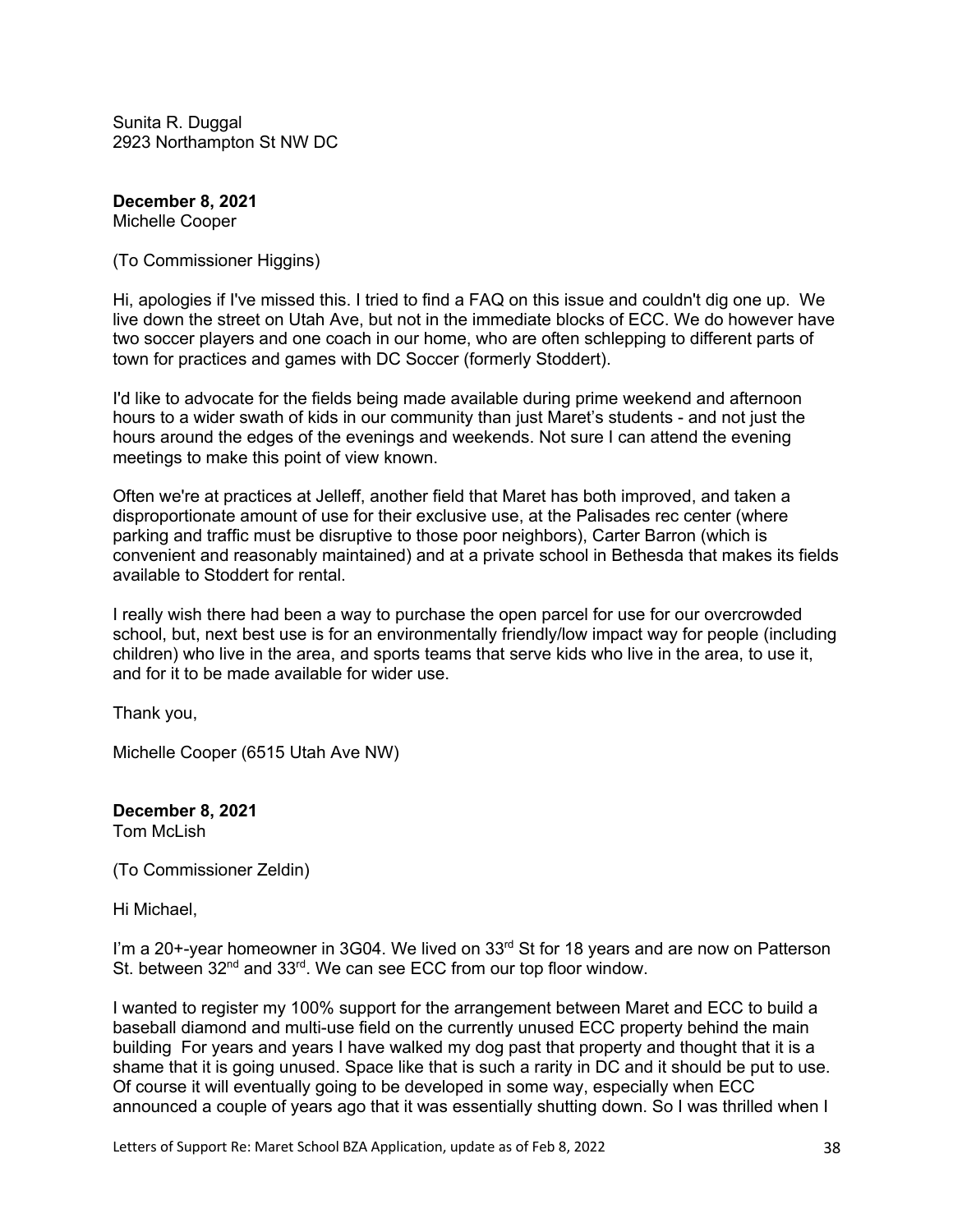heard last year that a plan was in the works and that it involved creating playing fields, rather than a housing development, senior living facility or something along those lines. I was also glad to hear that ECC elected to go with Maret. My three kids went to Maret (all are graduates – we have no affiliation with the school currently) and the one thing I can tell you about that school is that they are all about being exemplary citizens of their community. I doubt that there is any other organization that ECC might have partnered with that would be more focused on doing the right thing with that property and the surrounding neighborhood than Maret. That includes the District – just look at how poorly they maintain the grounds at Lafayette.

I understand why people whose houses abut the property or are across from it on Nebraska have concerns. Anyone would. It is my understanding that Maret is addressing the reasonable concerns, such as a formal 50-year commitment not to add lighting or a sound system. To the extent folks are objecting to the plan in its entirety (I don't know of any who are, except for people quoted in the Post), I believe that is unreasonable. That property is not going to sit unused for much longer and the other alternative uses are almost certainly worse. It is only because ECC has been unable financially to make full use of that space that it has sat unused for all these years. It is not reasonable to buy a house next to a school and then object to it being used for quintessentially school-type activities.

In short, I wholeheartedly support the plan. It will be great for the neighborhood, certainly much better than any plausible alternative. It will allow ECC to get back on its feet. It will create muchneeded field space for others, not just Maret. The space will no longer be an empty expanse surrounded by "No Trespassing" signs. The storm water runoff situation will be dramatically improved.

Thanks for reading and for all you are doing as our commissioner. I would be happy to discuss this with you.

Best regards

Tom McLish

### **December 8, 2021**

Chang, Connie (SMD 3G05)

Dear Ms. Chang,

I am writing to share the reasons for my support of the proposal for the Maret School to lease, develop and support recreational space at the Episcopal Children's Center. My husband and I have lived in Ward 3 at 3502 Runnymede Place NW since 1981 and we have raised four children in this neighborhood. All four of our children attended Lafayette Elementary School and I served as Lafayette Home and School President for several years. My children later attended Deal Junior High and Maret School for High School. I am now the grandmother of four children who live in this neighborhood and all of them will attend Lafayette Elementary School.

I am enthusiastically supportive of the proposal because it will enhance the access to needed field space for all of the children in our community and improve the community's quality of life. The Episcopal Home space is not currently being used and is not benefitting the community. There are a shortage of fields both for use by schools and the general community.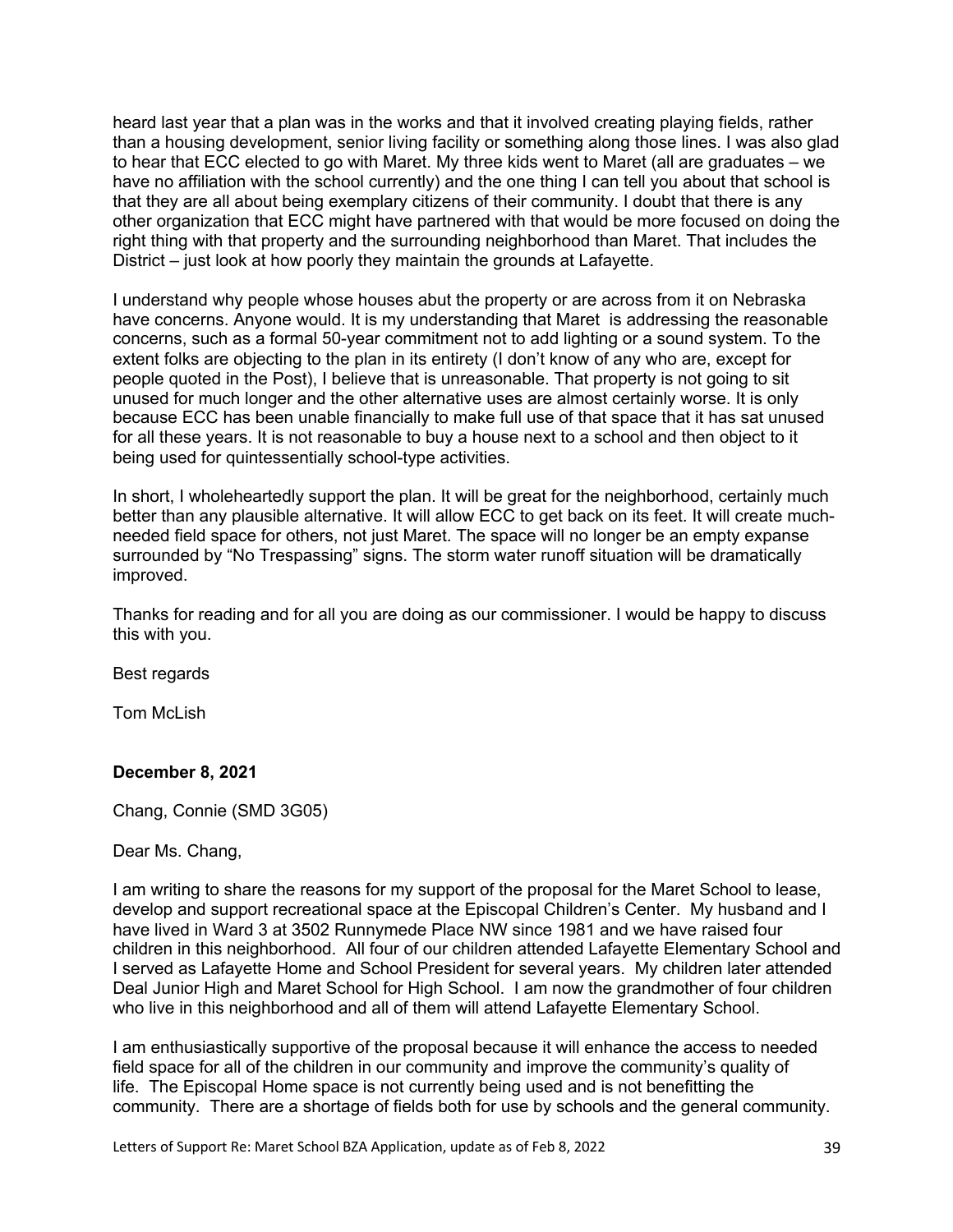I have reviewed Maret's site plans and believe they preserve environmental and neighborhood integrity. Maret's planners are aware of and the plans have been developed to mitigate the concerns of adjacent neighbors. I also know that Maret has always been a respectful neighbor in the Cleveland Park community and will be so in our neighborhood. They have indicated and demonstrated their willingness to work with the community to make adjustment to mitigate any real problems that have been identified in their plans.

I believe that not approving this proposal will be a missed opportunity for our community and for the children who live there.

Thank you for your consideration.

Sincerely, Judith Meltzer 6255 29th Street NW Washington, DC 20015

#### **December 8, 2021**

(To Commissioner Speck and Full Commission)

Subject: Official Comments in support of Maret's proposed athletic field at ECC site

Dear 3G03@anc.dc.gov

I offer strong support for Maret's proposed athletic field at the Episcopal Children's Center (ECC) site in NW DC. Knowing Maret, they will continue to be responsive to community input while being open and transparent about both what they need for use of the site and their strong values of inclusion and support for the broader DC community.

First, leasing the site to Maret provides a means for ECC to continue to meet its mission to educate and support child development and will ensure the site's primary use continues. With this agreement ECC can restart its K-8 school for children with emotional challenges, which was closed at least temporarily for lack of resources. ECC has also sought out Maret as a partner since their use of the site will meet the needs of children in the community.

Second, this is not intense use of the site. Maret students will only use the field after school hours during the week and only on occasional weekends. There will only be one game at a time. There will be no lights on the field so activity must stop at sundown. Other users of the site, for soccer and baseball, will be one game at a time. There will not be multiple users or multiple games.

Third, this is the lower disturbance of the site than alternatives. The permeable surface of the artificial turf and development of a plan for water runoff and management is something that does not exist now and will enhance rather than worsen existing water management issues.

This is all about the mutually supportive missions of ECC and Maret -- clearly its not about the money. If this transaction was about the money the ECC could just sell the site to a developer for denser mixed use residential and commercial development as has been promoted throughout the city. As for Maret, they will not be making money off of sublease to DC youth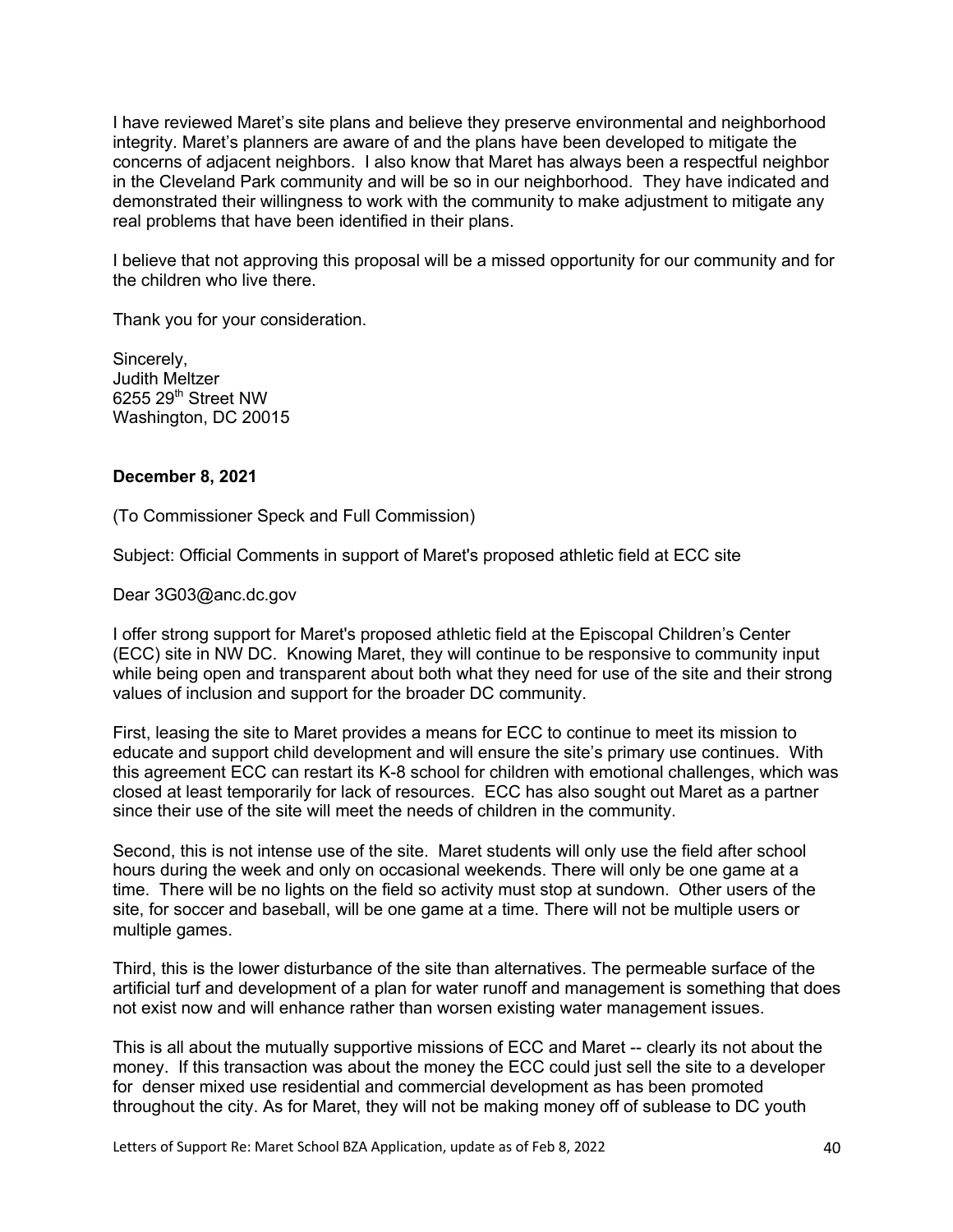sports groups. Maret subleases provide a means for Maret to carry through on commitments to community.

Maret can hold any sub-leasees accountable for responsible use of the field(s) while meeting Maret values of sharing its assets so that it can serve the interests of a broader DC community when available. Furthermore, Maret plans to charge minimal costs to sub-lessees in order to maintain the fields after proposed uses. Maret's commitment to the community would not leave this important asset dormant while its students are not using it, which is much of the time!

Full disclosure, I am the parent of a Maret Alumnus which gives me both more insight about the school but also no direct benefit from having a field nearby since it was over a decade ago. Second, I also live within the Small Area Plan zone for Chevy Chase DC's Connecticut Avenue Corridor slated for higher density development so I understand angst of the site's neighbors about proposed change from its undisturbed state but also potential for other types of development.

Maret is anything but "elitist" as might be assumed from the "elite" placed before its name in some communications. Maret works hard to value diverse cultures and communities, to partner with community schools, to support its students by nurturing a student body that reflects the broader community makeup to prepare all its students to contribute to the real world.

I am not dismissing those who have raised concerns, but rather putting them in context. I trust the public review process, but also know that comments are often offered by those with concerns rather than support, so I am weighing in. The Maret sports field project provides an important asset to the community, ensures responsible use, minimizes potential adverse impacts, and secures productive use of the property consistent with its long term land use.

Thanks for listening.

Cheryl Wasserman

**December 6, 2021** Kevin@hardyfamily.me

Dear Mr. Zeldin,

I hope this email finds you well.

I wanted to write to express my support for the project that Maret School is proposing for the field at ECC. I am a longtime resident of Chevy Chase DC and also a longtime parent at Maret. From those perspectives, I can say two things: (1) It would be great to see the ECC property actually used in a way that benefits the overall community and, in particular, children. It's a beautiful and easily-accessible location, and the proposed plan shows that it can be adapted for sports use with minimal impact on the land or the surrounding area. (2) I can say with the utmost confidence that Maret is a wonderful neighbor and community member. Maret is a very small school, and the proposed use of the ECC field will not somehow transform the area into a massive sports destination, as some have suggested. Due to the size of the school, the teams are typically relatively small, and so the number of attendees at Maret games is similarly modest when compared to much larger schools.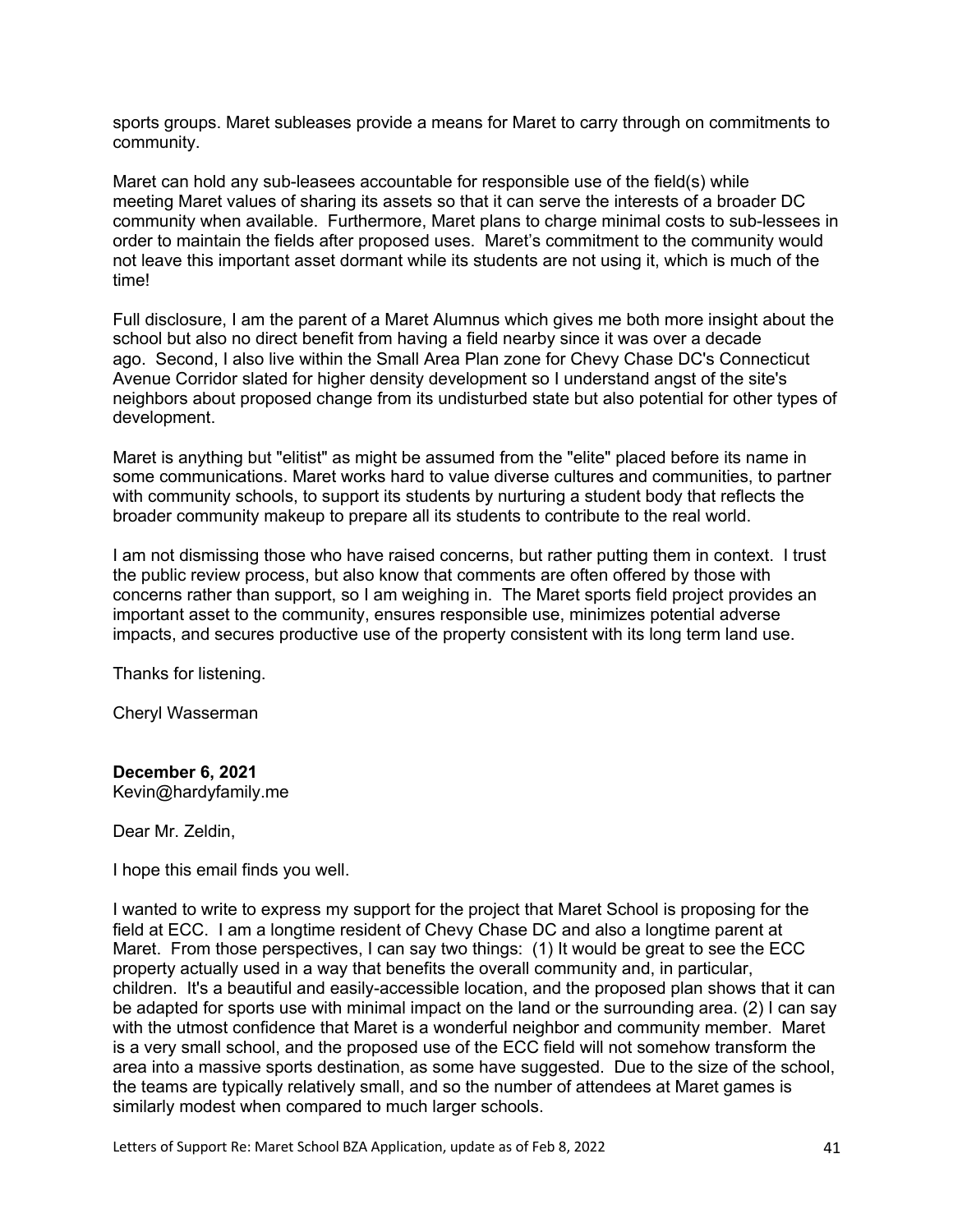I would be happy to discuss the proposal at any time, as would other members of the local and Maret communities.

Happy Holidays,

Kevin Hardy

#### **December 6, 2021**

Bethany Velasco (To Commissioner Gore)

Hello Lisa,

My husband Joel and I live at 6352 31st Place NW and have two sons at Maret in 10th and 8th grades.

I write in support of the Maret proposed athletic fields at ECC. The many advantages of this partnership include, but are not limited to: The sounds and sights of young people and children playing; A well-taken care of property, complete with landscaping and trees receiving appropriate attention from arborists, proper drainage, etc;

Use by two long-established DC constituents - Maret School and the ECC - through a partnership that benefits both, as well as others in the community.

Maret is actively addressing neighbor concerns with good faith and willingness to negotiate. I request that you keep an open mind as you proceed with this process.

Thank you,

Bethany Velasco

Joel & Bethany Velasco Home: +1 (202) 234-3852 Joel: +1 (202) 255-1581 Bethany: +1 (202) 258-8339 home@velasco.com

# **December 2, 2021**

William Leibner

(To Commissioner Chang)

Commissioner Chang,

My name is Will Leibner, I live at 3701 Northampton St NW and wanted to express my unequivocal support for the Maret athletic fields project at the ECC on Utah Avenue. The space is completely underutilized now. Maret's plan is measured, reasonable and would bring fantastic opportunities for youth sports activity to the neighborhood beyond just Maret student-athletes.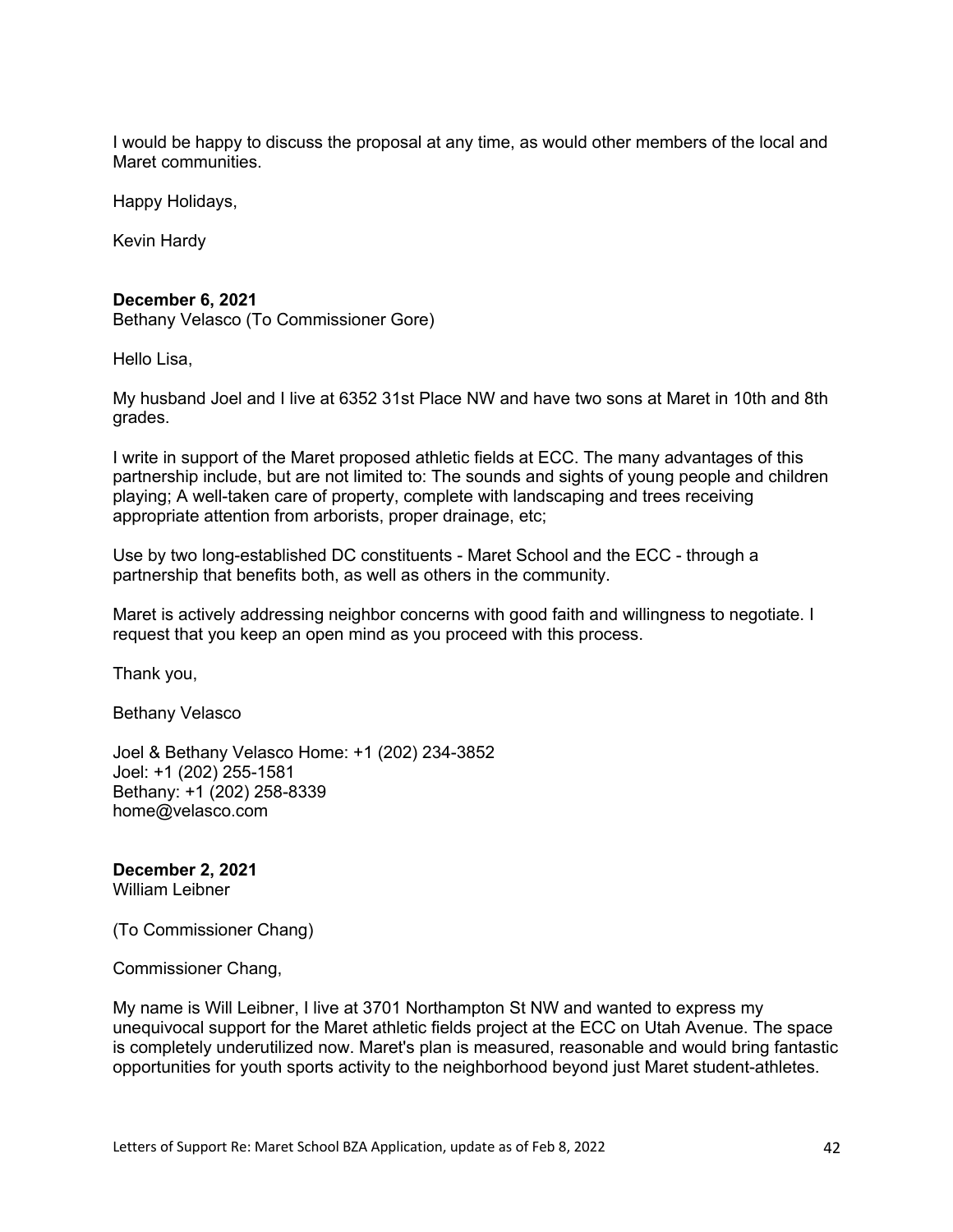Frankly, when I hear about some of the NIMBYism resistance to this neighborhood improvement, I fear that our neighborhood will be forever stuck in a resistance-focused mindset. Let's be good partners with Maret and bring a fantastic addition to the community.

Thank You.

Will Leibner

### **December 2, 2021**

Commissioner Randy Spec Randy.Speck@anc.dc.gov, Commissioner Thomas Quinn 3E04@anc.dc.gov

Dear Commissioners Speck and Quinn,

As a parent and resident in NW DC (ANC 3E, single member district SMD 3E04), I write to wholeheartedly endorse the Maret School and Episcopal Center For Children's planned leasing arrangement for the development of athletic fields on the ECC campus. For full disclosure, I am also a parent at Maret. As any parent of a young athlete in DC knows, field space in DC is extremely tight. We've signed up for several DC-based leagues for my eight-year old son that end up scheduling all of their games in Montgomery County. We end up getting ice cream, gasoline, groceries and buying other food right after these games in Montgomery County because that is where we happen to be. I'd much rather be contributing to DC's economy and supporting DC-based businesses.

Creative solutions to expand field space within DC like the one presently under consideration – and especially ones between private entities that benefit the wider public – should be encouraged. I've lived in the District and in several different neighborhoods for twenty years and am very invested in it prospering while retaining its essential character. That's a tricky balance, but if our great city wants to attract more and more residents and businesses, it will need to accommodate the needs that flow from those decisions. This includes expanding field space.

The Maret-ECC partnership seems to do that without sacrificing any public lands, which seems to be a win-win for everyone.

All the best Praveen Madhiraj

### **December 2, 2021**

From: Michael McCaughan <Michael.McCaughan@previsionpolicy.com>

To: "Speck, Randy (SMD 3G03)" <3G03@anc.dc.gov>

Dear Randy,

I am writing to you in support of the proposal to use the ECC property on Nebraska Avenue as a multi-use athletic field. I am a resident of the ANC (3907 Jocelyn Street) and also a Maret parent – although both of our children will have graduated before the proposed field would be available for use.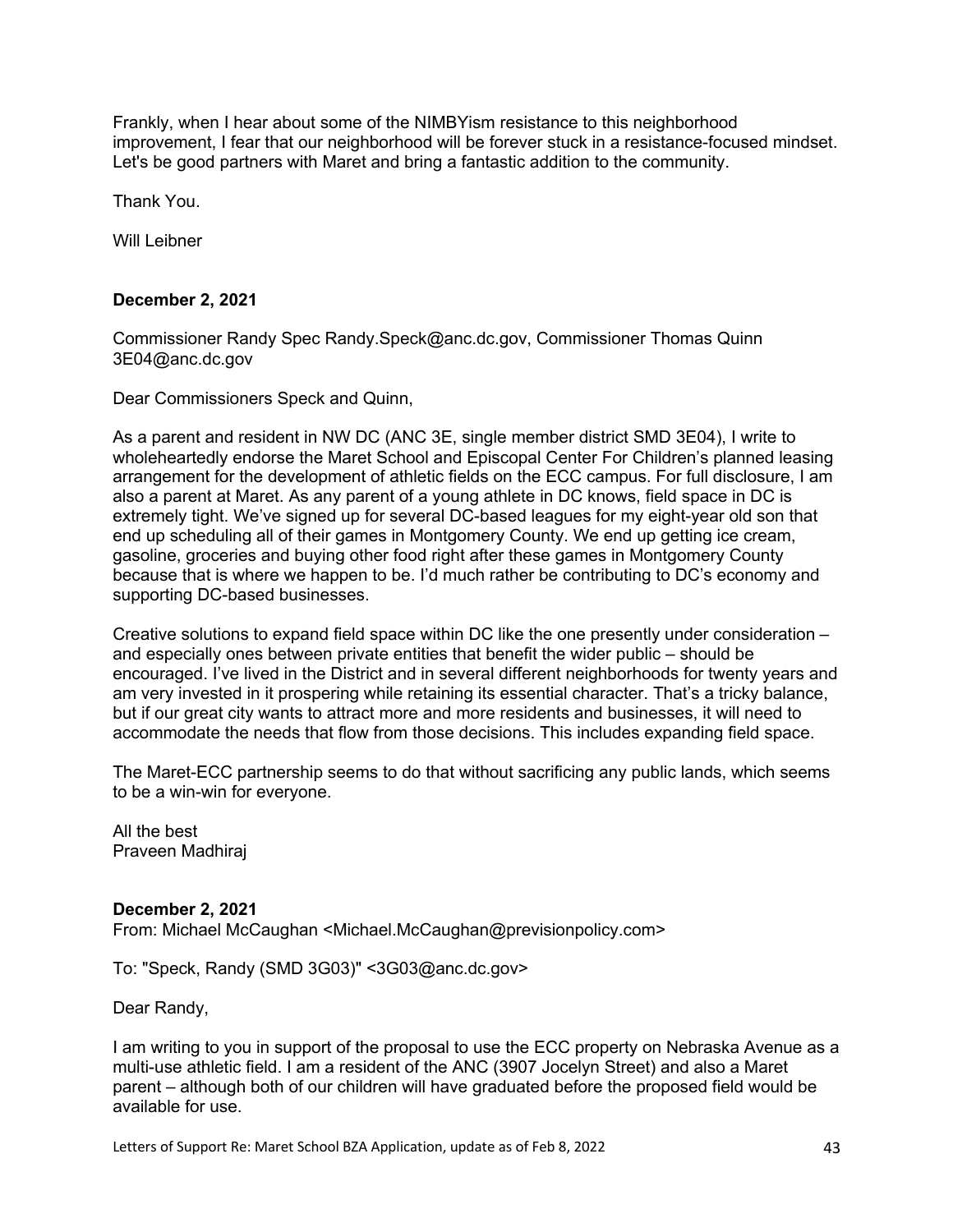While I strongly value the luxury of having a pristine, semi-private park on the property, I also recognize that it is unrealistic (and probably a little selfish) to expect it to stay that way forever. Given the realities of the situation at ECC, I can think of no better outcome than the proposed plan to convert the site into an athletic field for Maret.

I can speak first-hand to Maret's commitment to being a good neighbor. My wife and I lived for 15 years literally around the corner from the Maret campus in Woodley Park, and we always viewed it as a positive force in our neighborhood—both before we had children and as young parents. We have fond memories of playing on the Maret playground and visiting their annual fete with toddlers in tow – welcomed as neighbors, even though we weren't parents at the school.

Indeed, our decision to send our kids to Maret (after they aged out of our local elementary school) was driven in large part by the welcoming, diverse and open community that we already enjoyed at the school.

Now that I am a Maret parent, I can see that the sense of community is no accident. The school deeply values being in every sense a good neighbor and a positive force in the broader community. I know Maret is listening carefully to ECC's neighbors to help make sure that the proposed new fields will be a great asset to the neighborhood for years to come. I also want to speak as a long-time DC resident who raised two children who played recreational sports (softball, baseball and soccer) in the city. I know how important it was to our children to have that experience: the exercise, the fun, and the socialization (to say nothing of how much we as parents benefited from socializing with other parents when our kids were very little.) I also remember well how those activities involved driving to another neighborhood to use a field – and, occasionally, having games cancelled or rescheduled because a field was unavailable. Simply put, DC needs more high quality athletic fields that the community can use. I know Maret is committed to making the field available to other organizations (including DC Soccer). While that may feel like a further disruption to the status quo, I strongly believe the neighborhood and the city overall will benefit greatly from having more fields to support youth athletics.

I also know how much my family benefited from using fields that other neighborhoods supported. I hope our neighborhood can do the same for others in the future.

Thank you for your attention and your work on behalf of us all at the ANC. I would happily provide any additional information you might want.

Best,

Mike

Michael McCaughan Co-Founder Prevision Policy LLC 202-641-0389

**December 2, 2021** henry.n.smith@gmail.com

Dear Ms. Lisa Gore,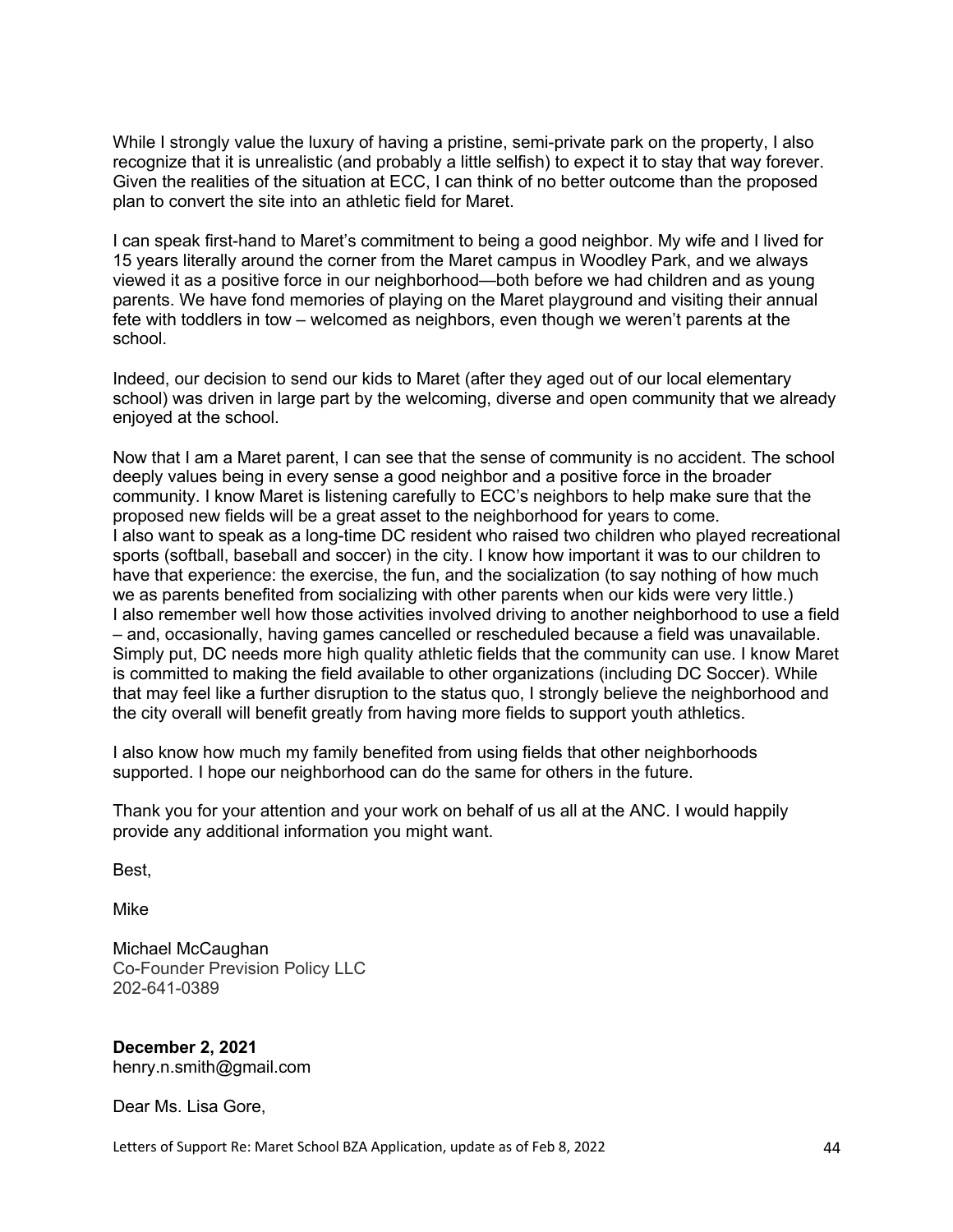I'm writing to express my support for the athletic fields at ECC project proposed by the Maret School. I am a resident of ANC 3/4G-01 and an '01 alumnus of Maret. I can remember how difficult it was to secure field space for athletics when I attended Maret 20 years ago and it is disheartening to know that this is still an issue for the school. From everything I've learned about this project, however, it truly sounds like a win-win for both Maret and ECC. I am also the father of a 5-year-old daughter who loves to play soccer in the neighborhood and I look forward to kicking a soccer ball around with her on these fields one day. Please take note of my support and I look forward to lending further support to this project throughout the ANC and BZA process. Thank you for your time.

Sincerely,

Henry Smith 6361 31st Pl NW, Washington, DC 20015 (202) 256-1335 henry.n.smith@gmail.com

# **December 1, 2021**

To: Speck, Randy (SMD 3G03); Higgins, John (SMD 3G02)

Dear Randy and John,

I write today to voice my support for the ECC-Maret partnership relating to the planned development of the grounds of the ECC. While I have two children currently enrolled at Maret, one of whom will benefit from the project, my association with the immediate vicinity of the ECC predates my connection to Maret and will endure long after their departures from the School. Over the years, I have become quite familiar with the property that anchors the corner of Nebraska and Utah Aves. The distinguished campus atop the hill is immediately recognizable to thousands of residents as they traverse the Nebraska & Utah corridors and in many respects, its presence provides steady reassurance that one has arrived in their home neighborhood. So I approach the development of the property with a durable relationship to this unique subsection of Chevy Chase, D.C. and over time, I, and countless others, have regularly speculated about what would become of the ECC land if and when it was no longer able to continue operations. Now, the day has arrived for the neighborhood to address its future and the ECC-Maret partnership is, without question, a terrific solution for all stakeholders.

Maret leadership has done a splendid job developing and messaging the contours of the project, the core of which (i) advances Maret's ability to cultivate and sustain their impressive and winning athletic program, (ii) preserves the potential ability of the ECC to resume programming, and (iii) adds accessible and safe outdoor space for local youth sports organizations and neighborhood families. The project strives to maintain a level of tranquility that typifies the historic use of the land but also balances the demands associated with activity on a site that lies in a densely populated neighborhood. Please know that Maret's commitment and attention to the concerns of the community, particularly the considerable effort currently being made to accommodate the interests of the residents whose properties are in very close proximity to the grounds, is representative of the level of excellence and community-oriented collaboration that pervades Maret's affairs and should provide serious encouragement to all stakeholders that Maret is, and will continue to be, an exceptional partner for many many years